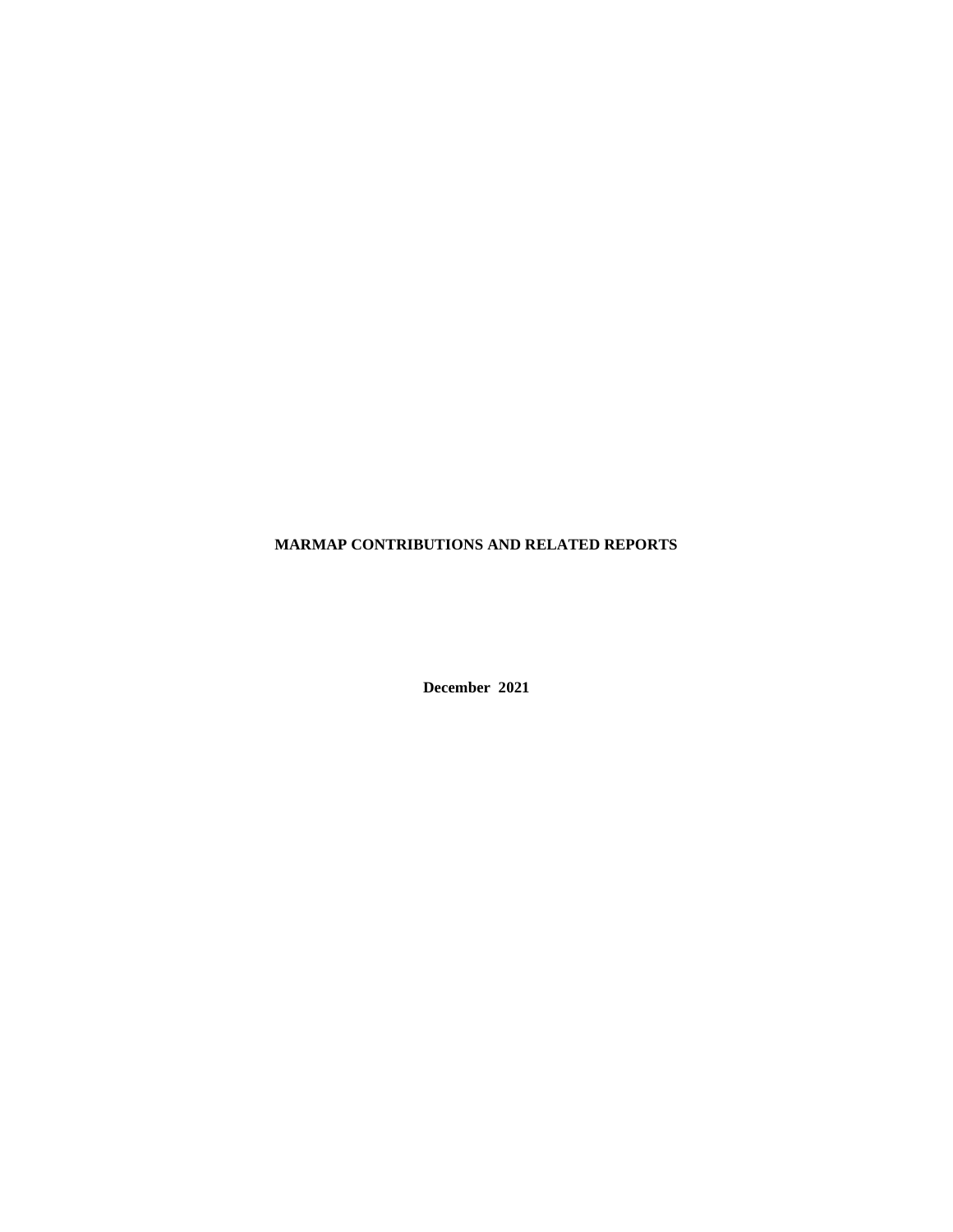#### **MARMAP CONTRIBUTIONS AND RELATED REPORTS**

# **1974**

*Gray Literature/Reports:*

Joseph, J.D. 1974. Fatty acids of pelagic marine fish eggs. S.C. Mar. Res. Center. Mimeo. Rept. 22 pp.

# **1975**

*Peer-reviewed:*

- Burrell, V.G., Jr. 1975. The relationship of proposed offshore nuclear power plants as they related to marine fisheries of the south Atlantic coast of the United States. IEEE Ocean '75:491-495.
- Hosterman, S., H. Powles, and B. Stender. 1975. Abundance and distribution of larval spot (*Leiostomus xanthurus*) (Pisces: Sciaenidae) in South Carolina estuaries and on the southeastern continental shelf of the United States in 1973. Bull. S.C. Acad. Sci. 37:84.

#### *Gray Literature/Reports:*

- Eldridge, P.J. 1975. Groundfish gear comparison between R/V *DOLPHIN* and R/V *OREGON II* conducted April, 1974. S.C. Mar. Res. Center. Mimeo. Rept., 15 pp.
- Stickney, R.R., H.L. Windom, & F.E. Taylor. 1975. Heavy-metal concentrations in selected Georgia estuarine organisms with comparative food-habit data. Proceeding of a Symposium "Mineral Cycling in Southeastern Ecosystems, 1975." P. 257-267.

# **1976**

*Peer-reviewed:*

- Eldridge, P.J., W. Waltz, H. Mills. 1976. Relative abundance of *Mercenaria mercenaria notate* in estuaries in South Carolina. Veliger 18(4): 396-397.
- Keiser, R.K., Jr. 1976. Magnitude and utilization of the incidental catch of the South Carolina shrimp fishery. Proceedings of the Gulf and Caribbean Fisheries Institute 29: 127-143.

### *Books*

Markle, D.F. & C.A. Wenner. 1976. Evidence of benthic spawning in the mesopelagic fishes, *Xenodermichthys copei* and *Melanostigma atlanticum*. *In* Joint Oceanographic Assesmbly, Edinburg, UK, FAO, Rome

#### *Gray Literature/Reports:*

- Barans, C.A., and V.G. Burrell, Jr. 1976. Preliminary findings of trawling on the continental shelf off the southeastern United States during four seasons (1973-1975). S.C. Mar. Res. Center, Tech. Rept. 13, 16 pp.
- Barans, C.A., and W.A. Roumillat. 1976. Surface water drift south of Cape Lookout, North Carolina. S.C. Mar. Res. Center, Tech. Rept. 12, 13 pp.
- Keiser, R.K., Jr. 1976. Species composition, magnitude and utilization of the incidental catch of the South Carolina Shrimp Fishery. S.C. Mar. Res. Center, Tech. Rept. 16, 55 pp.

Powles, H., and B.W. Stender. 1976. Observations on composition, seasonality, and distribution of ichthyoplankton from MARMAP cruises in the South Atlantic Bight in 1973. S.C. Mar. Res. Center, Tech. Rept. 11, 47 pp.

Sandifer, P.A., and P.J. Eldridge. 1976. A study of the distribution and abundance of *Penaeus* larvae off the southeastern United States in an attempt to identify spawning grounds of brown shrimp. S.C. Mar. Res. Center Mimeo. Rept., 26 pp.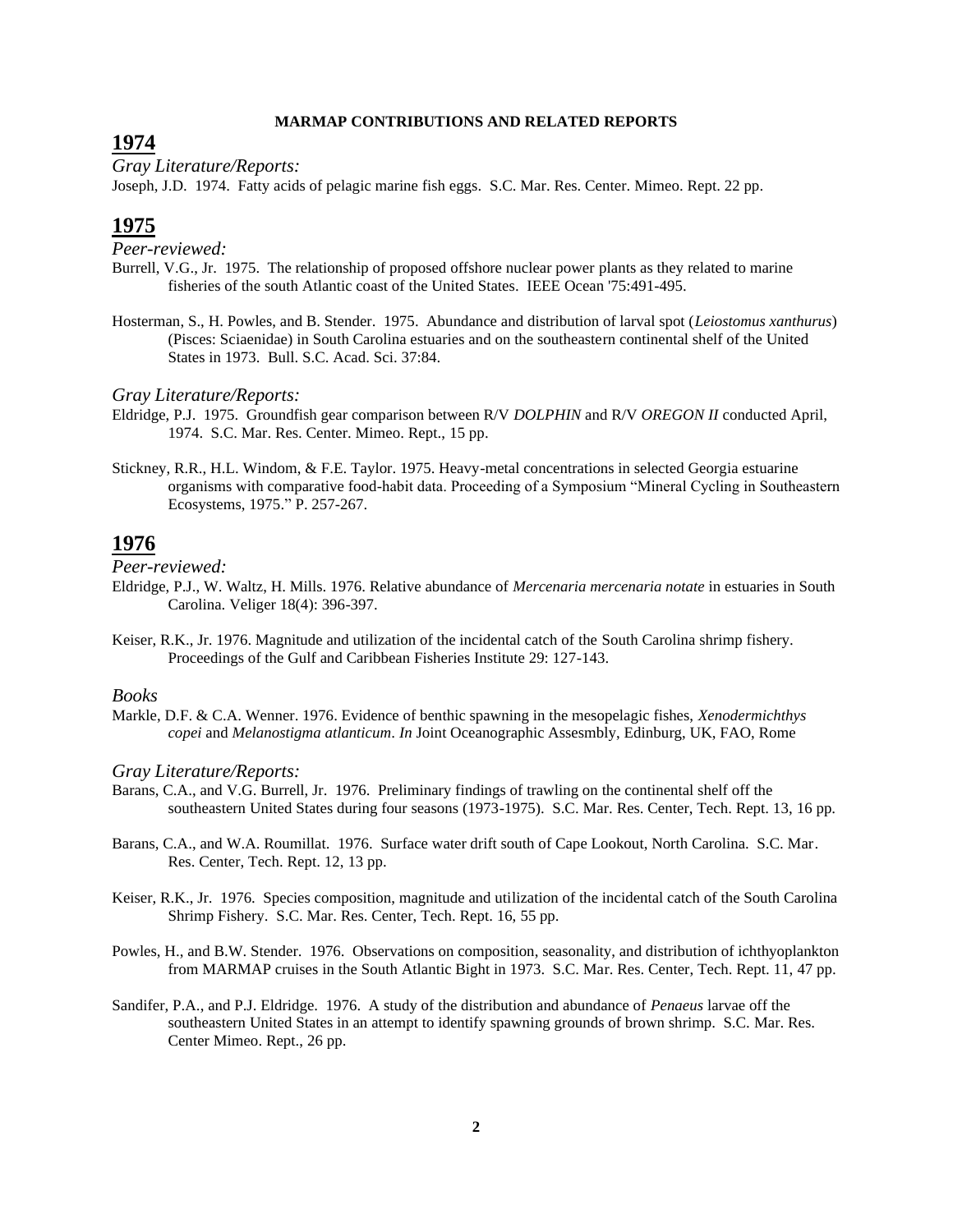*Peer-reviewed*

- Eldridge, P.J. & S.A. Goldstein. 1977. The shrimp fishery of the South Atlantic United States: A regional management plan. Ocean Management 3: 87-119.
- Keiser, R.K., Jr. 1977. Magnitude and utilization of the incidental catch of the South Carolina Shrimp Fishery. Proc. Gulf-Carib. Fish. Inst. 29:127-143.
- Powles, H. 1977. Description of larval *Jenkinsia lamprotaenia* (Clupeidae, Dussumieriinae) and their distribution off Barbados, West Indies. Bull. Mar. Sci. 27(4):788-801.
- Powles, H. 1977. Larval distributions and recruitment hypothesis for snappers and groupers of the South Atlantic Bight. Southeastern Association of Fish and Wildlife Agencies. 31:362-371.

#### *Gray Literature/Reports:*

- Cupka, D.M, P.J. Eldridge, & G.R. Huntsman. 1977. Proceedings of workshop on snapper/grouper resources of the South Atlantic Bight. South Carolina Marine Resources Center Technical Report #27, South Carolina Wildlife and Marine Resources Department, Charleston, SC. 46 pp.
- Mathews, T.D., and O. Pashuk. 1977. A description of oceanographic conditions off southeastern United States during 1973. S.C. Mar. Res. Center, Tech. Rept. 19, 6 pp.
- Barans, C.A., and H.W. Powles. 1977. South Carolina MARMAP program: present and Future, pp.6-21. In D.M. Cupka, P.J. Eldridge and G.R. Huntsman, eds. 1977. Proceedings of workshop on the snapper-grouper resources of the South Atlantic Bight. S.C. Mar. Res. Center, Tech. Rept. 27, 46 pp.
- Eldridge, P.J., F.H. Berry, and M.C. Miller, III. 1977. Test results of the Boothbay neuston net related to net length, diurnal period and other variables. S.C. Mar. Res. Center, Tech. Rept. 18, 22 pp.
- Keiser, R.K., Jr. 1977. The incidental catch from commercial shrimp trawlers of the South Atlantic States. S.C. Mar. Res. Center, Tech. Rept. 26, 38 pp.

# **1978**

*Peer-reviewed:*

- Eldridge, P.J., F.H. Berry, and M.C. Miller, III. 1978. Diurnal variations in catches of selected species of ichthyoneuston by the Boothbay neuston net off Charleston, South Carolina. Fish. Bull. 76(1):295-297.
- Powles, H., and W.E. Burgess. 1978. Observations on benthic larvae of *Pareques* (Pisces: Sciaenidae) from Florida and Colombia. Copeia 1978(1):169-172.

- Barans, C. A., and W. A. Roumillat. 1978. Surface water drift South of Cape Lookout, North Carolina. Pages 350 pp in J. R. Goulet, and E. D. Haynes, editors. Pages 288-308 in Ocean variability: Effects on U.S. marine fishery resources - 1975. NOAA Technical Report NMFS Circular 416.
- Powles, H. 1978. Abundance and distribution of King Mackerel (Scombermorus cavalla) and Spanish Mackerel (S. maculatus) larvae off the southeast United States. South Carolina Wildlife and Marine Resoruces Department, Charleston, SC.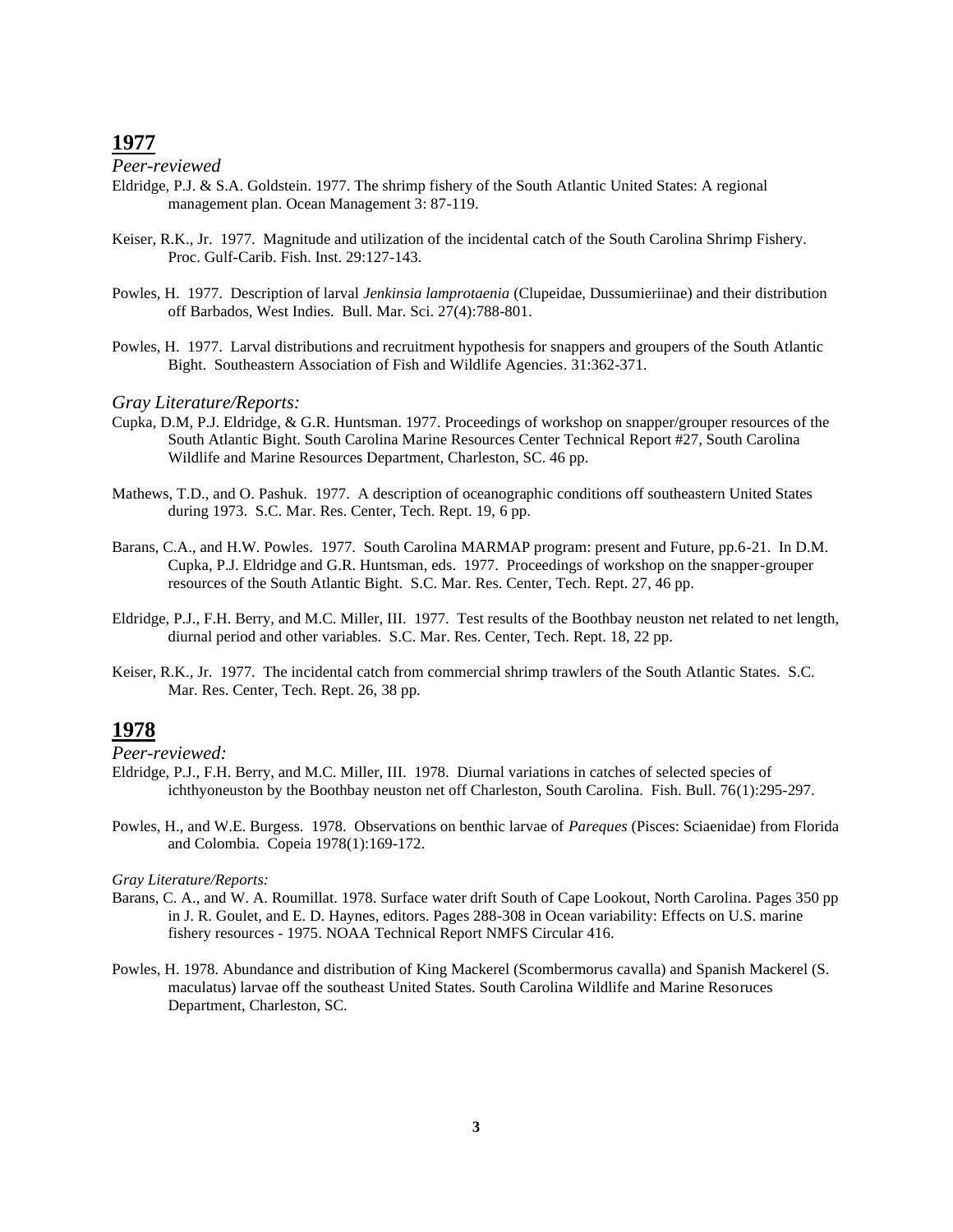- Powles, H., and B.W. Stender. 1978. Taxonomic data on the early life history stages of Sciaenidae of the South Atlantic Bight of the United States. S.C. Mar. Res. Center, Tech. Rept. 31, 64 pp.
- Whitaker, J.D. 1978. Contributions to the biology of *Loligo pealei* and *Loligo plei* (Cephalopoda, Myopsida) off the southeastern United States. M.S. Thesis, College of Charleston, 162 pp.

*Peer-reviewed:*

- Barans, C.A., B.W. Stender, and F. Nichy. 1979. Otolith removal from marketable fish. Prog. Fish. Cult. 41(4):212-213.
- Powles, H. 1979. Descriptions of larval silver perch, (*Bairdiella chrysoura*), banded drum (*Larimus fasciatus*) and star drum (*Stellifer lanceolatus*) (Sciaenidae). Fish. Bull. 78(1):119-136.

#### *Gray Literature/Reports:*

- Waltz, W., W.A. Roumillat, and P.K. Ashe. 1979. Distribution, age structure and sexuality of the black sea bass, *Centropristis striata*, sampled along the southeastern coast of the United States. S.C. Mar. Res. Center, Tech. Rept. 43, 18 pp.
- Wenner, E.L., and T.H. Read. 1979. Cluster analysis of trawl collected decapod Crustacea from the South Atlantic Bight. Data Rept. 5, 26 pp.
- Wenner, C.A., C.A. Barans, B.W. Stender, and F.H. Berry. 1979. Results of MARMAP otter trawl investigations in the South Atlantic Bight. I Fall, 1973. S.C. Mar. Res. Center, Tech. Rept. 33, 79 pp.
- Wenner, C.A., C.A. Barans, B.W. Stender, and F.H. Berry. 1979. Results of MARMAP otter trawl investigations in the South Atlantic Bight. II. Spring, 1974. S.C. Mar. Res. Center, Tech. Rept. 40, 78 pp.
- Wenner, C.A., C.A. Barans, B.W. Stender, and F.H. Berry. 1979. Results of MARMAP otter trawl investigations in the South Atlantic Bight. III. Summer, 1974. S.C. Mar. Res. Center, Tech. Rept. 41, 62 pp.
- Wenner, C.A., C.A. Barans, B.W. Stender, and F.H. Berry. 1979. Results of MARMAP otter trawl investigations in the South Atlantic Bight. IV. Winter, 1975. S.C. Mar. Res. Center, Tech. Rept. 44, 59 pp.

## **1980**

- Fritzsche, R.A., and G.D. Johnson. 1980. Early osteological development of white perch and striped bass with emphasis on identification of their larvae. Trans. Am. Fish. Soc. 109(4):387-406.
- Johnson, G.D. 1980. Limits and relationships of the Lutjanidae and associated families. Scripps Bull. 24:114 pp.
- Powles, H. 1980. Descriptions of larval Silver Perch, Bairdiella chrysoura, Banded Drum, Larimus fasciatus, and Star Drum, Stellifer lanceolatus (Sciaenidae). Fishery Bulletin 78:119-136.
- Powles, H., and C.A. Barans. 1980. Groundfish monitoring in sponge-coral areas off the southeastern United States. Mar. Fish. Rev. 42(5):21-35.
- Van Dolah, R. F., and E. Bird. 1980. A comparison of reproductive patterns in epifaunal and infaunal gammaridean amphipods. ESTUARINE AND COASTAL MARINE SCIENCE 11:593-604.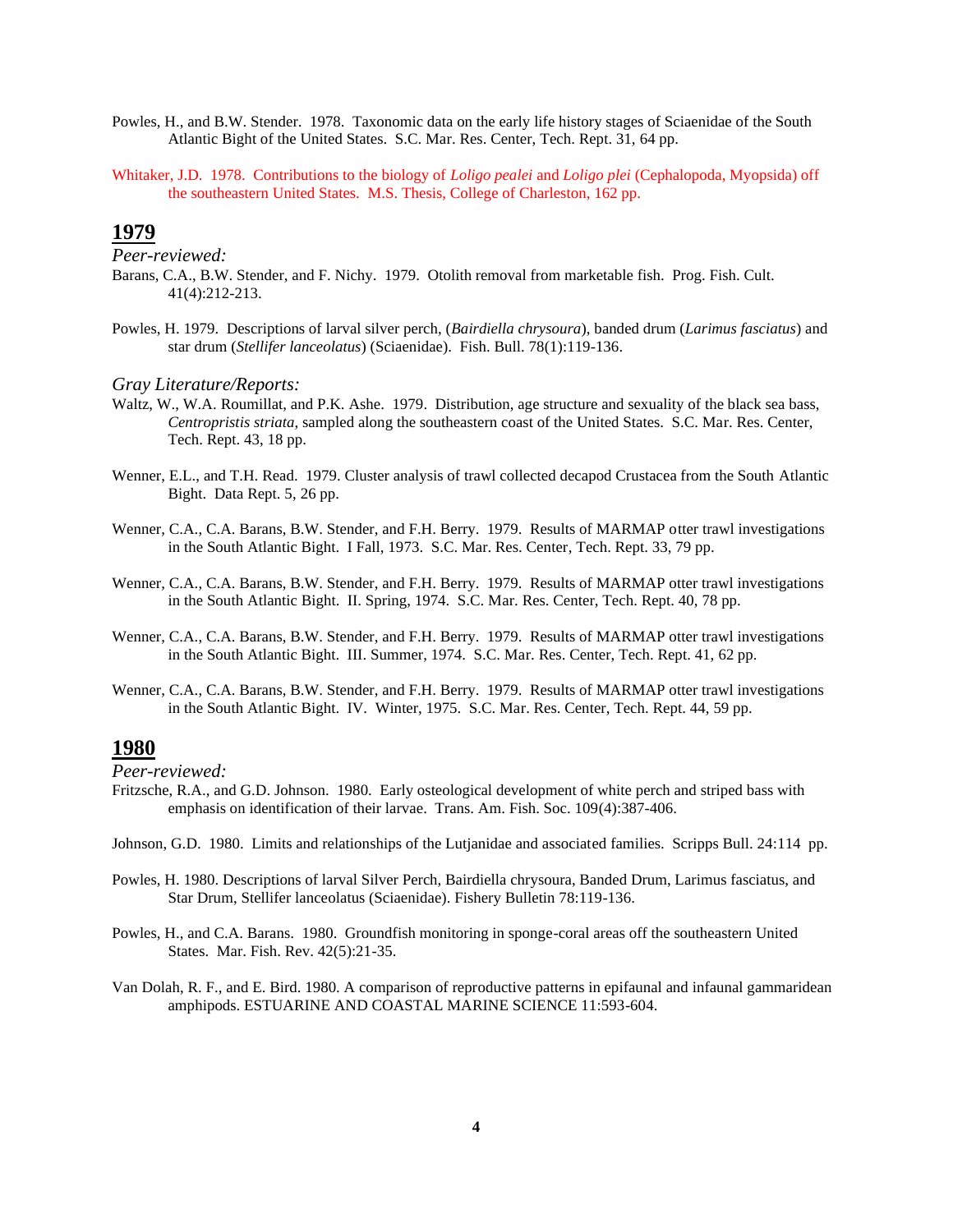- Van Dolah, R.F., V.G. Burrell, Jr., and S.B. West. 1980. The distribution of pelagic tars and plastics in the South Atlantic Bight. Mar. Pollut. Bull. 11(12):352-356.
- Whitaker, J.D. 1980. Squid catches resulting from trawl surveys off the southeastern United States. Mar. Fish. Rev. 42:39-43.

- Floyd, P.B. 1980. Aspects of the distribution and ecology of searobins (Pisces: Triglidae) off the southeast coast of the United States. M.S. Thesis, College of Charleston, 104 pp.
- Stender, B.W. 1980. Descriptions, illustrations, and distribution of the early life history stages of *Cynoscion nothus*, with notes on related species. M.S. Thesis, College of Charleston, 54 pp.
- Wenner, C.A., C.A. Barans, B.W. Stender, and F.H. Berry. 1980. Results of MARMAP otter trawl investigations in the South Atlantic Bight. V. Summer, 1975. S.C. Mar. Res. Center, Tech. Rept. 45, 57 pp.

### **1981**

*Peer-reviewed:*

- Low, R.A., Jr. 1981. Mortality rates and management strategies for black sea bass off the southeast coast of the United States. N. Am. J. Fish. Manage. 1(2):93-103.
- Marshall, H.G. 1981. Occurrence of bluegreen algae Cyanophyta) in the phytoplankton off the southeastern coast of the United States. J. Plankton Res. 3(2):163-166.
- Powles, H. 1981. Distribution and movements of neustonic young of estuarine dependent (*Mugil* spp., *Pomatomus saltatrix*) and estuarine independent (*Coryphaena* spp.) fishes off the southeastern United States. Rapp. P.-v Reun. Cons. int. Explor. Mer. 178:207-209.
- Van Dolah, R. F., and V. G. Burrell, Jr. 1981. South Atlantic OCS area living marine resources study. Estuaries 4:304-304.

### *Gray Literature/Reports:*

- Barans, C. A. 1981. A preliminary approach to assessment of rocky outcrop groundfish off the southeastern United States. Pages 907-924 in J. B. Soumala, editor Meeting on Hydroacoustical Methods for the Estimation of Marine Fish Populations 25-29 June 1979. The Charles Stark Draper Laboratory, Inc., Cambridge, MA.
- Wenner, E. L., W. P. Coon, III, M. H. Shealy, Jr., and P. A. Sandifer. 1981. Species assemblages, distribution, and abundance of fishes and decapod crustaceans from the Winyah Bay estuarine system, S.C. SCSG, CHARLESTON, SC (USA).
- Wenner, E.L., and T.H. Read. 1981. Distribution and assemblages of decapod crustaceans from the continental shelf of the South Atlantic Bight: 1977-1979 MARMAP investigations. S.C. Mar. Res. Center, Tech. Rept. 49, 41 pp.

## **1982**

- Manooch, C.S., III, and C.A. Barans. 1982. Distribution, abundance, and age and growth of the tomtate, *Haemulon aurolineatum*, along the southeastern United States coast. Fish. Bull. 80(1):1-19.
- Marshall, H.G. 1982. Phytoplankton distribution along the eastern coast of the USA IV. Shelf waters between Cape Lookout, North Carolina and Cape Canaveral, Florida. Proc. Biol. Soc. Wash. 95(l):99-113.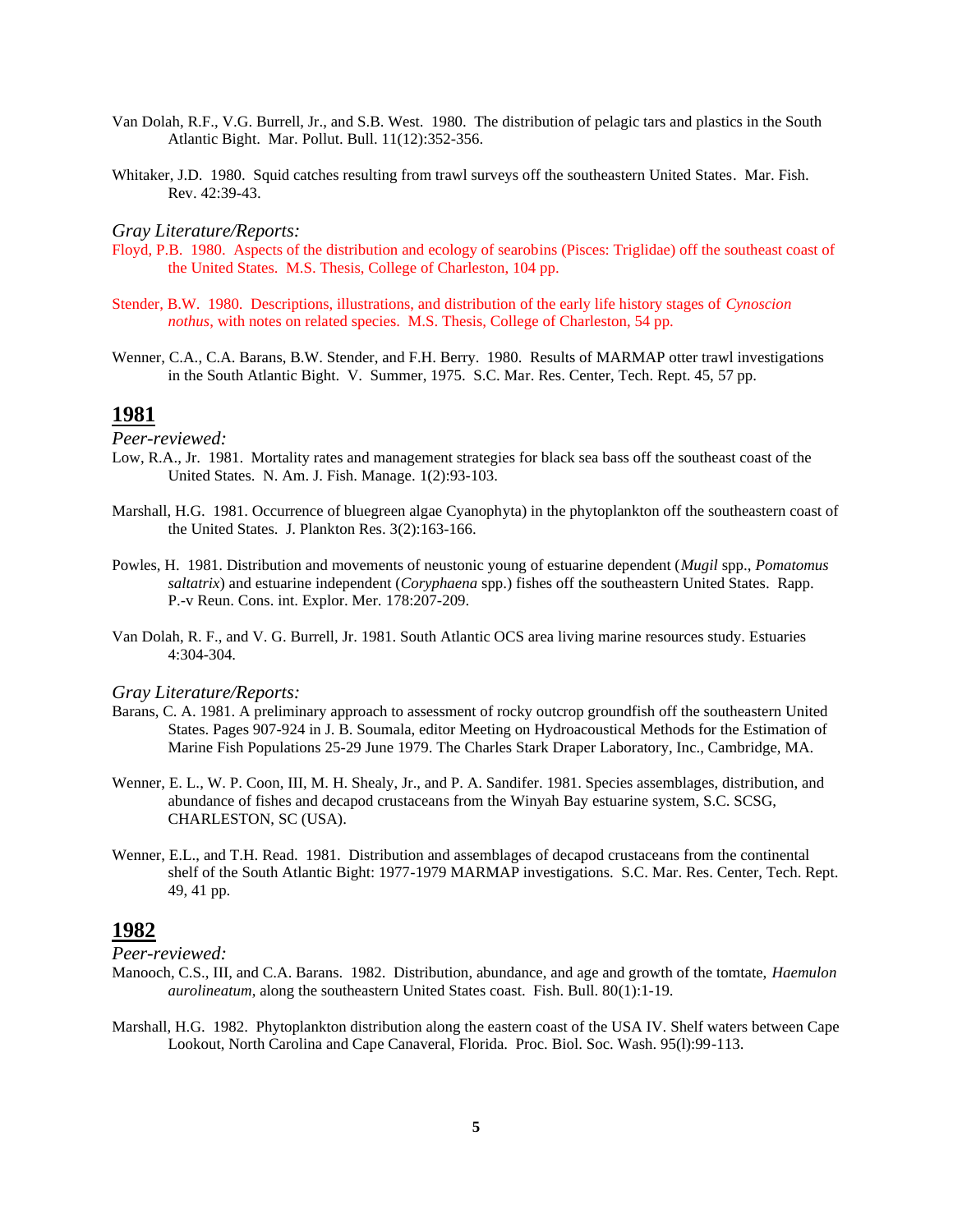- Tucker, J.W., Jr. 1982. Larval development of *Citharichthys cornutus*, *C.gymnorhinus*, *C. spilopterus*, and *Etropus crossotus* (Bothidae), with notes on larval occurrence. Fish. Bull. 80(1):35-73.
- Waltz, C.W., W.A. Roumillat, and C.A. Wenner. 1982. Biology of the whitebone porgy, *Calamus leucosteus*, in the South Atlantic Bight. Fish. Bull. 80(4):863-874.
- Wenner, E.L., and T.H. Read. 1982. Seasonal composition and abundance of decapod crustacean assemblages from the South Atlantic Bight, USA. Bull. Mar. Sci. 32(1):181-206.

- Barans, C.A. 1982. Methods for assessing reef fish stocks. Pages 105-123. In G.R. Huntsman, W.R. Nicholson and W.W. Fox, Jr., eds. The biological bases for reef fishery management. NOAA Tech. Mem. NMFS-SEFC-80, 216 pp.
- Low, R.A., Jr., G.F. Ulrich, and F. Blum. 1982. Development potential of underutilized trawl fish in the South Atlantic Bight. S.C. Mar. Res. Center Tech. Rept. 52, 31 pp.
- Mathews, T.D., and O. Pashuk. 1982. A description of oceanographic conditions off the Southeastern United States during 1974. S.C. Mar. Res. Center, Tech. Rept. 50, 112 p.

### **1983**

*Peer-reviewed:*

- Barans, C.A., and D.V. Holliday. 1983. A practical technique for assessing some snapper/grouper stocks. Bull. Mar. Sci. 33(1):176-181.
- Johnson, G.D. 1983. *Niphon spinosus*: a primitive epinepheline serranid, with comments on the monophyly and intrarelationships of the Serranidae. Copeia 1983(3):777-787.
- Low, R. A., G. F. Ulrich, and F. Blum. 1983. Tilefish off South Carolinla and Georgia. Marine Fisheries Review 45:16-36.
- Olney, J.E., and G.R. Sedberry. 1983. Dragonet larvae (Teleostei: Callionymidae) in continental shelf waters off the eastern United States. Biol. Oceanogr. 3(1):103-122.
- Wenner, C.A. 1983. Species associations and day-night variability of trawl-caught fishes from the inshore sponge-coral habitat, South Atlantic Bight. Fish. Bull. 81(3):537-552.
- Wenner, E. L., D. M. Knott, R. F. van Dolah, and V. G. Burrell, Jr. 1983. Invertebrate communities associated with hard bottom habitats in the South Atlantic Bight. Estuarine Coastal and Shelf Science 17:143-158.
- Wenner, E. L., and C. A. Wenner. 1983. Distribution, size, and sex composition of three species of Callinectes in the coastal habitat of the South Atlantic Bight. Journal of Shellfish Research 3:103.

- Barans, C.A., and S.A. Bortone (eds.). 1983. The visual assessment of fish populations in the southeastern United States: 1982 Workshop. S.C. Sea Grant SC-SG-TR-01-83, 52 pp.
- Low, R. A., and G. F. Ulrich. 1983. Deep-water demersal finfish resources and fisheries off South Carolina. South Carolina Mar. Resour. Center Tech. Rep. 57, 24 p.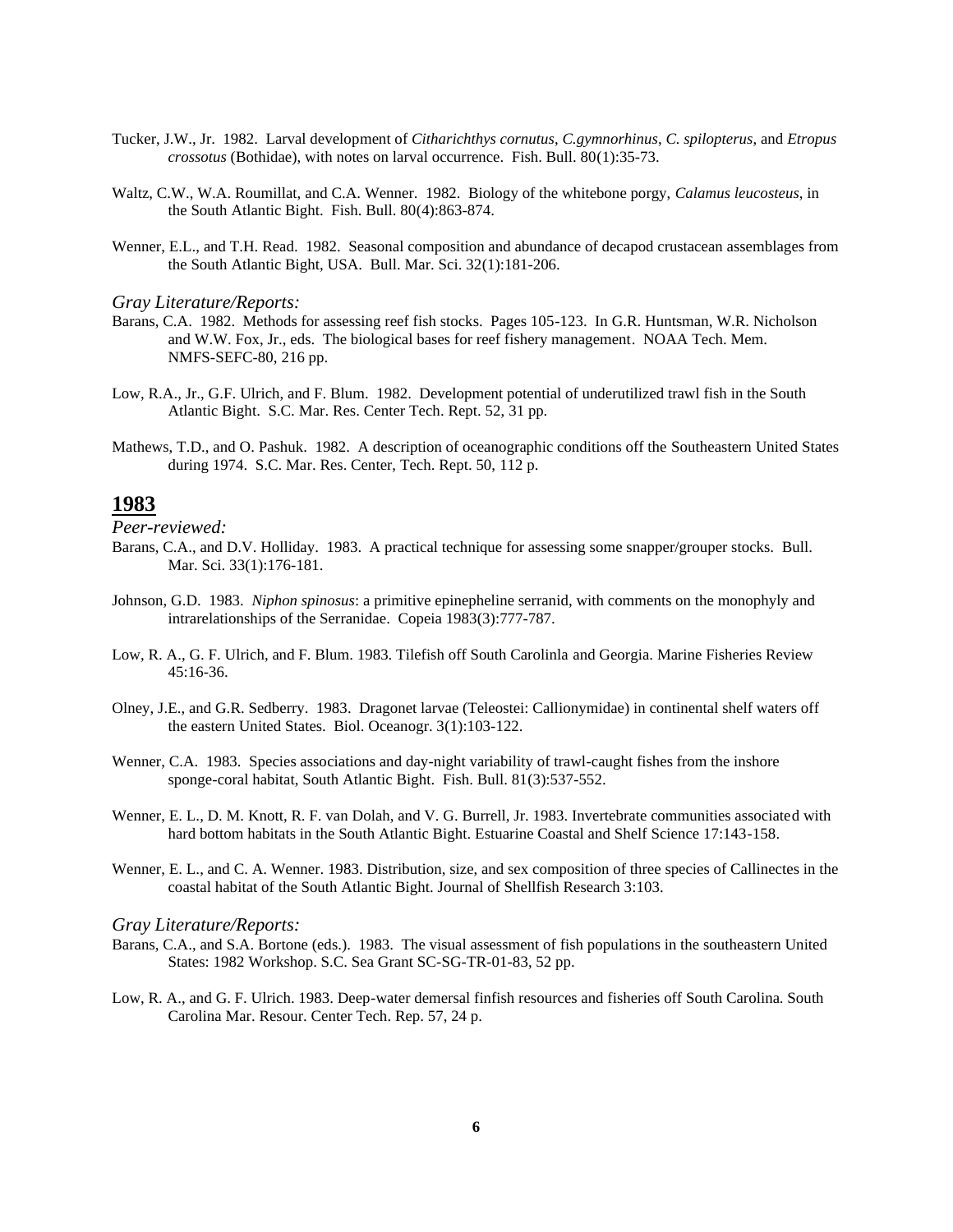*Peer-reviewed:*

Ashe, P.K., and G.D. Johnson. 1984. Aid to identification of American grouper larvae. Bull. S.C. Acad. Sci. 46:83.

- Barans, C.A., and V.J. Henry, Jr. 1984. A description of the shelf edge groundfish habitat along the southeastern United States. Northeast Gulf Sci. 7(1):77-96.
- Johnson, G.D. 1984. Percoidei: development and relationships. Pp., 464-498 *in* Moser, et al. (eds.). Ontogeny and Systematics of Fishes - a Memorial to Elbert Halvor Ahlstrom.
- Johnson, G.D., and P. Keener. 1984. Aid to identification of American grouper larvae. Bull. Mar. Sci. 34(1):106-134.
- Mathews, T.D., and O. Pashuk. 1984. Shelfwater response to the cold winters of 1977 and 1978 in the South Atlantic Bight (SAB). Litoralia l(l):41-58.
- Sedberry, G.R., and R.F. Van Dolah. 1984. Demersal fish assemblages associated with hard bottom habitat in the South Atlantic Bight of the U.S.A. Environ. Biol. Fish. 11(4):241-258.
- Stender, B.W., P.K. Ashe, and G.D. Johnson. 1984. Diversity, abundance and distribution of larval Epinephelinae in the South Atlantic Bight (1973-1983). Bull. S.C. Acad. Sci. 46:127.

#### *Gray Literature/Reports:*

- Hales, S.L., Jr. 1984. Aspects of the life history of the round scad, *Decapterus punctatus* (Pisces: Perciformes: Carangidae) in the South Atlantic Bight. M.S. Thesis, College of Charleston, 95 pp.
- Keener, P. 1984. Age, growth, and reproductive biology of the yellowedge grouper, *Epinephelus flavolimbatus*, off the coast of South Carolina. M.S. Thesis, College of Charleston, 65 pp.

### **1985**

*Peer-reviewed:*

- Low, R.A., G.F. Ulrich, C.A. Barans, and D.A. Oakley. 1985. Analysis of catch-per-unit-of-effort and length composition in the South Carolina commercial handline fishery during 1976-1982. N. Am. J. Fish. Manage. 5(3):340-363.
- Sedberry, G.R. 1985. Food and feeding of the tomtate, *Haemulon aurolineatum* (Pisces: Haemulidae), in the South Atlantic Bight. Fish. Bull. 83(3):461-466.
- Smith, J.W., and C.A. Wenner. 1985. Biology of the southern kingfish, *Menticirrhus americanus* in the South Atlantic Bight. Trans. Am. Fish. Soc. 114(3):356-366.
- Sulak, K.J., C.A. Wenner, G.R. Sedberry, and L. Van Guelpen. 1985. The life history and systematics of deep-sea lizard fishes, genus *Bathysaurus* (Synodontidae). Can. J. Zool. 63:623-642.

### **1986**

*Peer-reviewed:*

Barans, C.A., E.J. Gutherz, and R.S. Jones. 1986. Submersible avoidance by yellowfin bass, *Anthias nicholsi*. Northeast Gulf Sci. 8(1):91-95.

Johnson, G.D. 1986. Scombroid phylogeny: an alternative hypothesis. Bull. Mar. Sci. 39(1):1-41.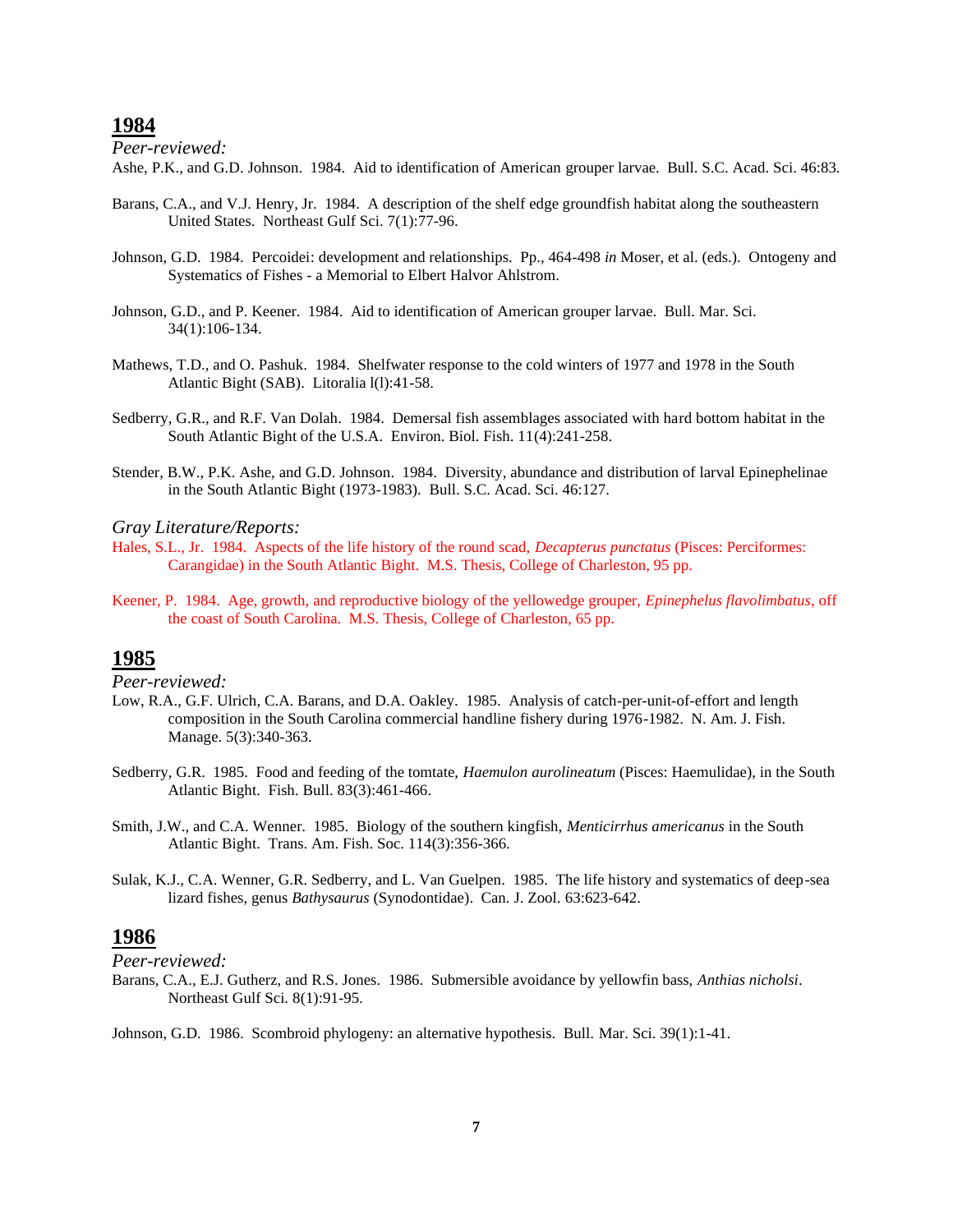- Mathews, T.D., and O. Pashuk. 1986. Summer and winter hydrography of the U.S. South Atlantic Bight (1973-1979). J. Coastal Res. 2(2):311-336.
- Wenner, C.A., W.A. Roumillat, and C.W. Waltz. 1986. Contributions to the life history of black sea bass, *Centropristis striata*, off the southeastern United States. Fish. Bull. 84(3):723-741.

- McGovern, J.C. 1986. Seasonal recruitment of larval and juvenile fishes into impounded and non-impounded marshes. M.S. Thesis, College of Charleston, 123 pp.
- Olmi, C.B. 1986. Morphology of the larvae of American anthiinae (Pisces: Serranidae) with comments on relationships within the subfamily. M.S. Thesis, College of Charleston, 199 pp.

## **1987**

*Peer-reviewed:*

- Collins, M.R., and B.W. Stender. 1987. Larval king mackerel (*Scomberomorus cavalla*), Spanish mackerel (*S. maculatus*), and bluefish (*Pomatomus saltatrix*) off the southeast coast of the United States, 1973-1980. Bull. Mar. Sci. 41(3):822-834.
- Collins, M.R., C.W. Waltz, W.A. Roumillat, and D.L. Stubbs. 1987. Contribution to the life history and reproductive biology of gag, *Mycteroperca microlepis* (Serranidae), in the South Atlantic Bight. Fish. Bull. 85(3):648-653.
- Hales, L.S., Jr. 1987. Distribution, abundance, reproduction, food habits, age, and growth of round scad, *Decapterus punctatus*, in the South Atlantic Bight. Fish. Bull. 85(2):251-268.
- Sedberry, G.R. 1987. Feeding habits of sheepshead, *Archosargus probatocephalus*, in offshore reef habitats of the southeastern continental shelf. Northeast Gulf Sci. 9(1):29-37.
- van Dolah, R. F., P. H. Wendt, and N. Nicholson. 1987. Effects of a research trawl on a hard-bottom assemblage of sponges and corals. Fisheries Research 5:39-54.
- Wenner, E. L., G. F. Ulrich, and J. B. Wise. 1987. Exploration for Golden Crab, Geryon fenneri, in the South Atlantic Bight: distribution, population structure, and gear assessment. Fishery Bulletin 85:547-560.

#### *Gray Literature/Reports:*

- Hayse, J.W. 1987. Feeding habits, age, growth and reproduction of Atlantic spadefish, *Chaetodipterus faber* (Pisces: Ephippidae), in South Carolina. M.S. Thesis, College of Charleston, 59 pp.
- Rountree, R.A. 1987. Ecology of the association of fishes with fish aggregation devices (FADs): importance structural integrity, with a discussion of the association of fishes with drift materials. M.S. Thesis, College of Charleston, 176 pp.

## **1988**

*Peer-reviewed:*

Collins, M.R., and J.L. Pinckney. 1988. Size and age at maturity for vermilion snapper (*Rhomboplites aurorubens*) (Lutjanidae) in the South Atlantic Bight. Northeast Gulf Sci. 10(1):51-53.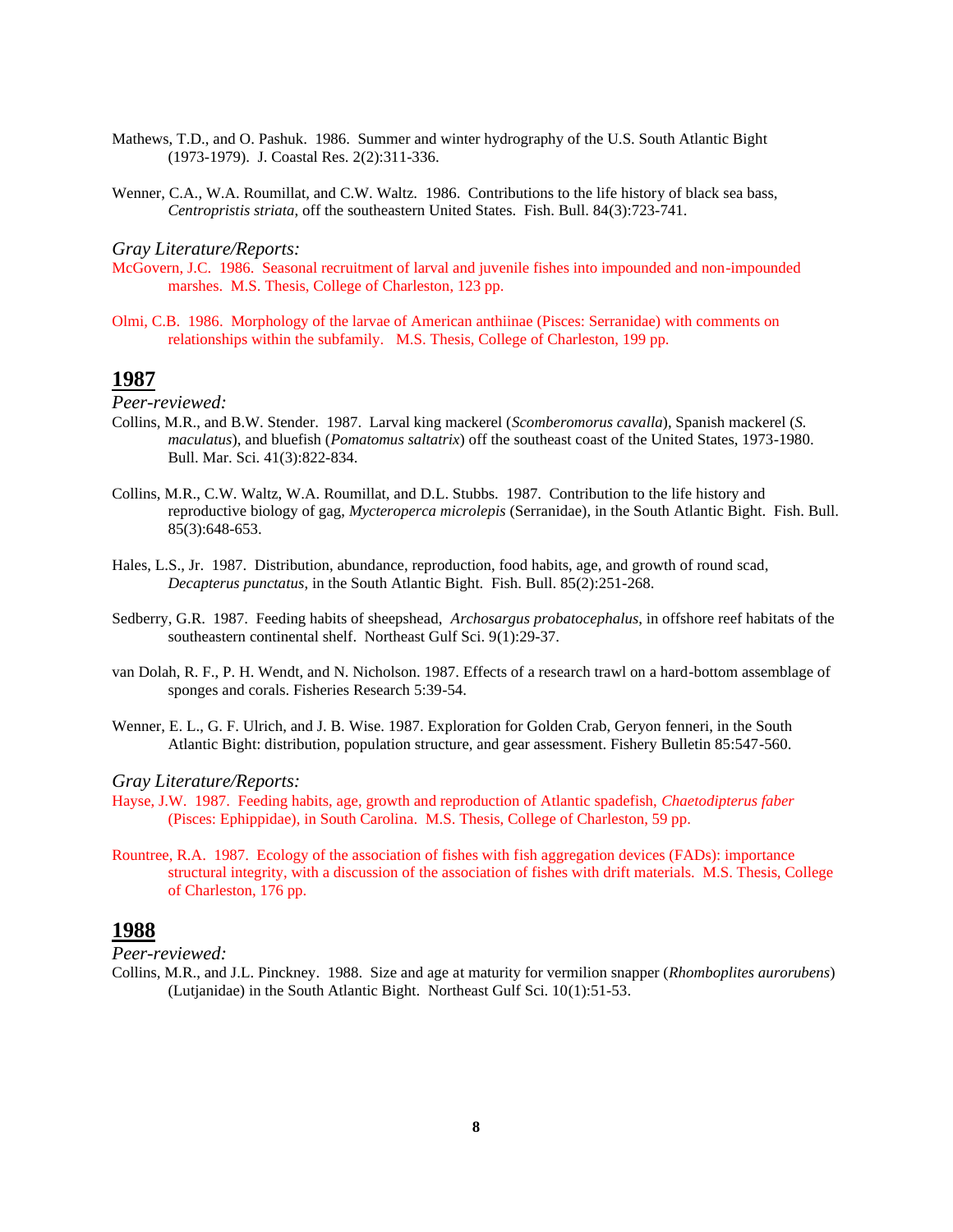- Collins, M.R., and C.A. Wenner. 1988. Occurrence of young-of-the-year king, *Scomberomorus cavalla*, and Spanish, *S. maculatus*, mackerels in commercial-type shrimp trawls along the Atlantic coast of the southeast United States. Fish. Bull. 86(2):394-397.
- Keener, P., G.D. Johnson, B.W. Stender, E.B. Brothers, and H.R. Beatty. 1988. Ingress of postlarval gag, *Mycteroperca microlepis* (Pisces: Serranidae), through a South Carolina barrier island inlet. Bull. Mar. Sci. 42(3):376-396.
- Russell, G.M., E.J. Gutherz, and C.A. Barans. 1988. Evaluation of demersal longline gear off South Carolina and Puerto Rico with emphasis on deepwater reef fish stocks. Mar. Fish. Rev. 50(1):26-31.
- Sedberry, G.R. 1988. Food and feeding of black sea bass, *Centropristis striata*, in live bottom habitats of the South Atlantic Bight. J. Elisha Mitchell Sci. Soc. 104(2):35-50.

*Peer-reviewed:*

- Collins, M.R., D.J. Schmidt, C.W. Waltz, and J. Pickney. 1989. Age and growth of king mackerel, *Scomberomorus cavalla*, from the Atlantic coast of the United States. Fish. Bull. 87(1):49-61.
- Collins, M.R., and B.W. Stender. 1989. Larval striped mullet (*Mugil cephalus*) and white mullet (*Mugil curema*) off the southeastern United States over an eight-year period. Bull. Mar. Sci. 45(3):580-589.
- Rountree, R.A. 1989. Association of fishes with fish aggregation devices: effects of structure size on fish abundance. Bull. Mar. Sci. 44(2):960-972.
- Sedberry, G.R. 1989. Feeding habits of whitebone porgy, *Calamus leucosteus* (Teleostei: Sparidae), associated with hard bottom reefs off the southeastern United States. Fish. Bull. 87(4):935-944.
- Sedberry, G.R., and H.R. Beatty. 1989. A visual assessment of fishes on a jetty at Murrells Inlet, South Carolina. J. Elisha Mitchell Sci. Soc. 105(2):59-74.
- Wenner, E.L., and C.A. Wenner. 1989. Seasonal composition and abundance of decapod and stomatopod crustaceans from coastal habitats, southeastern United States. Fish. Bull. 87(1):155-176.

#### *Gray Literature/Reports:*

- Barans, C. A. 1989b. South Carolina Trawl Survey Program. Pages 65-66 in T. R. Azarovitz, J. McGurrin, and R. J. Seagraves, editors. Proceedings of a Workshop on Bottom Trawl Surveys. Atlantic States Marine Fisheries Commission and the Northeast Fisheries Science Center, Woods Hole, Massachusetts.
- Wenner, C.A., and G.R. Sedberry. 1989. Species composition, distribution, and relative abundance of fishes in the coastal habitat off the southeastern United States. NOAA Tech. Rept. NMFS 79, 49pp.

### **1990**

*Peer-reviewed:* Collins, M.R. 1990. A comparison of three fish trap designs. Fish. Res. 9:325-332.

De Vries, D.A., C.B. Grimes, K.L. Lang, and D.B. White. 1990. Age and growth of king and Spanish mackerel larvae and juveniles from the Gulf of Mexico and U.S. South Atlantic Bight. Environ. Biol. Fish. 29(2):135-143.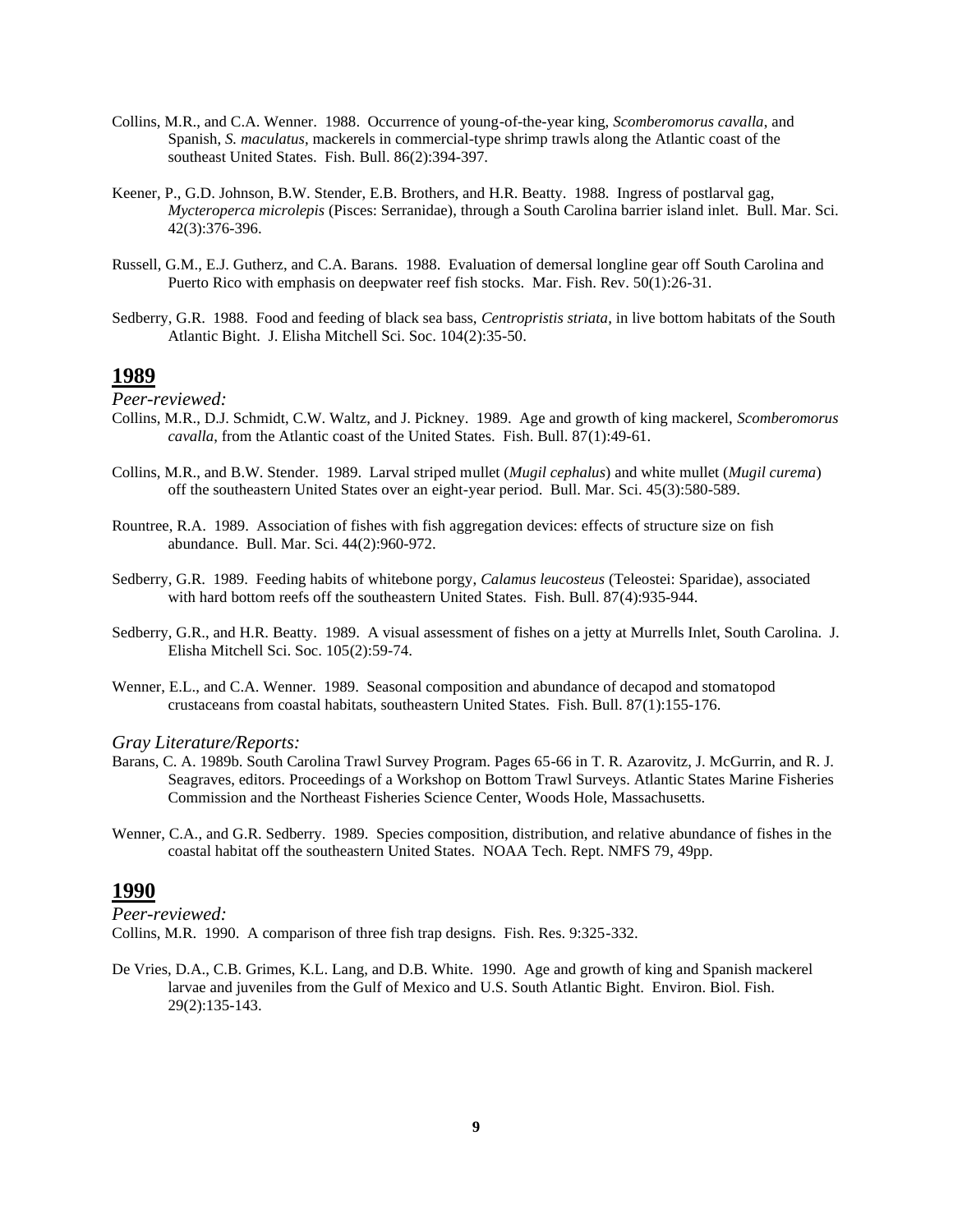- Hayse, J.W. 1990. Feeding habits, age, growth, and reproduction of Atlantic spadefish, *Chaetodipterus faber* (Pisces: Ephippidae), in South Carolina. Fish. Bull 88(1):67-83.
- Sedberry, G.R. 1990. Comparisons of fish populations of two Belize atolls. Proceedings of the International Coastal Resources Management Workshop, San Pedro, Ambergris Caye, Belize. August, 23-25, 1989. Pp. 89-104.
- Rountree, R.A. 1990. Community structure of fishes attracted to shallow water fish aggregation devices off South Carolina, U.S.A. Environ. Biol. Fish. 29(4):241-262.
- Wenner, E.L., and C.A. Barans. 1990. *In situ* estimates of density of golden crab, *Chaceon fenneri*, from habitats on the continental slope, southeastern U.S. Bull. Mar. Sci. 46(3):723-734.

- Carter, H. J., and G. R. Sedberry. 1990. Community ecology of fishes from a tropical lagoon in Belize. Pages 68 in Proceedings of the 70th Annual Meeting, American Society of Ichthyologists and Herpetologists (abstract).
- Collins, M. R., S. B. Van Sant, and D. J. Schmidt. 1990. Age validation of tag-recaptured reef fish off South Carolina. Pages 73 in Proceedings of the 70th Annual Meeting, American Society of Ichthyologists and Herpetologists (abstract).
- Peters, J.H. 1990. Daily age and growth of larval and early juvenile Spanish mackerel (*Scomberomorus maculatus*) from the South Atlantic Bight. M.S. Thesis, College of Charleston, 55 pp.

## **1991**

*Peer-reviewed:*

- Collins, M.R., and G.R. Sedberry. 1991. Status of vermilion snapper and red porgy stocks off South Carolina. Trans. Am. Fish. Soc. 120(1):116-120.
- Davis, K.B., C.A. Barans, B.W. Stender, D.J. Schmidt, and O. Pashuk. 1991. Shelf water conditions of the South Atlantic Bight six weeks after Hurricane Hugo. J. Coastal Res. 8:69-82.

#### *Gray Literature/Reports:*

Mullaney, M.D. 1991. Trophic ontogeny, age and growth, and ontogeny of the feeding apparatus in *Mycteroperca microlepis* (Pisces: Serranidae). M.S. Thesis, College of Charleston, 81 pp.

# **1992**

*Peer-reviewed:*

- Vaughan, D. S., G. R. Huntsman, C. S. Manooch, III, F. C. Rohde, and G. F. Ulrich. 1992. Population characteristics of the red porgy, Pagrus pagrus, stock off the Carolinas. Bulletin of Marine Science 50:1-20.
- Wenner, E.L., C.A. Barans, and G.F. Ulrich. 1992. Population structure and habitat of Jonah crab, *Cancer borealis* Stimpson 1859, on the continental slope off the southeastern United States. J. Shellfish Res. 11(1):95-103.

### **1993**

*Peer-reviewed:*

Barans, C.A., and B.W. Stender. 1993. Trends in tilefish distribution and relative abundance off South Carolina and Georgia. Trans. Am. Fish. Soc. 122(2):165-178.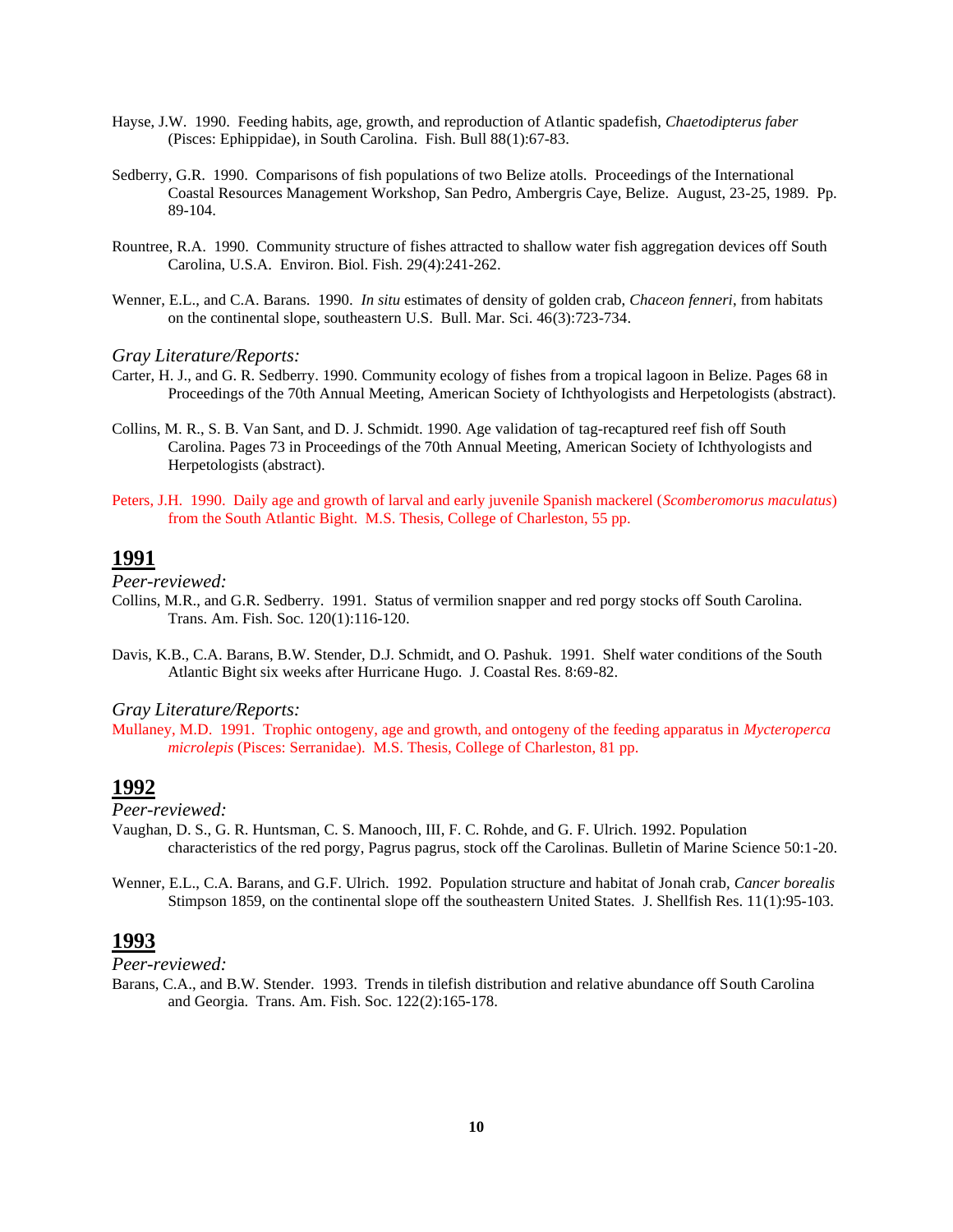- Biernbaum, C.K., and E.L. Wenner. 1993. Trapping of necrophagous crustaceans on the upper continental slope off South Carolina, U.S.A. J. Crust. Biol. 13(3):601-608.
- Schmidt, D.J., M.R. Collins, and D.M. Wyanski. 1993. Age, growth, maturity and spawning of Spanish mackerel, *Scomberomorus maculatus* (Mitchill), from the Atlantic coast of the southeastern United States. Fish. Bull. 91(3):526-533.
- Sedberry, G.R., and H.J. Carter. 1993. The fish community of a shallow tropical lagoon in Belize, Central America. Estuaries. 16(2):198-215.
- Sedberry, G.R., and N. Cuellar. 1993. Planktonic and benthic feeding by the reef-associated vermilion snapper, *Rhomboplites aurorubens* (Teleostei: Lutjanidae). Fish. Bull. 91(4):699-709.

*Peer-reviewed:*

- Barans, C.A., and G.F. Ulrich. 1994. Epibenthic feeding behavior of the sixgill shark, *Hexanchus griseus*. J. Elisha Mitchell Sci. Soc. 110(1):49-52.
- Collins, M.R. 1994. Flashy Fighters. South Carolina Wildlife. 41(4):4-8.
- Mullaney, M.D., Jr. 1994. Ontogenetic shifts in diet of gag, *Mycteroperca microlepis*, (Goode and Bean), (Pisces: Serranidae). Proc. Gulf Carib. Fish. Inst. 43:432-445.
- Sedberry, G.R., G.F. Ulrich, and A.J. Applegate. 1994. Development and status of the fishery for wreckfish (*Polyprion americanus*) in the southeastern United States. Proc. Gulf Carib. Fish. Inst. 43:168-192.
- Stender, B.W., and C.A. Barans. 1994. Comparison of the catch from tongue and two-seam shrimp nets off South Carolina. N. Am. J. Fish. Manage. 14:178-195.
- Van Sant, S.B., M.R. Collins, and G.R. Sedberry. 1994. Preliminary evidence from a tagging study for a gag (*Mycteroperca microlepis*) spawning migration, with notes on the use of oxytetracycline for chemical tagging. Proc. Gulf Carib. Fish. Inst. 43:417-428.
- Vaughan, D. S., M. R. Collins, and D. J. Schmidt. 1994. Population characteristics of the Black Sea Bass Centropristis striata from the southeastern United States. Bulletin of Marine Science 55:471-518.

#### *Gray Literature/Reports:*

Barans, C.A. 1994. Hydroacoustic techniques can complement trawl surveys. pp. 170-173. IN T. Berger (ed.) Proceedings of the Workshop on the Collection and Use of Trawl Survey Data for Fishereies Management. Atl. States. Mar. Fish. Commis. Sp. Rept. 35, 192 pp.

## **1995**

*Peer-reviewed:*

- Barans, C. A., D. M. Knott, B. W. Stender, J. O. Blanton, and J. A. Amft. 1995. Processes influencing transport of decapod larvae through an estuarine inlet.
- Barans, C. A., and G. F. Ulrich. 1995. Sixgill Shark, Hexanchus griseus, aggressive feeding behavior on epibenthic crabs. Journal of the Elisha Mitchell Scientific Society 110:49-52.

Collins, M. 1995. Release mortality in marine recreational fisheries. Waterfront News. 2(1&2):1-8.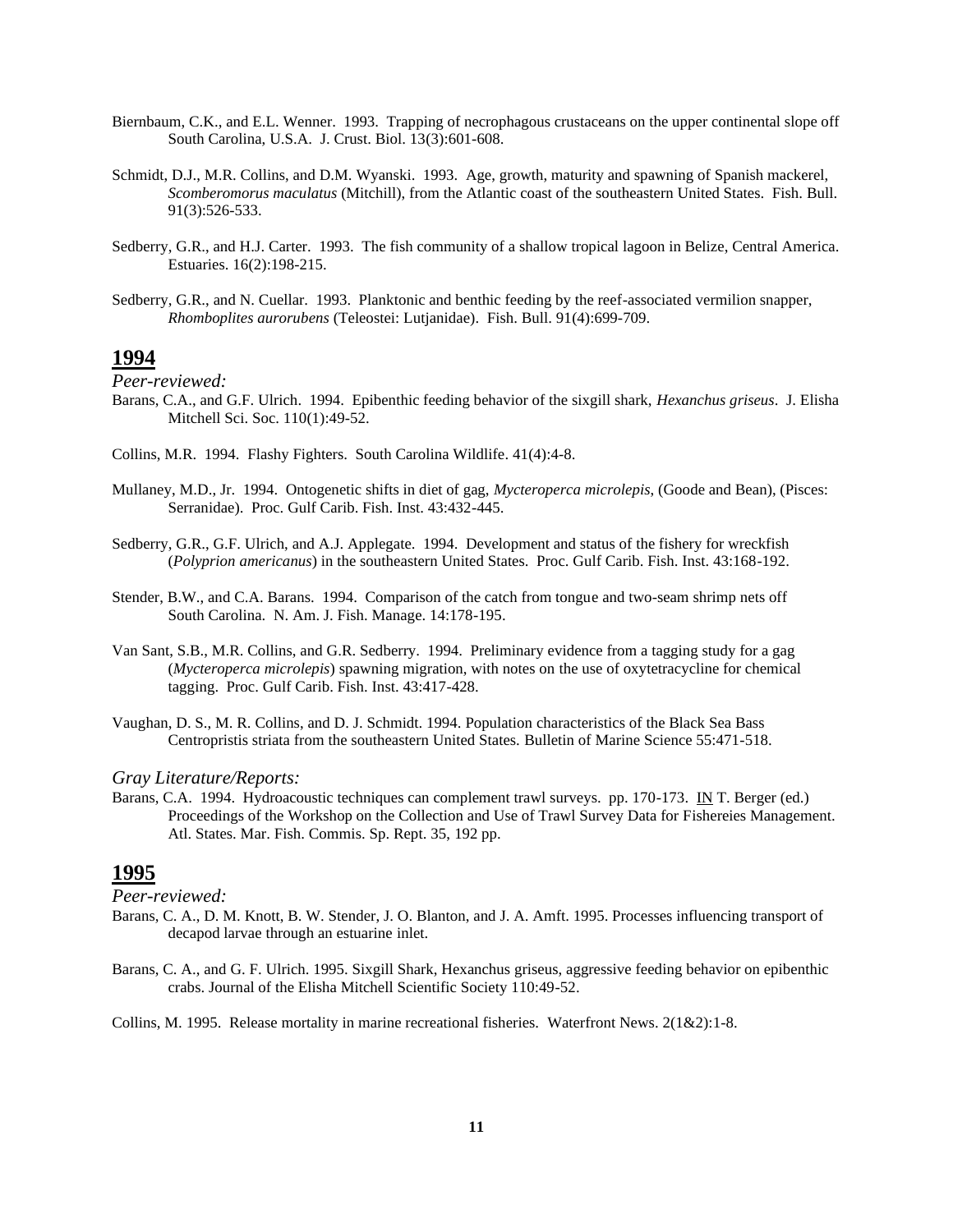- Harris, P.J. 1995. The role of trap cameras in catch per unit effort calculations for species of the South Atlantic Bight snapper grouper complex. Fish. Res. 22(1):1-9.
- Vaughan, D.S., M.R. Collins, and D.J. Schmidt. 1995. Population characteristics of the U.S. South Atlantic black sea bass *Centropristis striata*. Bull. Mar. Sci. 56(1):250-267.

- Barans, C.A. 1995. Use of visual and passive techniques for shelf-edge assessment. Pp 49-52 *in* J.A Bohnsack and A. Woodhead (eds.). Proceedings of the 1987 SEAMAP Passive Gear Assessment Workshop, Mayagüez, Puerto Rico. NOAA Tech. Mem. NMFS-SEFSC-365, 117 pp.
- Cuellar, N. 1995. Reproductive seasonality, maturation, fecundity, and spawning frequency of the vermilion snapper, *Rhomboplites aurorubens*, off the southeastern United States. M.S. Thesis, University of Charleston, 57 pp.
- Kellison, G.T. 1995. The effect of increased vertical profile and hole size on demersal finfish recruitment and retention on artificial reef structures. M.S. Thesis, University of Charleston, 69 pp.
- Gutherz, E.J., W.R. Nelson, R.S. Jones, C.A. Barans, C.A. Wenner, G.M. Russell, and A.K. Shah. 1995. Population estimates of deep-water finfish species based on submersible observations and intensive fishing efforts off Charleston, South Carolina. Pp. 103-123 *in* J.A. Bohnsack and A Woodhead (eds.). Proceedings of the 1987 SEAMAP Passive Gear Assessment Workshop at Mayagüez, Puerto Rico. NOAA Tech. Mem. NMFS-SEFSC-365, 117 pp.
- Nelson, W.R., and C.A. Barans. 1995. New techniques in passive gear assessment of deep-water fishes. Pp. 159- 168 *in* J.A. Bohnsack and A. Woodhead (eds.). Proceedings of the 1987 SEAMAP Passive Gear Assessment Workshop at Mayagüez, Puerto Rico. NOAA Tech. Mem. NMFS-SEFSC-365, 117 pp.
- Sedberry, G. R., and J. C. McGovern. 1995. Reef fish monitoring and assessment at the Marine Resources Research Institute (MRRI).

### **1996**

- Collins, M.R. 1996. Survival estimates for demersal reef fishes released by anglers. Proc. Gulf Carib. Fish. Inst. 44:259-269.
- Cuellar, N., G.R. Sedberry, and D.M. Wyanski. 1996. Reproductive seasonality, maturation, fecundity, and spawning frequency of the vermilion snapper, *Rhomboplites aurorubens*, off the southeastern United States. Fish. Bull. 94(4):635-653.
- McGovern, J.C., and J.E. Olney. 1996. Factors affecting early life stages of striped bass on the Pamunkey River, VA. Can. J. Fish. Aquat. Sci. 53: 685-698.
- Mullaney, M.D., Jr., and L.D. Gale. 1996. Ecomorphological relationships in ontogeny: anatomy and diet in gag, *Mycteroperca microlepis* (Pisces: Serranidae). Copeia. 1996(1):167-180.
- Sedberry, G.R., J.L. Carlin, R.W. Chapman, and B. Eleby. 1996. Population structure in the pan-oceanic wreckfish, *Polyprion americanus* (Teleostei: Polyprionidae), as indicated by mtDNA variation. J. Fish Biol. 49 (Supplement A):318-329.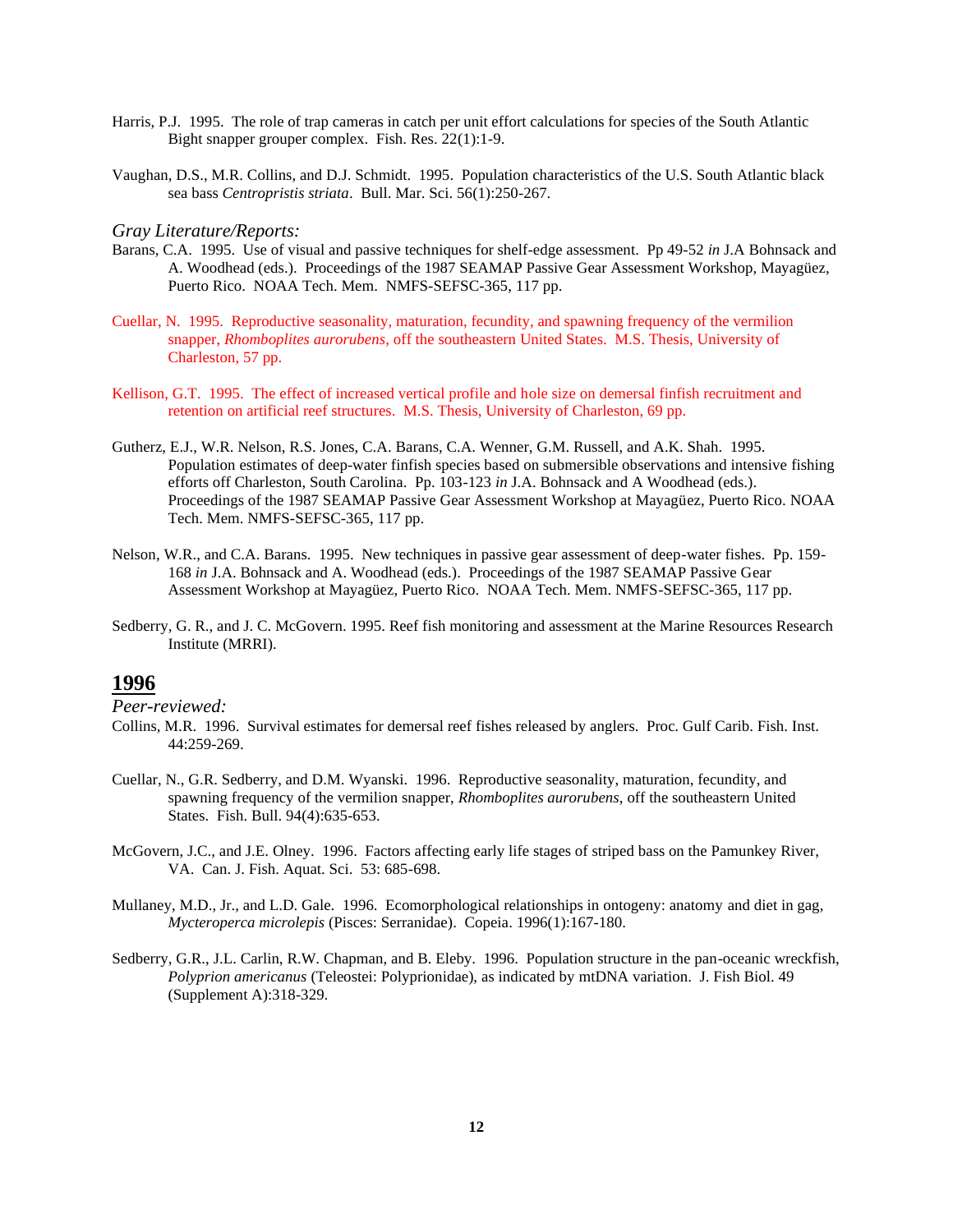- Sedberry, G. R., J. Carter, and P. A. Barrick. 1996. A comparison of fish communities between protected and nonprotected areas of the Belize Barrier Reef ecosystem: Implications for conservation and management. Proceedings of the Gulf and Caribbean Fisheries Institute 45:95-127.
- Sedberry, G. R., and J.C. McGovern. 1996. Reef fish monitoring and assessment at the Marine Resources Research Institute (MRRI). Pp. 61-62 *In*: Crosby, M.P., G.R. Gibson and K.W. Potts (eds.). A Coral Reef Symposium on Practical, Reliable, Low Cost Monitoring methods for Assessing the Biota and Habitat Conditions of Coral Reefs, January 26-27, 1995. Office of Ocean and Coastal Resource Management, National Oceanic and Atmospheric Administration, Silver Spring, MD.

- Harris, P.J., and M.R. Collins. December 1996. Analytical Report on the age and growth of the gag, *Mycteroperca microlepis*, from the southeastern United States, 1994 - 1995.
- Collins, M. R., S. B. van Sant, and G. R. Sedberry. 1996. Age validation, movements and growth rates of tagged Gag (Mcteroperca microlepis), Black Sea Bass (Centropristis striata) and Red Porgy (Pagrus pagrus). Pages 158-162 in F. Arreguin-Sanches, J. L. Munro, M. C. Balgos, and D. Pauly, editors. Biology, fisheries and culture of tropical groupers and snappers. ICLARM Conference Proceedings 48, 449 p., Makati, Philippines.
- Cuellar, N., G. R. Sedberry, D. J. Machowski, and M. R. Collins. 1996. Species composition, distribution, and trends in abundance of snappers of the Southeastern USA, based on fishery-independent sampling. F. Arrequin-Sanchez, J. L. Munro, M. C. Balgos, and D. Pauly, editors. Biology, Fisheries, and Culture of Tropical Groupers and Snappers. ICLARM Conference Proceedings 48, 499 pp.
- McGovern, J.C., P.J. Harris, and G.R. Sedberry. December 1996. The status of vermilion snapper, red porgy, black sea bass, white grunt, and gray triggerfish stocks off the southeast United States, 1983-1996.
- McGovern, J.C., D.M. Wyanski, O. Pashuk, C.S. Manooch, III, and G. R. Sedberry. December 1996. Changes in the sex ratio and size at maturity of gag, *Mycteroperca microlepis*, from the Atlantic coast of the United States during 1976-1995.
- Stevenson, D.E. 1996. Stock identification in Nassau grouper, *Epinephelus striatus*, using microsatellite DNA analysis. M.S. Thesis, University of Charleston, 67 pp.

## **1997**

- Barans, C. A., M. Y. Bobo, and D. L. Richardson. 1997. Research experiences for minorities in marine and environmental science. Journal of Shellfish Research 16:352.
- Carter, J., and G.R. Sedberry. 1997. The design, function and use of marine fishery reserves as tools for the management and conservation of the Belize barrier reef. Proceedings of the Eighth International Coral Reef Symposium 2:1911-1916.
- Harris, P.J. and J.C. McGovern. 1997. Changes in the life history of red porgy, *Pagrus pagrus*, from the southeastern United States, 1972-1994. Fish. Bull. 95(4):732-747.
- McGovern, J.C., G.R. Sedberry, and P.J. Harris. 1997. The status of reef fish stocks off the southeastern United States, 1983-1996. Fifty Proceedings of the Fiftieth-Annual Gulf and Caribbean Fisheries Institute. 50:871-895.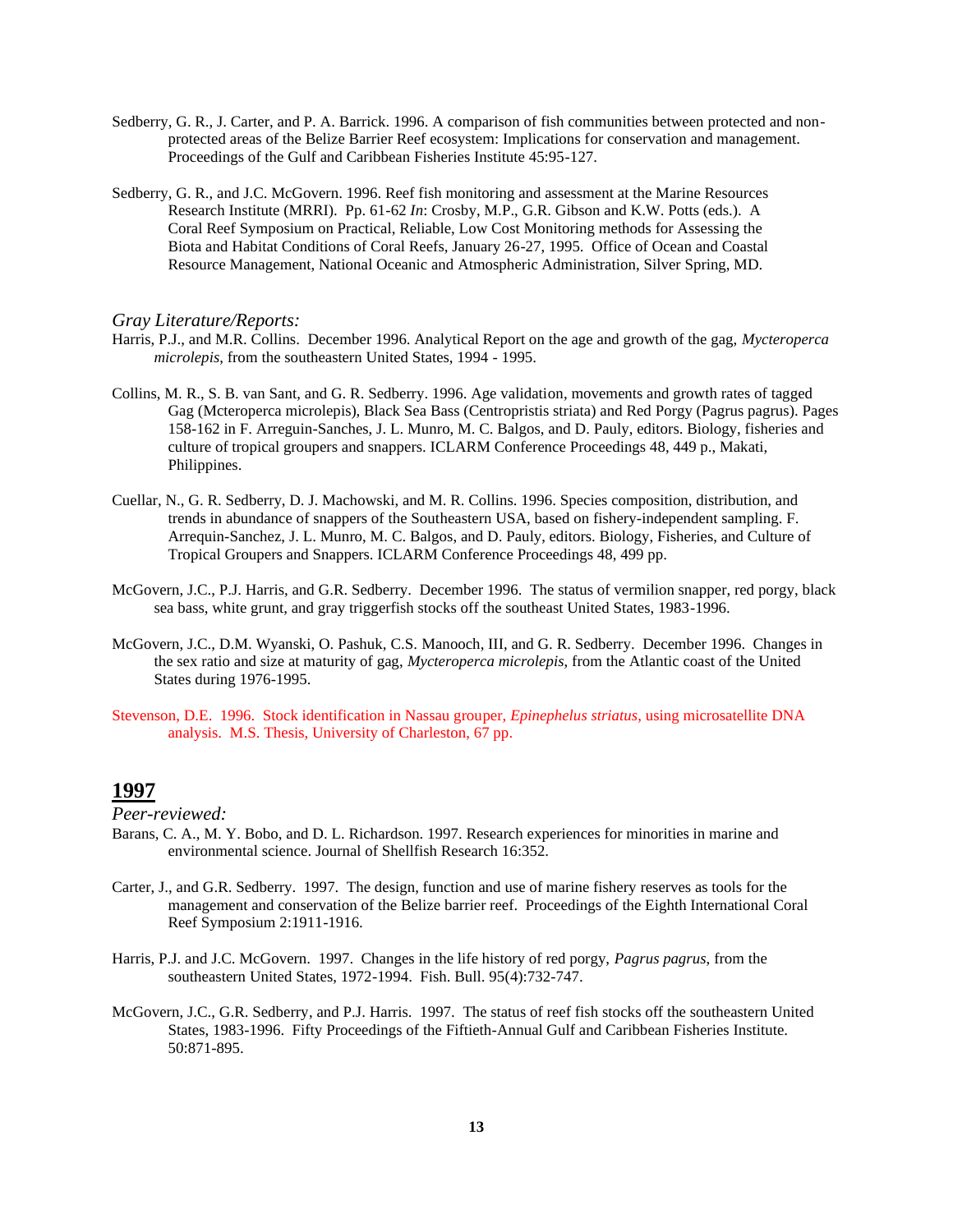- Peters, J.S., and D.J. Schmidt. 1997. Daily age and growth of larval and early juvenile Spanish mackerel, *Scomberomorus maculatus*, from the South Atlantic Bight. Fish. Bull. 95(3):530-539.
- Sedberry, G.R., J.C. McGovern, and C.A. Barans. 1997. A comparison of fish populations in Gray's Reef National Marine Sanctuary to similar habitats off the southeastern U.S.: implications for reef fish and Sanctuary management. 50 Proceedings of the Fiftith-Annual Gulf and Caribbean Fisheries Institute. 50:452-481.
- Stevenson, D.E., R.W. Chapman, and G.R. Sedberry. 1997. Stock identification in Nassau Grouper, *Epinephelus striatus*, using microsatellite DNA analysis. 50 Proceedings of the Fiftieth-Annual Gulf and Caribbean Fisheries Institute. 50:727-749.
- Zhao, B., and J.C. McGovern. 1997. Temporal variation in sexual maturity and gear-specific sex ratio of the vermilion snapper in the South Atlantic Bight. Fish. Bull. 95(4):837-848.
- Zhao, B., J.C. McGovern, and P.J. Harris. 1997. Age, growth, and temporal change in size-at-age of the vermilion snapper from the South Atlantic Bight. Trans. Am. Fish. Soc. 126(2):181-193.

- Harris, P. J., and J. M. Dean. 1997. The catch of King Mackerel and Spanish Mackerel in the commercial shrimp fishery of South Carolina.
- Padgett, S.M. 1997. Age, growth, and reproductive biology of the white grunt, *Haemulon plumieri*, along the southeast Atlantic coast of the United States. M.S. Thesis, University of Charleston, 61 pp.

### **1998**

- Andrade, C.A.P., M.E. Pereira de Gouveia, and G.R. Sedberry. 1998. Phenotypic variations in single stock wreckfish, *Polyprion americanus* (Teleostei: Polyprionidae) from the North East Atlantic. Bol. Mus. Mun. Funchal Sup. 5:27-34.
- Collins, L. A., A. G. Johnson, C. C. Koenig, and M. S. Baker. 1998. Reproductive patterns, sex ratio, and fecundity in Gag, Mycteroperca microlepis (Serranidae), a protogynous grouper from the northeastern Gulf of Mexico. Fishery Bulletin 96:415-427.
- Collins, M.R., P.J. Harris, and P.P. Maier. 1998. Fishery-independent recruitment indices for king and Spanish mackerel. N. Am. J. of Fish. Manage. 18(1):181-186.
- Collins, M.R., and H.S. Meister. 1998. Aberrant sagittae in black sea bass occur frequently in isolated areas. Proceedings Gulf and Caribbean Fisheries Institute 50:1038-1042.
- Harris, P.J., and J.M. Dean. 1998. Characterization of king mackerel and Spanish mackerel by catches of South Carolina shrimp trawlers. N. Am. J. of Fish. Manage. 18(2):439-453.
- Kellison, G.T., and G.R. Sedberry. 1998. The effects of artificial reef vertical profile and hole diameter on fishes off South Carolina. Bull. Mar. Sci. 62(3):763-780.
- McGovern, J.C., P.J. Harris, and G.R. Sedberry. 1998. The status of reef fish stocks off the southeastern United States, 1983-1996. Proc. Gulf Carib. Fish. Inst. 50:871-895.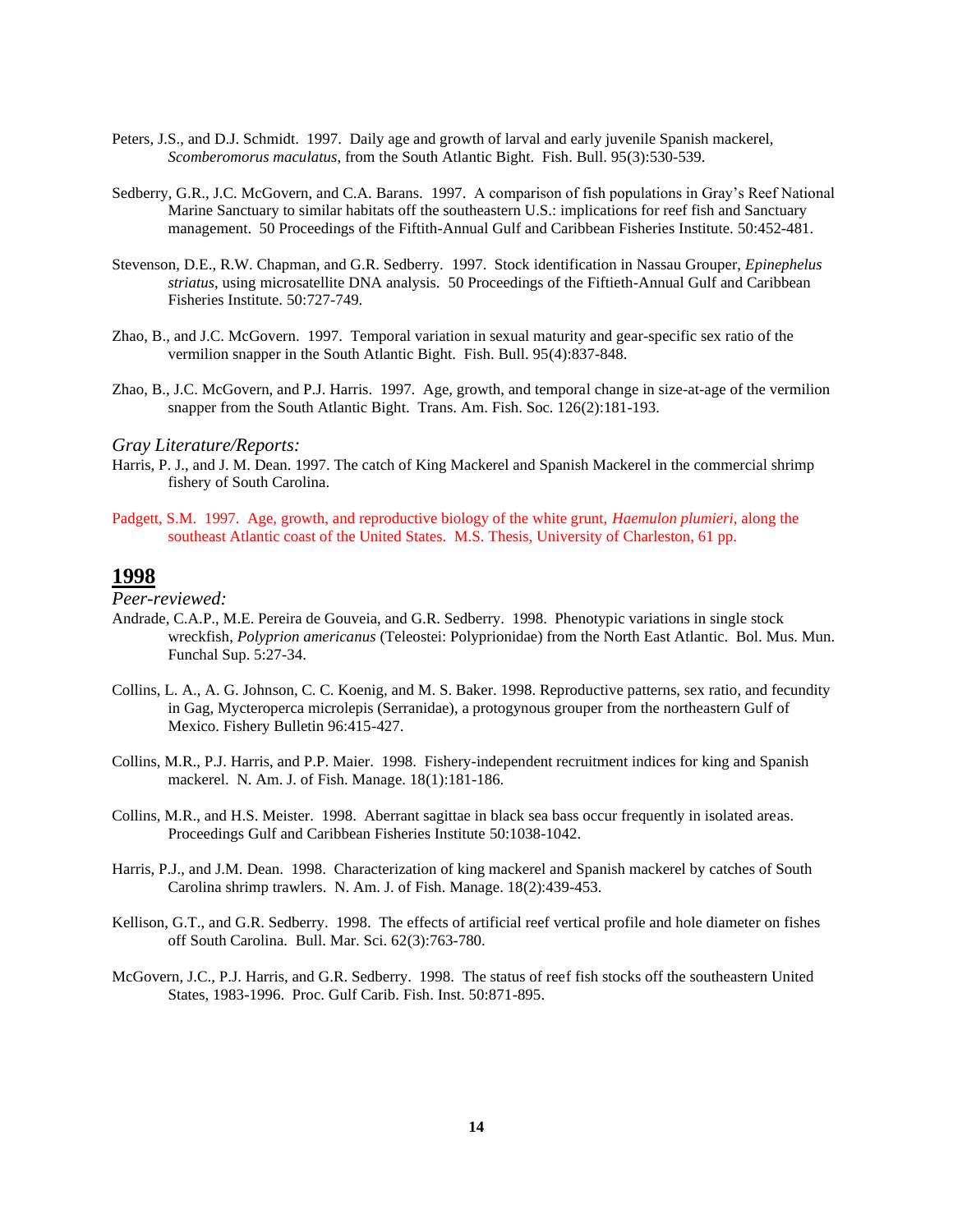- McGovern, J.C., D.M. Wyanski, O. Pashuk, C.S. Manooch, III, G.R. Sedberry. 1998. Changes in the sex ratio and size at maturity of gag, *Mycteroperca microlepis*, from the Atlantic coast of the southeastern United States during 1976-1995. Fish. Bull. 96(4):797-807.
- Sedberry, G.R., J.L. Carlin, and G.M. Menezes. 1998. Movements of a pelagic-phase wreckfish, *Polyprion americanus* (Schneider, 1801), as indicated by tag and recapture. Arquipélago - Life and Marine Sciences 16A:69-72.
- Sedberry, G.R., J.C. McGovern, and C.A. Barans. 1998. A comparison of fish populations in Gray's Reef National Marine Sanctuary to Similar Habitats off the southeastern U.S.: implications for reef fish and sanctuary management. Proc. Gulf and Carib. Fish. Inst. 50:452-481.
- Stevenson, D.E., R.W. Chapman, and G.R. Sedberry. 1998. Stock identification in Nassau grouper, *Epinephelus striatus*, using microsatellite DNA analysis. Proc. Gulf Carib. Fish. Inst. 50:727-749.
- Vaughan, D.S., M.R. Collins, J.C. McGovern, and H.S. Meister. 1998. Evaluation of multiple survey indices in assessment of black sea bass from the U.S. south Atlantic coast. International Symposium on Fishery Stock Assessment Models for the 21<sup>st</sup> Century: Combining Multiple Information Sources. Alaska Sea Grant College Program 98-01:1-15.
- Verity, P. G., J. O. Blanton, J. Amft, C. Barans, D. Knott, B. Stender, and E. Wenner. 1998. Influences of physical oceanographic processes on chlorophyll distributions in coastal and estuarine waters of the South Atlantic Bight. Journal of Marine Research 56:681-711.
- White, D.B., D.M. Wyanski, and G.R. Sedberry. 1998. Age, growth, and reproductive biology of the black belly rosefish from the Carolinas, USA. J. Fish Biol. 53:1274-1291

- Fennessy, C.J. 1998. The parasite fauna of wreckfish, *Polyprion americanus*, in the North Atlantic Ocean: application to host biology and stock identification. M.A. Thesis, College of William and Mary, 74 pp.
- Manooch, C.S., III, J.C. Potts, M.L. Burton, and P.J. Harris. 1998. Population assessment of the scamp, *Mycteroperca phenax*, from the southeastern United States. NOAA Technical Memorandum NMFS-SEFSC-410, 57 pp.

### **1999**

- Chapman, R.W., G.R. Sedberry, C.C. Koenig and B. Eleby. 1999. Stock identification of gag, *Mycteroperca microlepis*, along the southeast coast of the United States. Mar. Biotechnol. 1(2):137-146.
- Chapman, R.W., G.R. Sedberry, J.C. McGovern, and B.A. Wiley. 1999. The genetic consequences of reproductive variance: studies of species with different longevities. *In* Musick, J.A. (ed.). Life in the Slow Lane: Ecology and Conservation of Long-Lived Marine Animals. American Fisheries Society Symposium 23:169-181.
- Collins, M.R., J.C. McGovern, G.R. Sedberry, H.S. Meister, and R. Pardick. 1999. Removing gas from the distended bladder of reef fish: does it really increase post-release survival? N. Am. J. Fish. Manage. 19(3):828-832.
- Collins, M. R., J. C. McGovern, G. R. Sedberry, H. S. Meister, and R. Pardieck. 1999. Swim bladder deflation in Black Sea Bass and Vermilion Snapper: potential for increasing postrelease survival. North American Journal of Fisheries Management 19:828-832.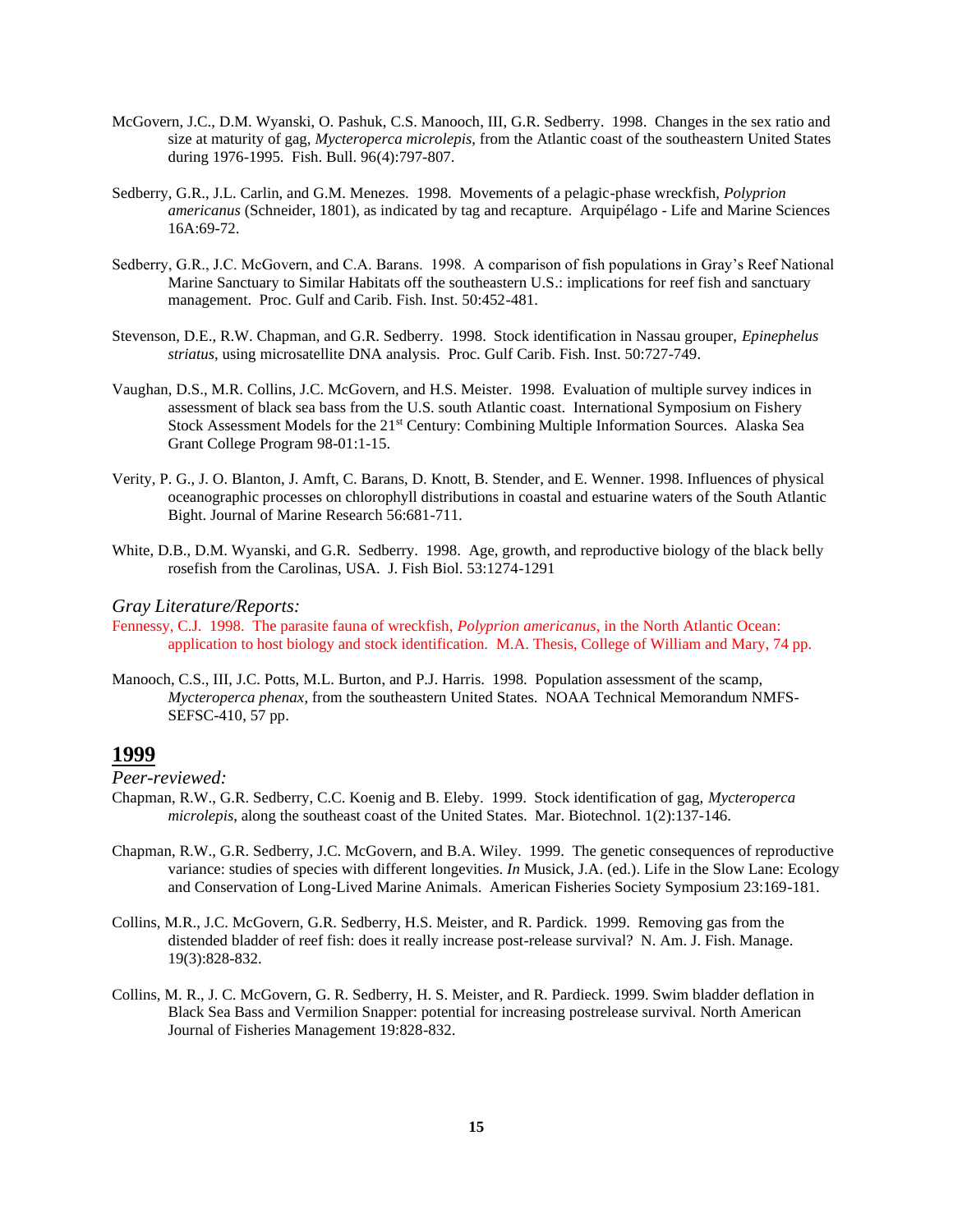- McGovern, J. C., G. R. Sedberry, and P. J. Harris. 1999. The status of reef fish stocks off the southeastern United States, 1983-1996. Gulf and Caribbean Fisheries Institute 50:452-481.
- Sedberry, G.R., C.A.P. Andrade, J.L. Carlin, R.W. Chapman, B.E. Luckhurst, C.S. Manooch, III, G. Menezes, B. Thomsen, and G.F. Ulrich. 1999. Wreckfish (*Polyprion americanus*) in the North Atlantic: biology and management of a widely-distributed and long-lived fish. *In* Musick, J.A. (ed.). Life in the Slow Lane: Ecology and Conservation of Long-Lived Marine Animals. American Fisheries Society Symposium 23:27- 50.
- Sedberry, G.R., J. Carter, and P.A. Barrick. 1999. A comparison of fish communities between protected and nonprotected areas of the Belize Barrier Reef ecosystem: implications for conservation and management. Proc. Gulf Carib. Fish. Inst. 45:95-127.
- Sedberry, G.R., and J.C. McGovern. 1999. Gag grouper: a roving resource. South Carolina Wildlife. 46(1):34-37.

*Peer-reviewed:*

- Ball, A.O., G.R. Sedberry, M.S. Zatcoff, R.W. Chapman, and J.L. Carlin. 2000. Population structure of the wreckfish (*Polyprion americanus*) determined with microsatellite genetic markers. Mar. Biol. 137(5- 6):1077-1090.
- Coleman, F.C., C.C. Koenig, G.R. Huntsman, J.A. Musick, A.M. Eklund, J.C.McGovern, R.W. Chapman, G.R. Sedberry, and C.B. Grimes. 2000. Long-lived reef fishes: the grouper-snapper complex. Fisheries 25(3):14-21.
- Collins M.R., T.I.J. Smith, W. Post, and O. Pashuk. 2000. Habitat utilization and biological characteristics of adult Atlantic Sturgeon in two South Carolina rivers. Trans. Am. Fish. Soc. 129(4):982-988.
- Govoni, J.J., B.W. Stender, and O. Pashuk. 2000. Distribution of larval swordfish, *Xiphias gladius*, and probable spawning off the southeastern United States. Fish. Bull. 98(1):64-74.
- Harris, P.J., and M.R. Collins. 2000. Age, growth and age at maturity of gag, *Mycteroperca microlepis*, from the southeastern United States during 1994-1995. Bull. Mar. Sci. 66(1):105-117.
- Musick, J.A., M.M. Harbin, S.A. Berkeley, G.H. Burgess, A.M. Eklund, L. Findley, R.G. Gilmore, J.T. Golden, D.S. Ha, G.R. Huntsman, J.C. McGovern, S.J. Parker, S.G. Poss, E. Sala, T.W. Schmidt, G.R. Sedberry, H. Weeks, and S.G. Wright. 2000. Marine, estuarine, and diadromous fish stocks at risk of extinction in North America (exclusive of Pacific salmonids). Fisheries 25(11):6-30.
- Wyanski, D.M., D.B.White, and C.A. Barans. 2000. Growth, population age structure, maturity, spawning of snowy grouper, *Epinephelus niveatus*, off the Atlantic coast of the southeastern United States. Fish. Bull. 98(1):199-218.
- Wyanski, D.M., and T.E. Targett. 2000. Development of transforming larvae and juveniles of the western Atlantic gobiid fishes Gobionellus boleosoma, G. oceanicus, and G. shufeldti. Bull. Mar. Sci. 67(2):709-728.

#### *Gray Literature/Reports:*

Burgos, J., P. J. Harris, G. R. Sedberry, and D. M. Wyanski. 2000. Life history of Red Grouper (Epinephelus morio) off the North and South Carolina coast.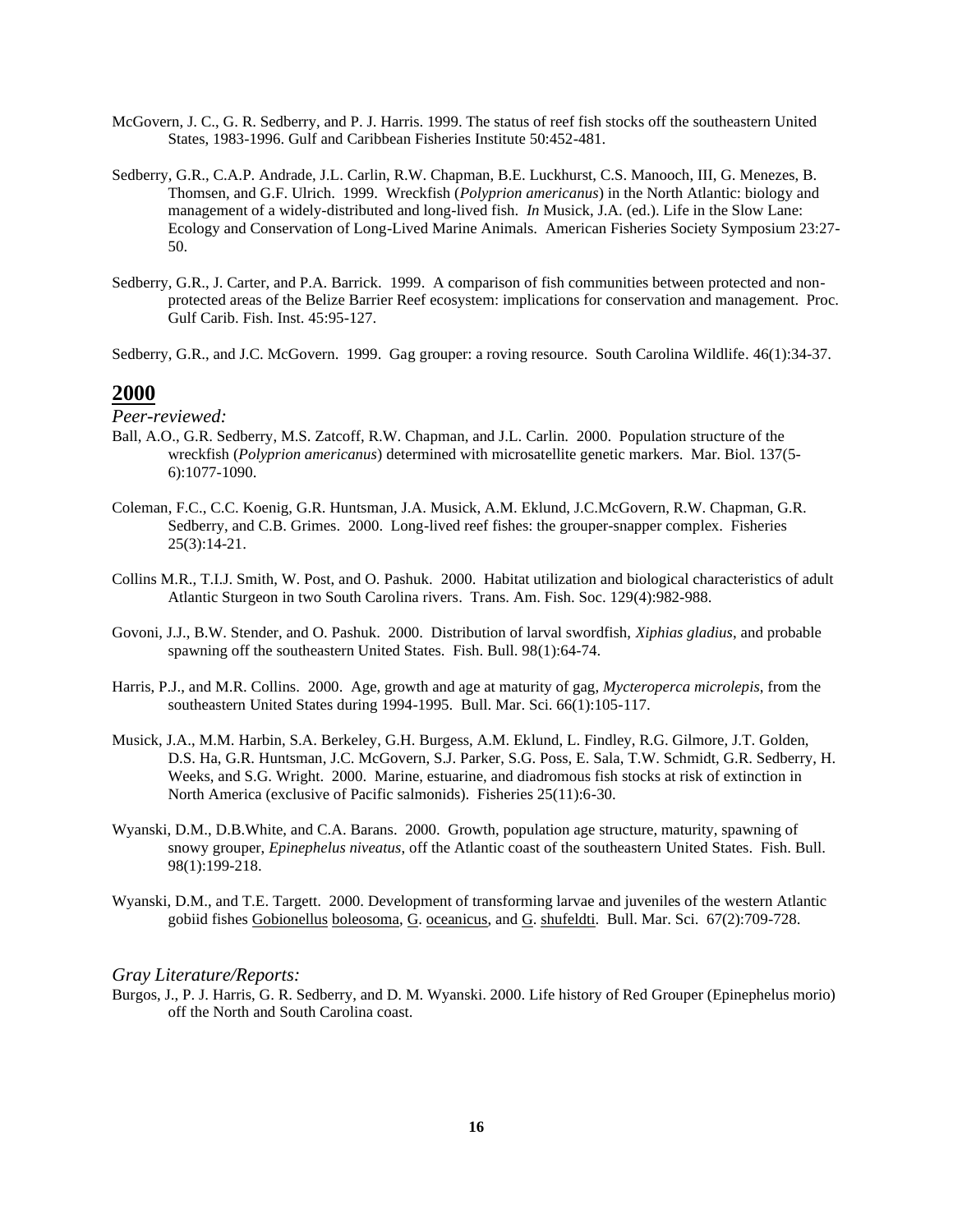- Carrier, J., G. Sedberry, and L. Lobaugh. 2000. Species-area relation within patch reefs of Glovers Reef atoll: Evidence from coral reef fish.
- Chapman, R. W., and G. Sedberry. 2000a. Genetic studies of White Grunt, Haemulon plumieri, indicate restricted gene flow and deep phylogeographic divergence between Caribbean, Trinidadian and Atlantic coast populations.
- Chapman, R. W., and G. R. Sedberry. 2000b. Population genetics of long-lived species.
- Chapman, R. W., G. R. Sedberry, and J. McGovern. 2000. Molecular markers, genetic diversity, and the hedgecock effect: Lessons from the genetic analysis of long-lived species.
- Collins, M. R. 2000. Survival estimates for demersal reef fishes released by anglers. Proc. Gulf Carib. Fish. Inst. 44:
- Collins, M. R. 2000. Swim bladder deflation in Black Sea Bass and Vermilion Snapper: Potential for increasing post-release survival.
- Harris, P. J., D. M. Wyanski, D. B. White, and J. L. Moore. 2000. Age, growth, and reproduction of Scamp, Mycteroperca phenax, in the southwestern North Atlantic, 1979-1996.
- Koenig, C. C., F. C. Coleman, R. W. Chapman, M. R. Collins, P. Harris, J. McGovern, G. R. Sedberry, D. M. Allyn, and A. G. Johnson. 2000. Effects of shelf-edge fishing on the demographics of the Gag, Mycteroperca microlepis, population of the Southeastern United States.
- Loefer, J.K. 2000. Life history of Atlantic sharpnose shark, *Rhizoprionodon terraenovae*, in the South Atlantic Bight. M.S. Thesis, University of Charleston, 81 pp.
- McGovern, J. C., M. R. Collins, H. S. Meister, and O. Pashuk. 2000a. Age, growth and reproductive biology of the Black Sea Bass, Centropristis striata, from the Southeastern United States.
- McGovern, J. C., G. R. Sedberry, and D. J. Machowski. 2000b. MARMAP studies of reef fishes off the Southeastern United States 1983-2000.
- Meister, H. S. & J.C. McGovern. 2000. Summary of MARMAP's reef fish tagging activities off the southeastern United States.
- Sedberry, G. R., C. A. P. Andrade, J. L. Carlin, R. W. Chapman, B. E. Luckhurst, C. S. Manooch, III, G. Menezes, B. Thomsen, and G. F. Ulrich. 2000. Wreckfish (Polyprion americanus) in the North Atlantic: Biology and management of a widely-distributed and long-lived fish.
- Sedberry, G. R., J. L. Carlin, and R. W. Chapman. 2000. Population structure in the pan-oceanic Wreckfish, Polyprion americanus (Teleostei: Polyprionidae), as indicated by mtDNA variation.
- Sedberry, G. R., and H. J. Carter. 2000. Fish community of a shallow tropical lagoon in Belize, CA.
- Tuckey, T.D. 2000. Transport and retention of larval and juvenile sciaenids in the Ogeechee River estuary. M.S. Thesis, University of Charleston, 80 pp.
- White, D. B., and G. R. Sedberry. 2000. Age and growth of Blackbelly Rosefish (Helicolenus dactylopterus, Teleostei, Scorpaenidae) from the Carolinas, USA.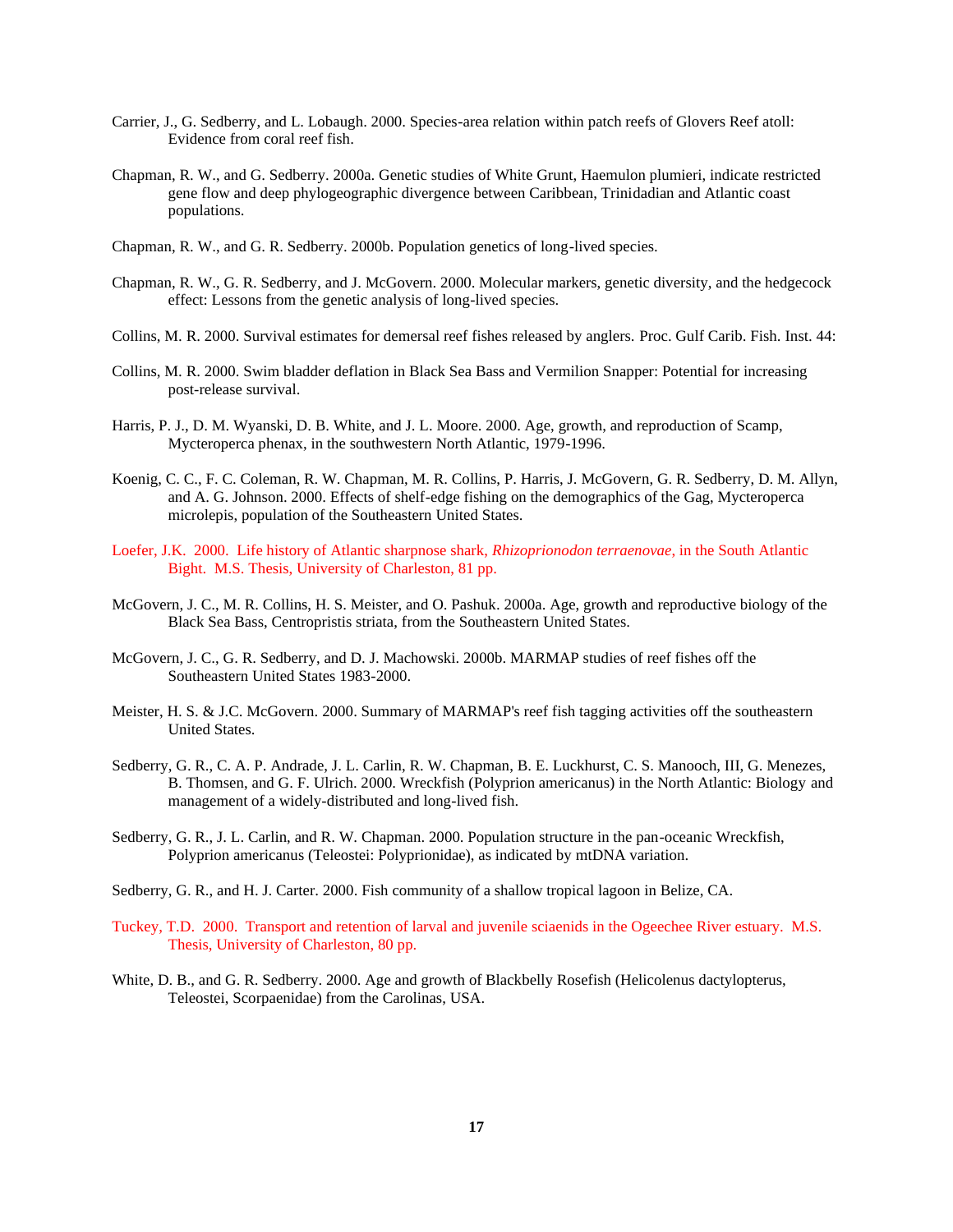Wingrove, R.S. 2000. The population structure of dolphin, *Coryphaena hippurus* L. 1758, in the western central North Atlantic, Gulf of Mexico and eastern Caribbean Sea inferred from mitochondrial DNA variation. M.S. Thesis, University of Charleston, 93 pp.

## **2001**

*Peer-reviewed:*

- Harris, P. J., S. M. Padgett, and P. T. Powers. 2001. Exploitation-related changes in the growth and reproduction of tilefish and the implications for the management of deepwater fisheries. Pages 199-209 *in* G. R. Sedberry, editor. Island in the stream: oceanographyand fisheries of the Charleston Bump. American Fisheries Society, Symposium 25, Bethesda, MD.
- Sedberry, G.R. 2001. Review of *Tropical Estuarine Fishes–Ecology, Exploitation and Conservation*, by Stephen J.M. Blaber. Copeia 2001(3):880-883.
- Sedberry, G. R., and J. K. Loefer. 2001. Satellite telemetry tracking of Swordfish, Xiphias gladius, off the eastern United States. Marine Biology 139:355-360.
- Sedberry, G.R., J.C. McGovern, and O. Pashuk. 2001. The Charleston Bump: an Island of Essential Fish Habitat in the Gulf Stream. Pages 3-23 *in* G. R. Sedberry, editor. Island in the stream: oceanographyand fisheries of the Charleston Bump. American Fisheries Society, Symposium 25, Bethesda, MD.
- Weaver, D.C and G.R. Sedberry. 2001. Trophic Subsidies at the Charleston Bump: Food Web Structure of Reef Fishes on the Continental Slope of the Southeastern United States. Pages 137-152 *in* G. R. Sedberry, editor. Island in the stream: oceanographyand fisheries of the Charleston Bump. American Fisheries Society, Symposium 25, Bethesda, MD.
- Wenner, E. L. and C. A. Barans. 2001. Benthic Habitats and Associated Fauna of the Upper- and Middle-Continental Slope Near the Charleston Bump. Pages 161-175 *in* G. R. Sedberry, editor. Island in the stream: oceanographyand fisheries of the Charleston Bump. American Fisheries Society, Symposium 25, Bethesda, MD.

- Burgos, J.M. 2001. Life history of the red grouper (*Epinephelus morio*) off the North Carolina and South Carolina Coast. M.S. Thesis, University of Charleston, 90 pp.
- Driggers, W.B., III. 2001. Age, growth, reproduction and population structure of the blacknose shark (*Carcharhinus acronotus*) in the western North Atlantic. Ph.D. Dissertation, University of South Carolina, 104 pp.
- Jennings, J.A. 2001. Distribution, diversity and habitats of fishes on the continental shelf and upper slope of the southeastern Atlantic coast of the U.S. M.S. Thesis, University of Charleston, 120 pp.
- Moore, J.L. 2001. Age, growth and reproductive biology of the gray triggerfish (Balistes capriscus) from the southeastern United States, 1992-1997. M.S. Thesis, University of Charleston, 69 pp.
- Sedberry, G. R. 2001. Island in the stream: Oceanography and fisheries of the Charleston Bump. American Fisheries Society, 5410 Grosvenor Ln. Ste. 110 Bethesda MD 20814-2199 USA.
- Zatcoff, M.S. 2001. Population structure of black grouper, Mycteroperca bonaci, and red grouper, Epinephelus morio, in the western Atlantic as determined by microsatellite DNA analysis. . M.S. Thesis, University of Charleston,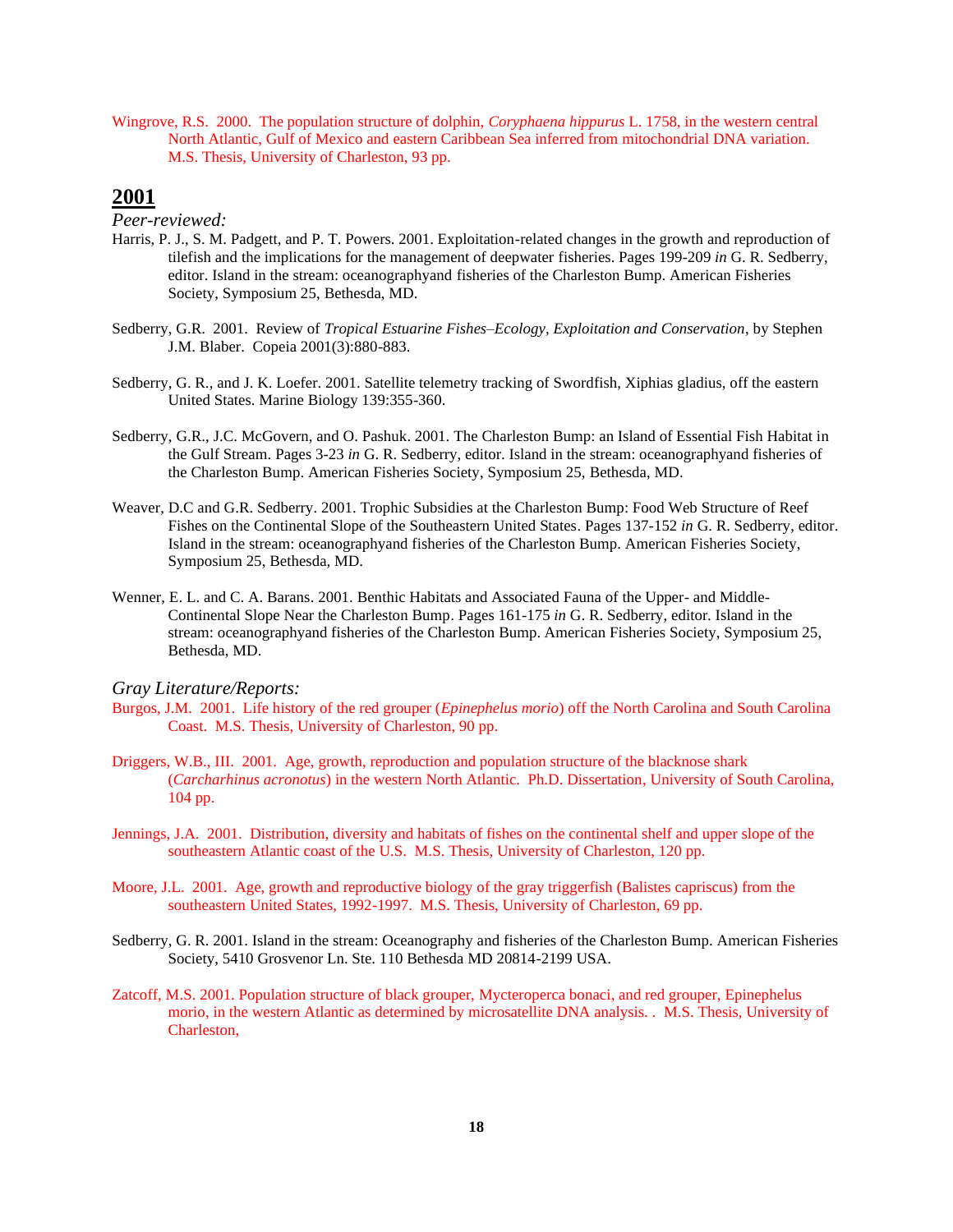*Peer-reviewed:*

- Harris, P.J., D.M. Wyanski, D.B. White, and J.L. Moore. 2002. Age, growth and reproduction of scamp, *Mycteroperca phenax*, in the southwestern North Atlantic 1979-1997. Bull. Mar. Sci. 70(1):113-132.
- McGovern, J.C., M.R. Collins, O. Pashuk, and H.S. Meister. 2002. Temporal and spatial differences in life history parameters of Black Sea Bass in the southeastern United States. N. Am. J. of Fish. Manage. 22(4):1151– 1163.
- White, D.B., D.M. Wyanski, B.M. Eleby, and C.G. Lilyestrom. 2002. Tiger grouper (*Mycteroperca tigris*): profile of a spawning aggregation. Bull. Mar. Sci. 70(1):233-240.
- Zatcoff, M.S., A.O. Ball, and R.W. Chapman. 2002. Characterization of polymorphic microsatellite loci from black grouper, *Mycteroperca bonaci* (Teleostei: Serranidae). Mol. Ecol. Notes. 2(3):217-219.

#### *Gray Literature/Reports:*

- Harris, P. Data collection and processing of data for Red Porgy life history studies. SEDAR1-DW5, SEDAR, North Charleston, SC. 4 pp. [http://sedarweb.org/docs/wpapers/SEDAR1\\_DW5.pdf.](http://sedarweb.org/docs/wpapers/SEDAR1_DW5.pdf)
- Harris, P. Data documentation for MARMAP CPUE index information. SEDAR1-DW8, SEDAR, North Charleston, SC. 5 pp[. http://sedarweb.org/docs/wpapers/SEDAR1\\_DW8.pdf.](http://sedarweb.org/docs/wpapers/SEDAR1_DW8.pdf)
- Harris, P. Description of MARMAP sampling. SEDAR1-DW4, SEDAR, North Charleston, SC. 5 pp. [http://sedarweb.org/docs/wpapers/SEDAR1\\_DW4.pdf.](http://sedarweb.org/docs/wpapers/SEDAR1_DW4.pdf)
- Harris, P. Description of MARMAP sampling. SEDAR2-DW6, SEDAR, North Charleston, SC. 5 pp. [http://sedarweb.org/docs/wpapers/S2DW6%20Marmap%20CPUE%20methods.pdf.](http://sedarweb.org/docs/wpapers/S2DW6%20Marmap%20CPUE%20methods.pdf)
- McGovern, J.C. & D.M. Wyanski. 2002. Data collection and processing data for Black Sea Bass life history studies. SEDAR2-DW4, SEDAR, North Charleston, SC. 9 pp. [http://sedarweb.org/docs/wpapers/S2DW4%20MARMAP%20Life%20History%20Methods%20Both.pdf.](http://sedarweb.org/docs/wpapers/S2DW4%20MARMAP%20Life%20History%20Methods%20Both.pdf)
- Rhodes, K.L. 2002. Reproductive biology and population genetic structure of the camouflage grouper, *Epinephelus polyphekadion*, and their management implications. Ph.D. Dissertation, University of Hong Kong. 147 pp.
- Sharp, C.C. 2002. The life history of knobbed porgy, *Calamus nodosus*, off the Atlantic coast of the southeastern United States. M.S. Thesis, University of Charleston, 63 pp.
- Wyanski, D. 2002. Life history and reproductive data documentation. SEDAR1-DW1, SEDAR, North Charleston, SC. 10 pp. [http://sedarweb.org/docs/wpapers/SEDAR1\\_DW1.pdf.](http://sedarweb.org/docs/wpapers/SEDAR1_DW1.pdf)
- Wyanski, D. 2002. Red Porgy fecundity data. SEDAR1-DW3, SEDAR, North Charleston, SC. 4 pp. [http://sedarweb.org/docs/wpapers/SEDAR1\\_DW3.pdf.](http://sedarweb.org/docs/wpapers/SEDAR1_DW3.pdf)

## **2003**

- Ball, A. O., G. R. Sedberry, J. H. Wessel, III, and R. W. Chapman. 2003. Large-scale genetic differentiation of Pagrus pagrus in the Atlantic. Journal of Fish Biology 62:1232-1237.
- Loefer, J.K., and G.R. Sedberry. 2003. Life history of the Atlantic sharpnose shark (*Rhizoprionodon terraenova*) (Richardson, 1836) off the southeastern United States*.* Fish. Bull. 101(1):75-88.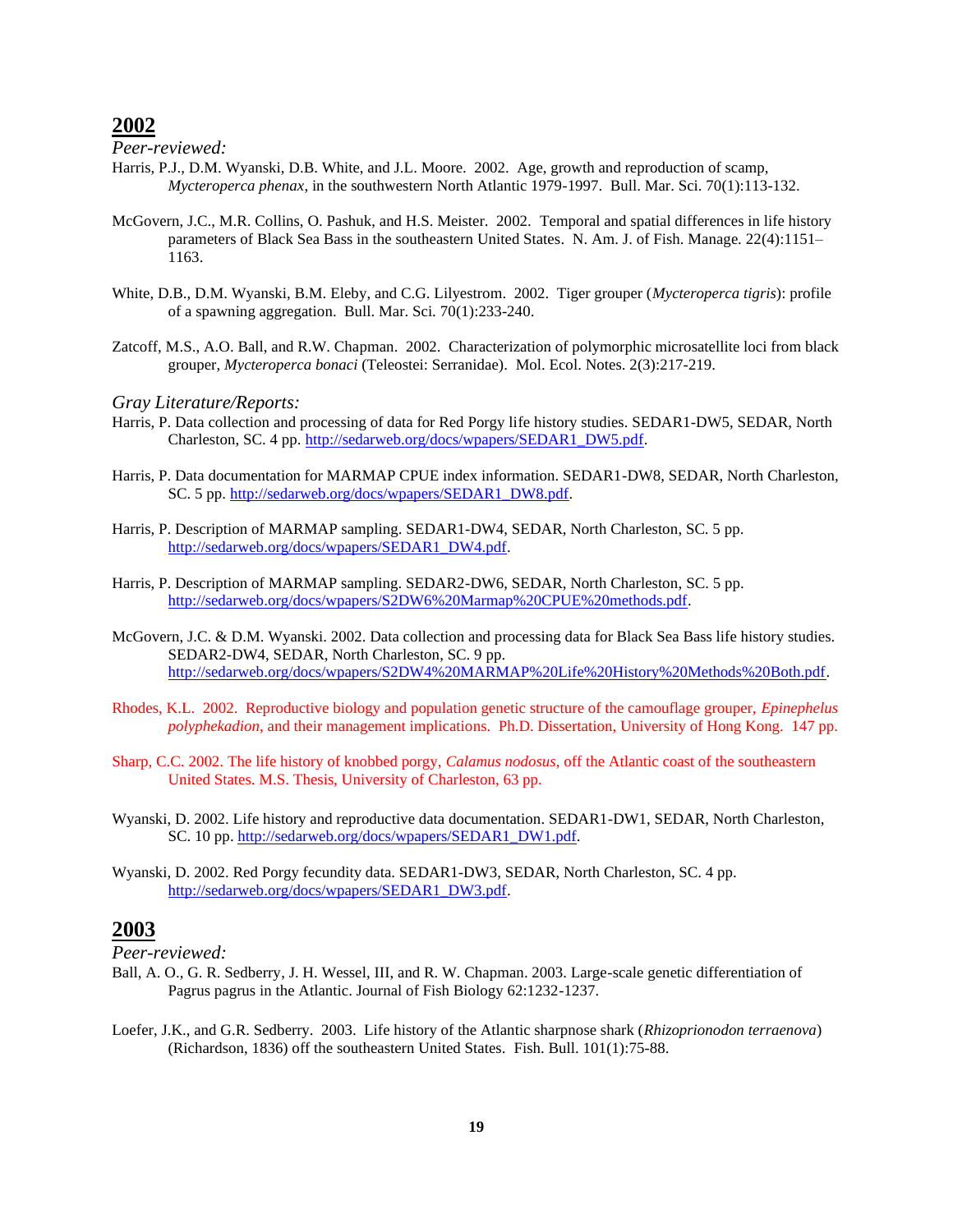Schwartz, F.J., C.A. Barans, and J.M. Boylan. 2003. Distributions and biological aspects of seven species of batfishes (Lophiformes: Ogcocephalidae) in the western North Atlantic, North Carolina-Florida. J. N.C. Acad. Sci. 119:93-102.

#### *Gray Literature/Reports:*

- Ball, A. O., M. G. Beal, R. W. Chapman, and G. R. Sedberry. 2003. Population genetics of Red Porgy Pagrus pagrus throughout the Atlantic.
- Daniel, E.A. 2003. Reproductive seasonality, maturation, fecundity, & spawning frequency of Red Porgy, *Pagrus pagrus*, off the southeastern United States. M.S. Thesis, University of Charleston,
- Harris, P.J., D.M. Wyanski, & P.T. Powers. 2003. Age, growth and reproductive biology of Blueline Tilefish along the southeastern coast of the United States, 1982-99. SEDAR4-DW17, SEDAR, North Charleston, SC. 46 pp. [http://sedarweb.org/docs/wpapers/SEDAR4\\_DW\\_17.pdf.](http://sedarweb.org/docs/wpapers/SEDAR4_DW_17.pdf)
- Harris, P.J. 2003. Description of MARMAP sampling. SEDAR4-DW21, SEDAR, North Charleston, SC. 5 pp. [http://sedarweb.org/docs/wpapers/SEDAR4\\_DW\\_21.pdf.](http://sedarweb.org/docs/wpapers/SEDAR4_DW_21.pdf)
- Low, B. 2003. Deep water species report. SEDAR4-DW19, SEDAR, North Charleston, SC. 48 pp. [http://sedarweb.org/docs/wpapers/SEDAR4\\_DW\\_19.pdf.](http://sedarweb.org/docs/wpapers/SEDAR4_DW_19.pdf)
- Meister, H. S., J. K. Loefer, G. R. Sedberry, J. C. McGovern, and D. M. Wyanski. 2003. Further evidence of the invasion of the Indo-Pacific lionfish Pterois volitans along shelf-edge reefs of the southeastern United States.
- Palmer, S.M., P.J. Harris, P.T. Powers. 2003. Age, growth and reproduction of Tilefish, *Lopholatilus chamaeleonticeps*, along the southeast Atlantic coast of the United States, 1980-87 and 1996-98. SEDAR4 DW18, SEDAR, North Charleston, SC. 34 pp. [http://sedarweb.org/docs/wpapers/SEDAR4\\_DW\\_18.pdf.](http://sedarweb.org/docs/wpapers/SEDAR4_DW_18.pdf)
- Sedberry, G. R., C. A. Barans, J. A. McLelland, and K. Heron. 2003. Investigating the Charleston Bump, August 2- 16, 2003. National Oceanic and Atmospheric Administration. [np]. 2003.
- Wyanski, D. M., and H. S. Meister. 2003. Reproduction in wreckfish (Polyprion americanus), an apex predator species within the Charleston bump complex.

# **2004**

- Harris, P.J., D.M. Wyanski, and P.P. Mikell. 2004. Age, Growth, and reproductive biology of blueline tilefish along the southeastern coast of the United States, 1982-99. Trans. Am. Fish. Soc. 133(5):1190-1204.
- Schwartz, F.J., C.A. Barans, and J.M. Boylan. 2004. Occurrences and biology of cornetfishes (Fistularia: Fistulariidae) off North and South Carolina. J. N.C. Acad. Sci. 120:26-31.
- White, D.B., and S.M. Palmer. 2004. Age, growth, and reproduction of the red snapper, *Lutjanus campechanus*, from the Atlantic waters of the southeastern U.S. Bull. Mar. Sci. 75(3):335-360.
- Zatcoff, M.S., A.O. Ball, and G.R. Sedberry. 2004. Population genetic analysis of red grouper (*Epinephelus morio*) and scamp (*Mycteroperca phenax*) from the southeastern U.S. Atlantic and Gulf of Mexico. Mar. Biol. 144(4):769-777.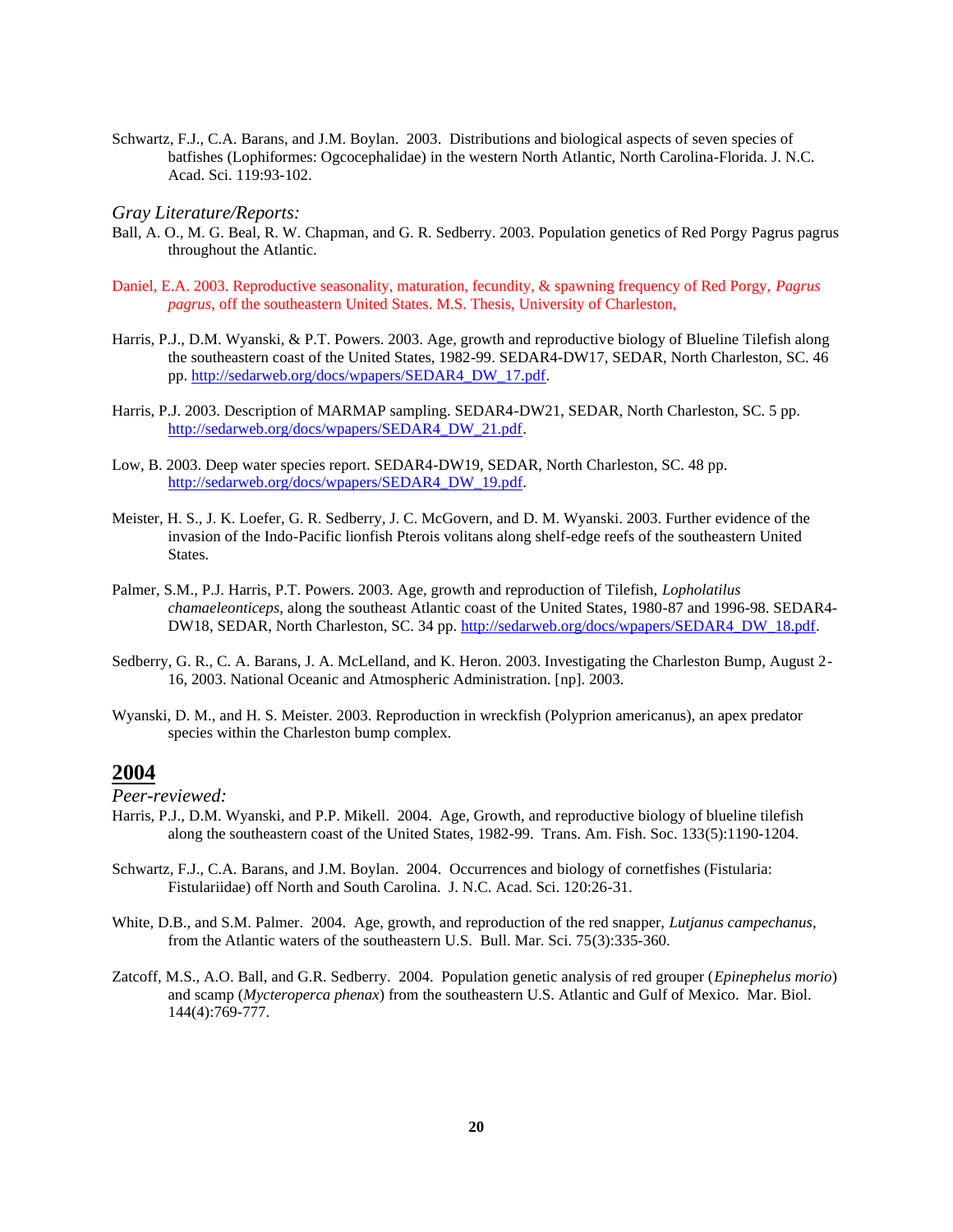- Loefer, J. K., O. Pashuk, and D. B. White. 2004. Analytical report on the age, growth, and reproduction of the Vermilion Snapper, Rhomboplites aurorubens, off the southeastern U.S. coast. MARMAP Analytical Report, Marine Resources Research Institute, South Carolina Department of Natural Resources, Charleston, SC. 28 pp.
- Turner, N. 2004. Population genetics of tomtate, *Haemulon aurolineam* (Teleostei: Haemulidae), in the western central Atlantic. M.S. Thesis, College of Charleston, 59 pp.

## **2005**

*Peer-reviewed:*

- Barans, C.A., M.D. Arendt, T. Moore, and D. Schmidt. 2005. Remote video revisited a visual technique for conducting long-term monitoring of reef fishes on the continental shelf. Mar. Technol. Soc. J. 39(2):80-88.
- Loefer, J. K., G. R. Sedberry, and J. C. McGovern. 2005. Vertical movements of a Shortfin Mako in the western North Atlantic as determined by pop-up satellite tagging. Southeastern Naturalist 4:237-246.
- McGovern, J.C., G.R. Sedberry, H.S. Meister, T.M. Westendorff, D.M. Wyanski, and P.J. Harris. 2005. A tag and recapture study of gag, *Mycteroperca microlepis*, off the southeastern U.S. Bull. Mar. Sci. 76(1):47-59.
- Meister, H.S., D.M. Wyanski, J.K. Loefer, S.W. Ross, A.M. Quattrini, and K.J. Sulak. 2005. Further evidence for the invasion and establishment of *Pterois volitans* (Teleostei: Scorpaenidae) along the Atlantic coast of the United States. Southeast. Naturalist 4(2):193-206.

#### *Gray Literature/Reports:*

- Bubley, W.J. 2005. Life history analysis of the sand perch, *Diplectrum formosum*, from the Atlantic waters of the Southeastern United States with an emphasis on reproduction. M.S. Thesis, College of Charleston, 67 pp.
- Griffin, S.B. 2005. Reef morphology and invertebrate distribution at continental shelf edge reefs in the South Atlantic Bight. M.S. Thesis, College of Charleston, 76 pp.
- Reichert, M.J.M, D.M. Wyanski. 2005. Analytical report on the age, growth, and reproductive biology of Gag, *Mycteroperca microlepis*, from the southeastern United States, 1996-2005. SEDAR10-DW15, SEDAR, North Charleston, SC. 49 pp. [http://sedarweb.org/docs/wpapers/S10DW15%20SEUSlifehist.pdf.](http://sedarweb.org/docs/wpapers/S10DW15%20SEUSlifehist.pdf)
- Reichert, M., G. Fitzhugh, & J. Potts. 2005. Report of a Gag (*Mycteroperca microlepis*) age workshop. SEDAR10- DW13, SEDAR, North Charleston, SC. 9 pp. [http://sedarweb.org/docs/wpapers/S10DW13%20ageworkshop.pdf.](http://sedarweb.org/docs/wpapers/S10DW13%20ageworkshop.pdf)

### **2006**

- Harasewych, M. G., and G. R. Sedberry. 2006. Rediscovery, range extension, and redescription of Calliostoma torrei Clench and Aguayo, 1940 (Gastropoda: Vetigastropoda: Calliostomatidae). Nautilus 120:39-44.
- Loefer, J.L., G.R. Sedberry, and J.C. McGovern. 2006. Nocturnal depth distribution of western north atlantic swordfish (*Xiphias gladius*, Linnaeus, 1758) in relation to lunar illumination. Gulf and Caribbean Research. 19(2):83-88.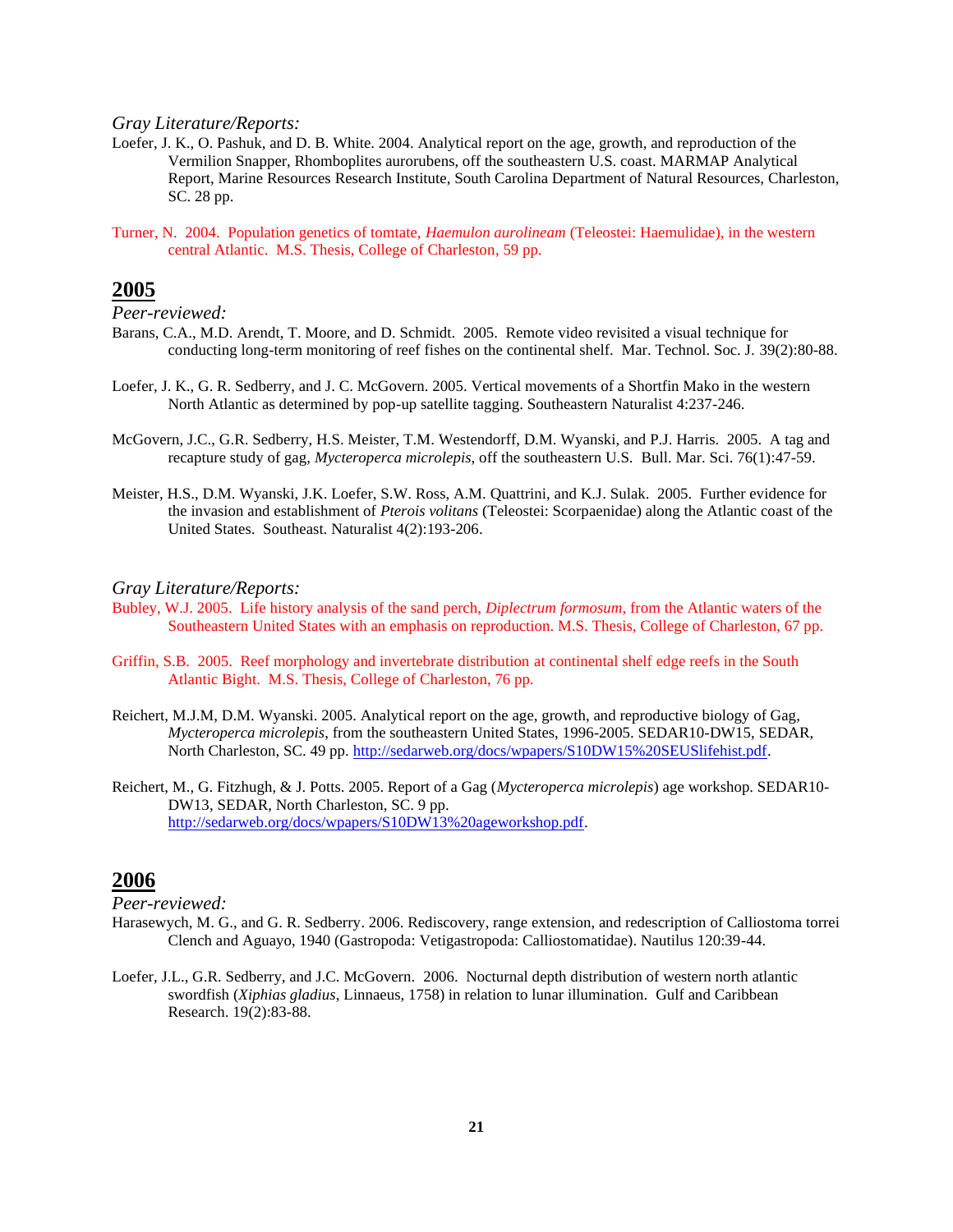- Rowe, J.J., and G.R. Sedberry. 2006. Integrating GIS with fishery survey historical data: a possible tool for designing marine protected areas. Proc. Gulf Carib. Fish. Inst. 57:9-30.
- Sedberry, G.R., O. Pashuk, D.M. Wyanski, J.A. Stephen, and P. Weinbach. 2006. Spawning locations for Atlantic reef fishes off the southeastern U.S. Proc. Gulf Carib. Fish. Inst. 57:463-514.

- Barkoukis, A. 2006. A temporal and spatial analysis of fish trap catches within Gray's Reef National Marine Sanctuary, 1993-2005. M.S. Thesis, College of Charleston, 72 pp.
- Filer, K.R. 2006. Age, growth and reproduction of the barrelfish, *Hyperoglyphe perciformis* (Mitchill, 1818), in the western North Atlantic. M.S. Thesis, College of Charleston, 106 pp.
- Fiore, C. 2006. Characterization of macrofaunal assemblages associated with sponges of the southeastern United States. M.S. Thesis, College of Charleston, 70 pp.
- Goldman, S. F., and G. R. Sedberry. 2006. Feeding habits of several deep water reef fish on the continental slope off the southeastern United States: Preliminary analysis. American Geophysical Union, 2000 Florida Ave., N.W. Washington DC 20009 USA, [URL:http://www.agu.org/pubs/agu\_joureos.html].
- Harris, P.J. 2006. Description of MARMAP sampling. SEDAR10-DW05, SEDAR, North Charleston, SC. 15 pp. [http://sedarweb.org/docs/wpapers/S10DW05%20Atl%20Fishind%20sam.pdf.](http://sedarweb.org/docs/wpapers/S10DW05%20Atl%20Fishind%20sam.pdf)
- Lesher, A.T. & G.R. Sedberry. 2006. Analysis of preliminary results for the releast of satellite-tracked drifters over Gag spawning sites. SEDAR10-DW06, SEDAR, North Charleston, SC. 8 pp. [http://sedarweb.org/docs/wpapers/S10DW06%20spawnsitesdrift.pdf.](http://sedarweb.org/docs/wpapers/S10DW06%20spawnsitesdrift.pdf)
- Mikell, P. P., J. A. Stephen, C. A. Barans, and P. J. Harris. 2006. Age, growth, and reproduction of Tomtate, Haemulon aurolineatum, in the southwestern north Atlantic during 1980-2005. MARMAP Analytical Report, Marine Resources Research Institute, South Carolina Department of Natural Resources, Charleston, SC. 38 pp.
- Rexing, S.R. 2006. Structure and trophic importance of benthic macroinfaunal communities around live-bottom reefs at Gray's Reef National Marine Sanctuary. M.S. Thesis, College of Charleston, 81 pp.
- Schobernd, C.M. 2006. Submersible observations of southeastern U.S. deep reef fish assemblages: habitat characteristics, spatial and temporal variation, and reproductive behavior. M.S. Thesis. College of Charleston, 85 pp.
- Schobernd, Z.H. 2006. Species assemblages, distribution, and abundance of serranids in the South Atlantic Bight, 1973-2004. M.S. Thesis, College of Charleston, 73 pp.
- Stephen, J., and G. Sedberry. 2006. Identifying essential fish habitats in the South Atlantic Bight through GIS analysis of fishery-independent survey data. 14th Southern Division Spring Meeting of the American Fisheries Society.
- White, D. B., O. Pashuk, and H. S. Meister. 2006. Analytical report on the age, growth and reproductive biology of the White Grunt, Haemulon plumieri, along the southeastern coast of the United States, 2003-2005. MARMAP Analytical Report, Marine Resources Research Institute, South Carolina Department of Natural Resources, Charleston, SC. 19 p.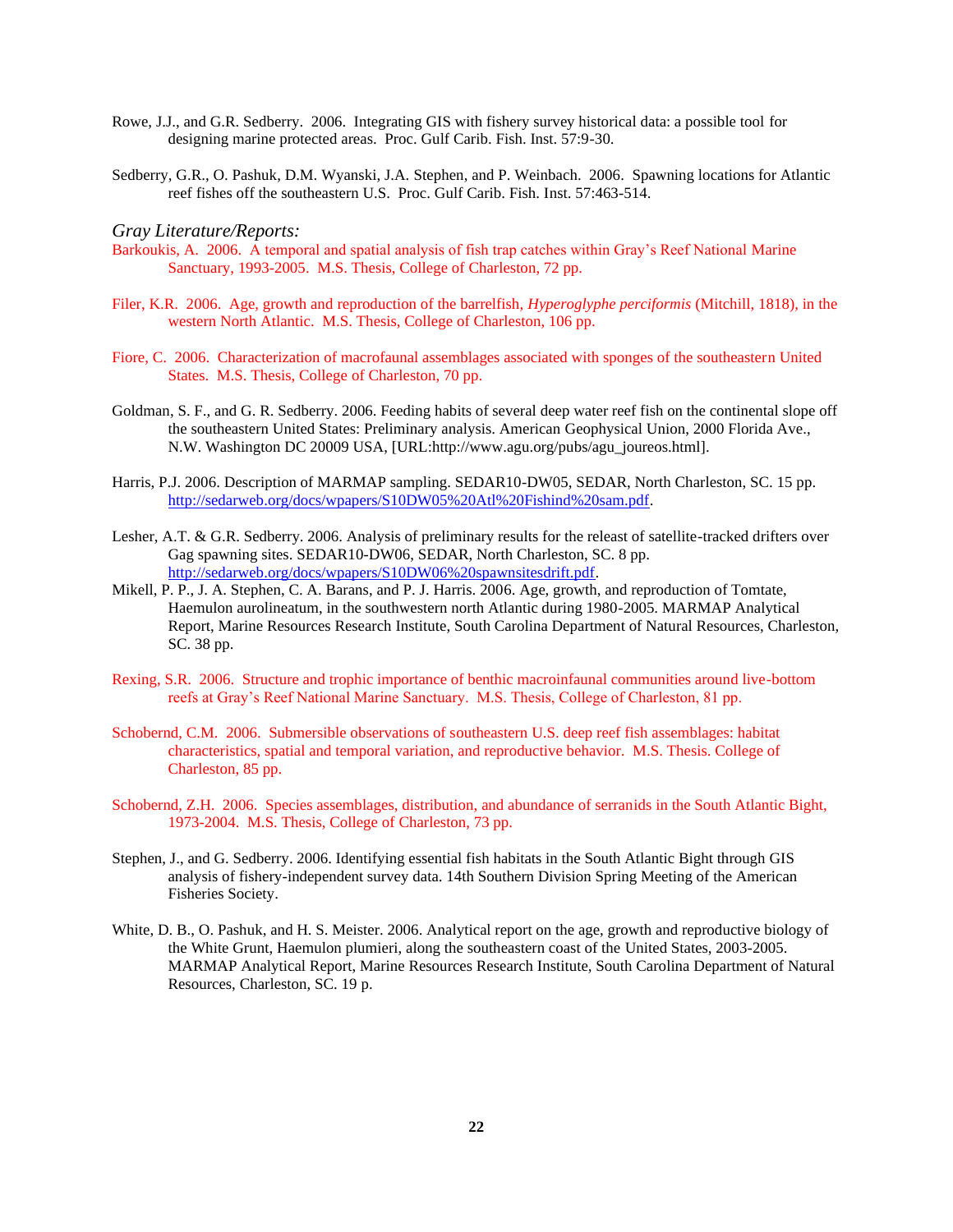*Peer-reviewed:*

- Ball, A.O., M.G. Beal, R.W. Chapman, and G.R. Sedberry. 2007. Population structure of red porgy, *Pagrus pagrus*, in the Atlantic Ocean. Mar. Biol. 150(6):1321-1332.
- Burgos, J.M., G.R. Sedberry, D.M. Wyanski, and P.J. Harris. 2007. Life history of red grouper (*Epinephelus morio*) off the coasts of North Carolina and South Carolina. Bull. Mar. Sci. 80(1):45-65.
- Caruso, J. H., S. W. Ross, K. J. Sulak, and G. R. Sedberry. 2007. Deep-water chaunacid and lophiid anglerfishes (Pisces: Lophiiformes) off the south-eastern United States. Journal of Fish Biology 70:1015-1026.
- Harris, P.J., D.M. Wyanski, D.B. White, P.P. Mikell, and P.B. Eyo. 2007. Age, growth, and reproduction of greater amberjack off the southeastern U.S. Atlantic coast. Trans. Am. Fish. Soc. 136(6):1534-1545.
- Loefer, J. K., G. R. Sedberry, and J. C. McGovern. 2007. Nocturnal depth distribution of western North Atlantic Swordfish (Xiphias gladius, Linnaeus, 1758) in relation to lunar illumination. Gulf and Caribbean Research 19:83-88.
- Paz, G. and G.R. Sedberry. 2007. Identifying black grouper (*Mycteroperca bonaci*) spawning aggregations off Belize: conservation and management. 60 Proc. Gulf Carib. Fish. Inst. 60: 577-584.
- Sedberry, G. R., H. S. Meister, and J. K. Loefer. 2007. First in-situ observation of a Frill Shark, Chlamydoselachus anguineus, and an additional record for the western North Atlantic. Journal of the North Carolina Academy of Science 123:127-132.

#### *Gray Literature/Reports:*

- Cortes E. & J. Boylan. 2007. Standardized catch rates of small coastal sharks from the SEAMAP-South Atlantic shallow water trawl survey. SEDAR13-DW14, SEDAR, North Charleston, SC. 21 pp. [http://sedarweb.org/docs/wpapers/SEDAR13-DW-14.pdf.](http://sedarweb.org/docs/wpapers/SEDAR13-DW-14.pdf)
- Carlson, J.K. & J. Loefer. 2007. Life history parameters for Atlantic sharpnose sharks, *Rhizoprionodon terraenovae*, from the United States Atlantic ocean and northern Gulf of Mexico. SEDAR13-DW08, SEDAR, North Charleston, SC. 7 pp. [http://sedarweb.org/docs/wpapers/SEDAR13-DW-08\\_V2.pdf.](http://sedarweb.org/docs/wpapers/SEDAR13-DW-08_V2.pdf)
- Goldman, S.F. 2007. Feeding habits of some demersal fishes on the continental slope off the southeastern United States. M.S. Thesis, College of Charleston, 76 pp.
- Harris, P.J., D.M. Wyanski, D.B. White, P.P. Mikell, and P.B. Eyo. 2007. Age, growth, and reproduction of Greater Amberjack, *Seriola dumerili*, off the Atlantic coast of the southeastern United States. SEDAR15- RD01, SEDAR, North Charleston, SC. 46 pp. [http://sedarweb.org/docs/wsupp/SEDAR%2015-RD01.pdf.](http://sedarweb.org/docs/wsupp/SEDAR%2015-RD01.pdf)
- MARMAP. 2007. A tag and recapture study of Greater Amberjack, *Seriola dumerili*, from the southeastern United States. SEDAR15-RD02, SEDAR, North Charleston, SC. 26 pp. [http://sedarweb.org/docs/wsupp/SEDAR%2015-RD02.pdf.](http://sedarweb.org/docs/wsupp/SEDAR%2015-RD02.pdf)
- Partyka, M.L., S.W. Ross, A.M. Quattrini, G.R. Sedberry, T.W. Birdsong, J. Potter and S. Gottfried. 2007. Southeastern United States deep sea corals (SEADESC) initiative: A collaboration to characterize areas ofhabitat-forming deep-sea corals. NOAA Tech. Mem. OAR-OER 1. Silver Spring, MD, 176pp.

## **2008**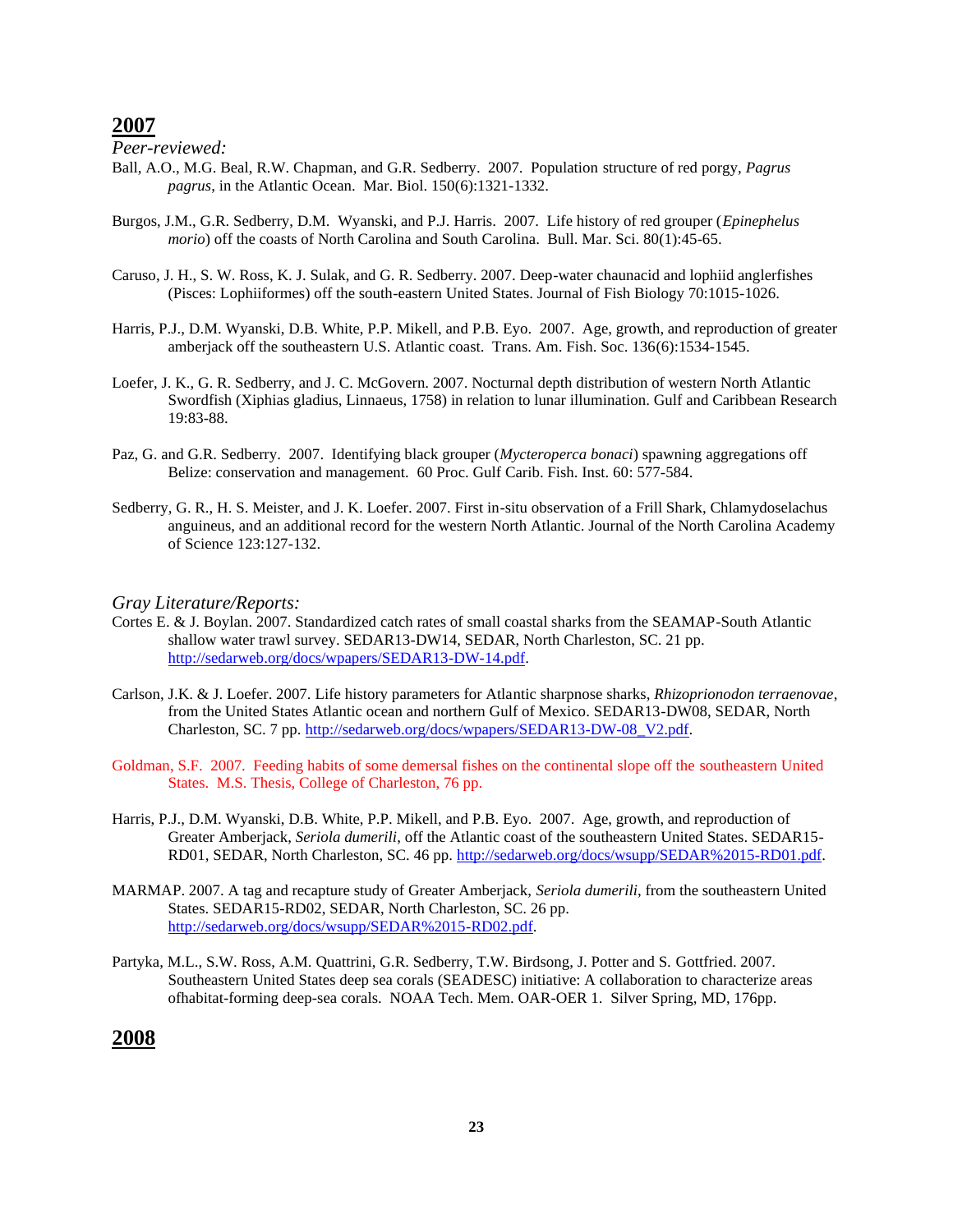*Peer-reviewed:*

- Filer, K.R., and G.R. Sedberry. 2008. Age, growth and reproduction of the barrelfish, *Hyperoglyphe perciformis* (Mitchill, 1818), in the western North Atlantic. J. Fish Biol. 72(4):861-882.
- Fraser, S.B. and G.R. Sedberry. 2008. Reef morphology and invertebrate distribution at continental shelf edge reefs in the South Atlantic Bight. Southeastern Naturalist 7(2):191-206.
- Harris, M.S., E. Wright, L. Sautter, M. Katuna and G.R. Sedberry. 2008. Surficial sedimentology and geomorphology of the South Carolina lower and middle coastal plain and continental shelf. Geo. Soc. of Am. GSA Abstracts 40(4):27.
- Hill, J.C., P.T. Gayes, N.W. Driscoll, E.A. Johnstone and G.R. Sedberry. 2008. Iceberg scours along the southern U.S. Atlantic margin. Geology 36(6):447-450.
- Shipp, R.L. and G.R. Sedberry. 2008. First capture of a wreckfish, *Polyprion americanus*, from the Gulf of Mexico. Gulf of Mexico Science 26(2):133-135.
- Vandersea, M.W., R.W. Litaker, K.E. Marancik, J.A. Hare, H.J. Walsh, S. Lem, M.A. West, D.M. Wyanski, E. Laban, and P.A. Tester. 2008. Identification of larval sea basses (*Centropristis* spp.) using ribosomal DNA specific molecular assays. Fish. Bull. 106(2):183-193.

*Peer-reviewed publications in which specimens were collected & provided to authors:*

Moravec, F., I.de Buron, T. G. Baker and D. González-Solís. 2008. Some gonad-infecting species of *Philometra* (Nematoda, Philometridae) from offshore fishes of South Carolina and Georgia, USA, including *Philometra charlestonensis* sp. nov. from the scamp *Mycteroperca phena.* Acta Parasitologica, 53(4), 382– 391.

- Cushman, E.L. 2008. Population structure of gag *Mycteroperca microlepis* (Goode and bean) in the southeastern United States. M.S. Thesis, College of Charleston, 110 pp.
- Harris, P.J. 2008. Development of conversion factors for different trap types used by MARMAP since 1978. SEDAR17-DW09, SEDAR, North Charleston, SC. 9 pp. [http://sedarweb.org/docs/wpapers/S17DW09%20Conv%20Factors%20for%20Diff%20Trap%20Types%20](http://sedarweb.org/docs/wpapers/S17DW09%20Conv%20Factors%20for%20Diff%20Trap%20Types%20MARMAP%20since%201978.%20Trap%20compariosn%20Final%20Report.pdf) [MARMAP%20since%201978.%20Trap%20compariosn%20Final%20Report.pdf.](http://sedarweb.org/docs/wpapers/S17DW09%20Conv%20Factors%20for%20Diff%20Trap%20Types%20MARMAP%20since%201978.%20Trap%20compariosn%20Final%20Report.pdf)
- Freiss, C. 2008. Life history and population structure of *Beryx decadactylus* (Teleosti: Berycidae) in the western North Atlantic. M.S. Thesis, College of Charleston, 117 pp.
- Lesher, A.T. 2008. An analysis of larval dispersal and retention within the South Atlantic Bight using satellitetracked drifters released on reef fish spawning grounds. M.S. Thesis, College of Charleston, 87 pp.
- Wieber, K.S. 2008. Habitat associations of demersal fishes on the Charleston Bump and adjacent Blake Plateau. M.S. Thesis, College of Charleston, 116 pp.
- Ziskin, G.L. 2008. Age, growth and reproduction of speckled hind, *Epinephelus drummondhayi*, off the Atlantic coast of the southeastern United States. M.S. Thesis, College of Charleston, 128 pp.
- Zokan, M.A. 2008. The life history of morays (Anguilliformes: Muraenidae) off the southeastern Atlantic Coast of the United States. M.S. Thesis, College of Charleston, 118 pp.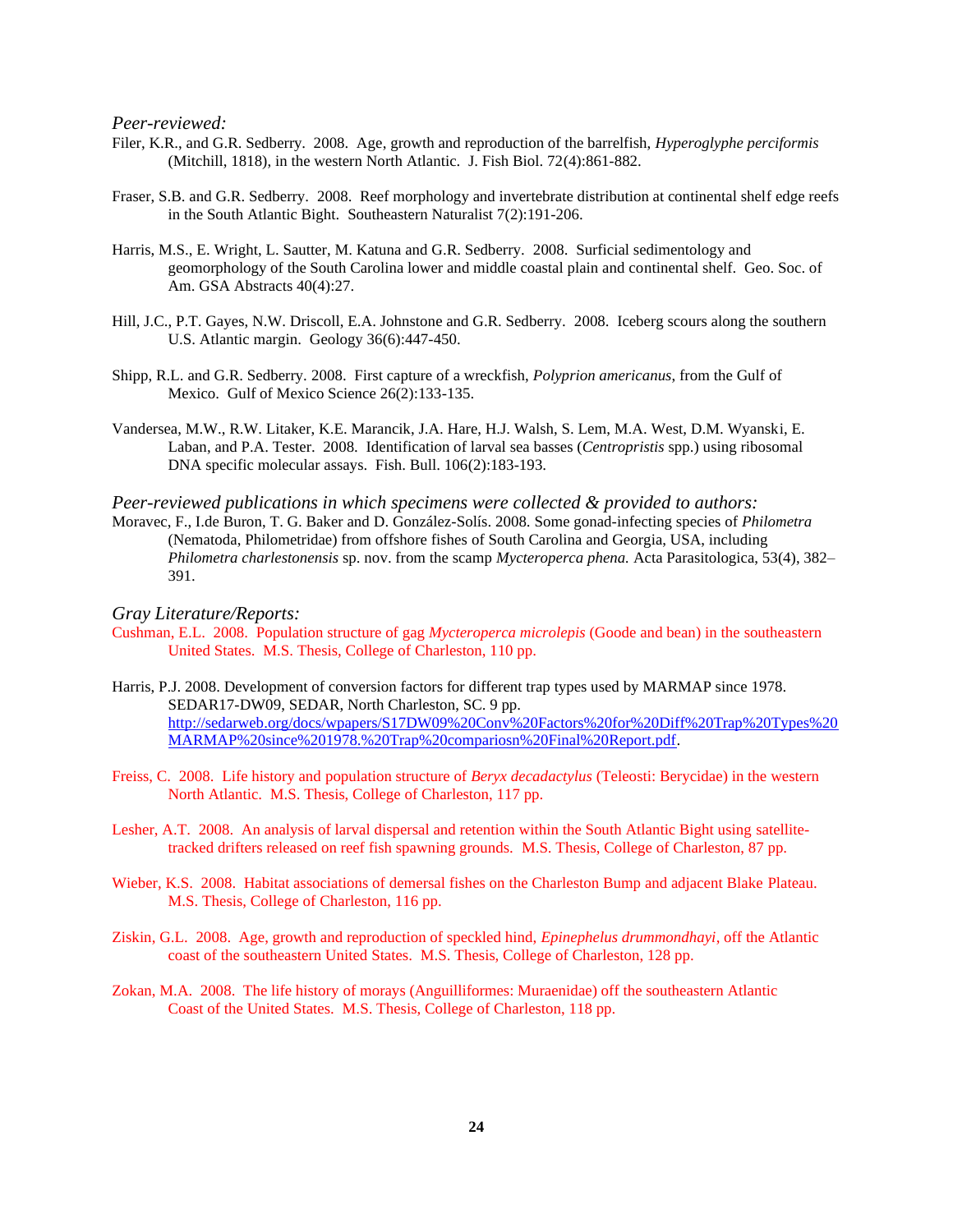*Peer-reviewed:*

- Cushman, [Elizabeth L.,](http://academic.research.microsoft.com/Author/34625874/elizabeth-l-cushman) [Nathaniel K. Jue,](http://academic.research.microsoft.com/Author/34625875/nathaniel-k-jue) [Allan E. Strand,](http://academic.research.microsoft.com/Author/42369200/allan-e-strand) and [Erik E. Sotka.](http://academic.research.microsoft.com/Author/23558377/erik-e-sotka) 2009. Evaluating the demographic significance of genetic homogeneity using a coalescent-based simulation: a case study with gag (Mycteroperca microlepis). [Canadian Journal of Fisheries and Aquatic Sciences -](http://academic.research.microsoft.com/Journal/8832/can-j-fisheries-aquat-sci-canadian-journal-of-fisheries-and-aquatic-sciences) Can J Fisheries Aquat [Sci,](http://academic.research.microsoft.com/Journal/8832/can-j-fisheries-aquat-sci-canadian-journal-of-fisheries-and-aquatic-sciences) vol. 66(10) pp. 1821-1830.
- Schobernd, C.M. and G.R. Sedberry. 2009. Shelf-edge and upper-slope reef fish assemblages in the South Atlantic Bight: habitat characteristics, spatial variation, and reproductive behavior. Bull. Mar. Sci. 84(1):67-92.
- *Peer-reviewed publications in which specimens were collected & provided to authors:* Love, J. and P. Chase. 2009. Geometric Morphological Differences Distinguish Populations of Scup in the Northwestern Atlantic Ocean. Marine and Coastal Fisheries, 1:1, pp. 22-28.
- Moravec, F. and I. de Buron. 2009. Two New Species of Philometrids (Nemotoda: Philometridae) from Marine Fishes off South Carolina. J. Parasitol., 95(3), pp. 722–727.
- Renshaw, M. A. and J. R. Gold. 2009. Genetic Tools to Identify Species of Seriola in the U.S. South Atlantic and Gulf of Mexico. Gulf of Mexico Science, (2), pp. 125–130.
- Rountree and Sedberry. 2009. A theoretical model of shoaling behavior based on a consideration of patterns of overlap among the visual fields of individuals members. Acta Ethol 12(2): 61-70

#### *Gray Literature/Reports:*

- Danson, B.L. 2009. Estimating Reef Fish Reproductive Productivity on Artificial and Natural Reefs Off the Southeastern Atlantic Coast. M.S. Thesis, College of Charleston,
- Ingram, G.W. Jr., J. Stephen. 2009, Patterns of annual abundance of Red Grouper observed in chevron traps set during the MARMAP survey (1990-2008) in the U.S. south Atlantic. SEDAR19-DW17, SEDAR, North Charleston, SC. 53 pp. [http://sedarweb.org/docs/wpapers/SEDAR19\\_DW\\_17\\_MARMAP%20Report%20for%20Red%20Grouper.](http://sedarweb.org/docs/wpapers/SEDAR19_DW_17_MARMAP%20Report%20for%20Red%20Grouper.pdf) [pdf.](http://sedarweb.org/docs/wpapers/SEDAR19_DW_17_MARMAP%20Report%20for%20Red%20Grouper.pdf)
- Potts, J., D. Carr, T. McCulloch, C. Stewart, J. Tunnell, J. Ballenger, B. White, P. Mikell, J. Stephen, S. Goldman, M. Reichert, G. Swanson, E. Robillard, D. Theiling. 2009. Age workshop for Red Snapper. SEDAR24 DW10, SEDAR, North Charleston, SC. 12 pp. [http://sedarweb.org/docs/wpapers/S24-](http://sedarweb.org/docs/wpapers/S24-DW10Potts.ed_.2009.pdf) [DW10Potts.ed\\_.2009.pdf.](http://sedarweb.org/docs/wpapers/S24-DW10Potts.ed_.2009.pdf)
- Stephen, J.A. and P.J. Harris. 2009. Life history parameters of kept versus discarded fish captured by commercial fishermen off the southeastern United States. Charleston, SC. CRP Final Report, 37 pp.

# **2010**

- Bubley, W. J. and O. Pashuk. 2010. Life history of a simultaneously hermaphroditic fish, *Diplectrum formosum.*. Journal of Fish Biology 77: 676–691.
- Fautin, D., P. Dalton, L.S. Incze, J-A. C. Leong, C. Pautzke, A. Rosenberg, P. Sandifer, G. Sedberry, J.W. Tunnell Jr., I. Abbott, R.E. Brainard, M. Brodeur, L.G. Eldredge, M. Feldman, F. Moretzsohn, P.S. Vroom, M. Wainstein and N. Wolff. 2010. An overview of marine biodiversity in U.S. waters. PLoS ONE 5(8): e11914. doi:10.1371/journal.pone.0011914.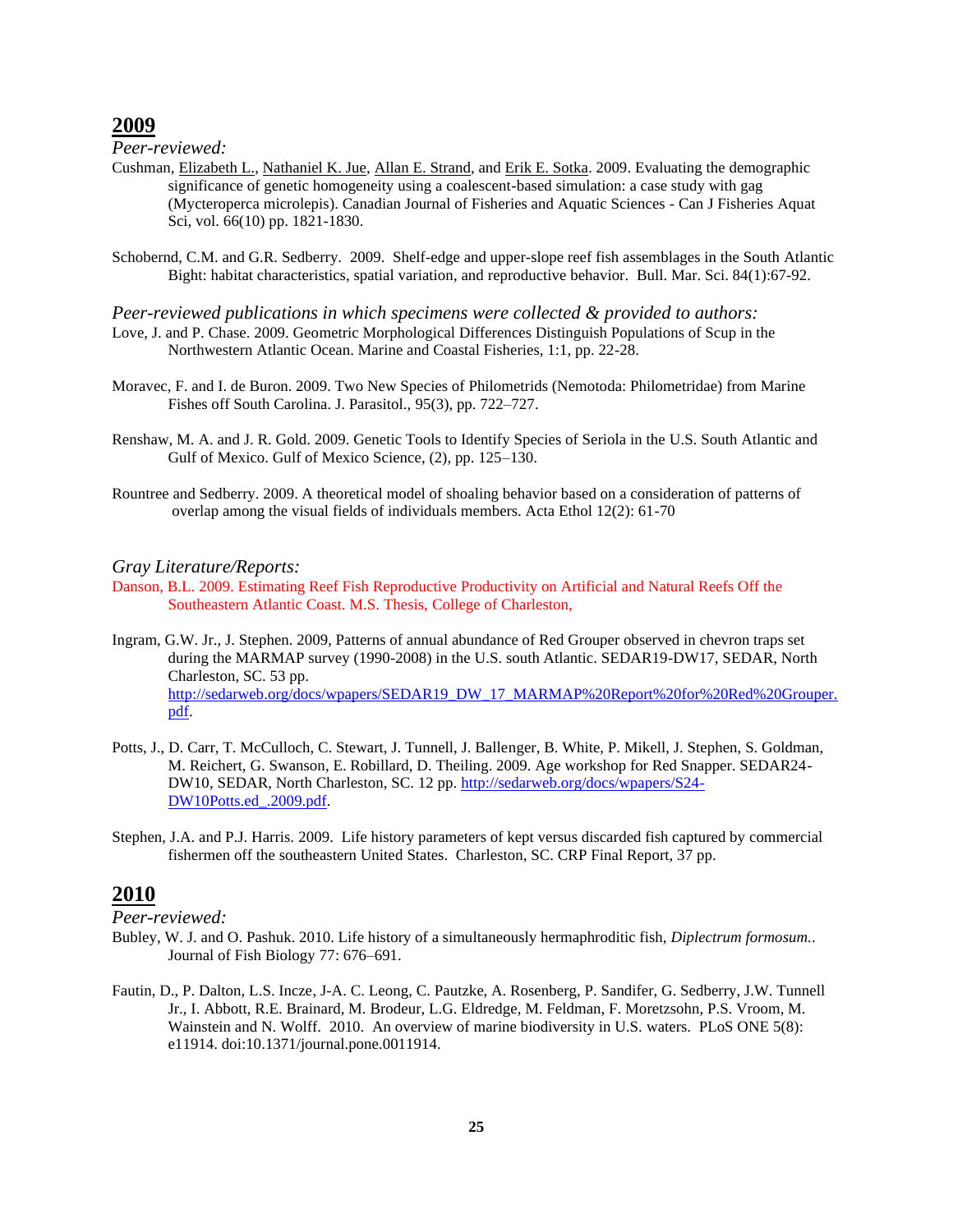- Goldman, S.F. and G.R. Sedberry. 2010. Feeding habits of some demersal fishes on the Charleston Bump off the southeastern United States. ICES Journal of Marine Science, 68: 390–398.
- Goldman, S. F., Rourk, A. R., Collins, M. R., and M. J. M. Reichert. 2010. Effects of simulated commercial harvest on mummichogs in tidal creeks in South Carolina, USA. North American Journal of Fisheries Management, 30(4): 921-927.
- Stephen, J. A., and P. J. Harris. 2010. Commercial catch composition with discard and immediate release mortality proportions off the southeastern coast of the United States. Fisheries Research 103: pp. 18–24.
- Wyanski, D.M., and N.J. Brown-Peterson (Eds). 2010. Proceedings of the 4<sup>th</sup> Workshop on Gonadal Histology of Fishes. El Puerto de Santa Maria, Spain. 278 pp. <http://hdl.handle.net/10261/24937>

*Peer-reviewed publications in which specimens were collected & provided to authors:* Glover, J.B. et al. 2010. Mercury in South Carolina Fishes, USA. Ecotoxicology 19:781–795.

#### *Gray Literature/Reports*

- Reichert, M., D.J. Machowski, & J. Stephen. 2010. Report on trends of some reef fish stocks off the Southeast United States, 1983-2009. MARMAP Technical Report, South Carolina Department of Natural Resources, Charleston, SC. 56 pp.
- White, D.B., M.J. Reichert, L. DiJoy, & D. Wyanski. 2010. Marine Resources Monitoring, Assessment and Prediction Program: report on Atlantic Red Snapper, *Lutjanus campechanus*, for the SEDAR 24 data workshop. SEDAR24-DW14, SEDAR, North Charleston, SC. 26 pp. [http://sedarweb.org/docs/wpapers/S24-DW14MARMAP2010%20V1a.pdf.](http://sedarweb.org/docs/wpapers/S24-DW14MARMAP2010%20V1a.pdf)

# **2011**

- Brown-Peterson, Nancy J. , Wyanski, David M. , Saborido-Rey, Fran , Macewicz, Beverly J. and Lowerre-Barbieri, Susan K.. 2011. 'A Standardized Terminology for Describing Reproductive Development in Fishes', Marine and Coastal Fisheries, 3: 1, 52-70.
- Friess, C. and G.R. Sedberry. 2011. Age, growth, and spawning season of red bream (*Beryx decadactylus*) off the southeastern United States. Fish. Bull. 109:20–33.
- Friess, C. and G.R. Sedberry. 2011. Genetic evidence for a single stock of the deep-sea teleost *Beryx decadactylus* in the North Atlantic Ocean as inferred from mtDNA control region analysis. J. Fish Biol. 78:466- 478. doi:10.1111/j.1095-8649.2010.02857.x, available online at wileyonlinelibrary.com.
- Lowerre-Barbieri, Susan K. , Brown-Peterson, Nancy J. , Murua, Hilario , Tomkiewicz, Jonna ,Wyanski, David M. and Saborido-Rey, Fran. 2011. 'Emerging Issues and Methodological Advances in Fisheries Reproductive Biology', Marine and Coastal Fisheries, 3:1, 32-51
- Sedberry, G.R., D.G. Fautin, M. Feldman, M.D. Fornwall, P. Goldstein, and R.P. Guralnick. 2011. OBIS-USA: A data-sharing legacy of the Census of Marine Life. Oceanography 24(2):166–173.
- Stephen, J. A., P. J. Harris, and M. J. M. Reichert. 2011. Comparison of life history parameters for landed and discarded fish captured off the southeastern United States. Fishery Bulletin 109:292-304.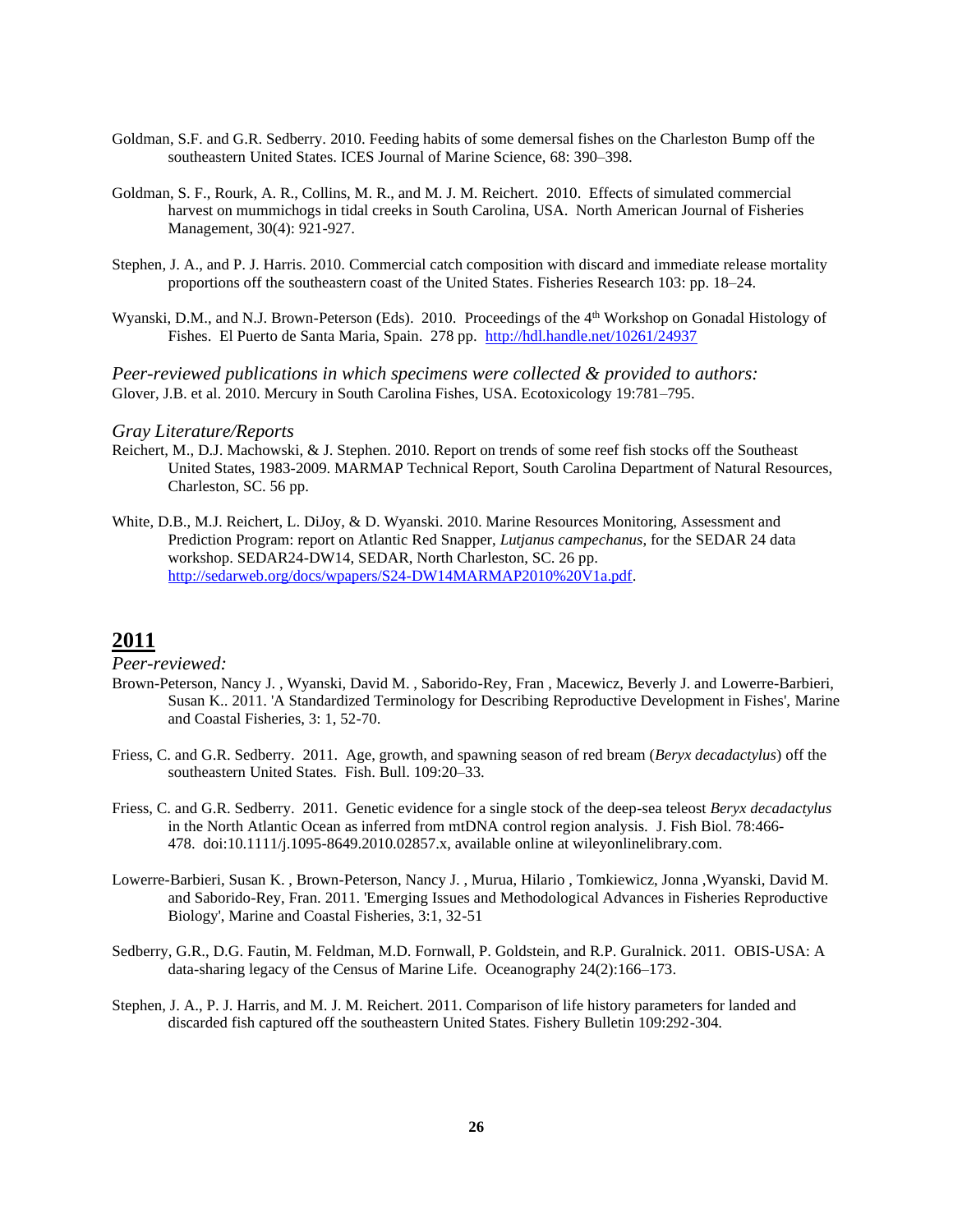Ziskin, Gabriel L. , Harris, Patrick J. , Wyanski, David M. and Reichert, Marcel J. M. 2011. 'Indications of Continued Overexploitation of Speckled Hind Along the Atlantic Coast of the Southeastern United States', Transactions of the American Fisheries Society, 140: 2, 384-398.

*Peer-reviewed publications in which specimens were collected & provided to authors:*

Antoni, L., N. Emerick and E. Saillant. 2011: Genetic Variation of Gray Triggerfish in U.S. Waters of the Gulf of Mexico and Western Atlantic Ocean as Inferred from Mitochondrial DNA Sequences, North American Journal of Fisheries Management, 31(4) 714-72.

*Gray Literature/Reports:*

- Bacheler, N.M., K. Shertzer, M. Reichert, J. Stephen, & M. Pate. 2011. Standardized CPUE of Black Sea Bass (*Centropristis striata*) caught in blackfish and Florida snapper traps deployed by MARMAP. SEDAR25- DW02, SEDAR, North Charleston, SC. 19 pp. [http://sedarweb.org/docs/wpapers/SEDAR25-](http://sedarweb.org/docs/wpapers/SEDAR25-DW02%20Bacheler%20et%20al_revised5-4-11.pdf) [DW02%20Bacheler%20et%20al\\_revised5-4-11.pdf.](http://sedarweb.org/docs/wpapers/SEDAR25-DW02%20Bacheler%20et%20al_revised5-4-11.pdf)
- Bacheler, N.M., K. Shertzer, M. Reichert, J. Stephen, & M. Pate. 2011. Standardized CPUE of Black Sea Bass (*Centropristis striata*) from chevron trapping by MARMAP. SEDAR25-DW03, SEDAR, North Charleston, SC. 17 pp. [http://sedarweb.org/docs/wpapers/SEDAR25-](http://sedarweb.org/docs/wpapers/SEDAR25-DW03%20Bacheler%20et%20al_revised5-4-11.pdf) [DW03%20Bacheler%20et%20al\\_revised5-4-11.pdf.](http://sedarweb.org/docs/wpapers/SEDAR25-DW03%20Bacheler%20et%20al_revised5-4-11.pdf)
- McCartney, M. and M. L. Burton. 2011. Population genetic structure of black sea bass (*Centropristis striata*) on the eastern U. S. coast, with an analysis of mixing between stocks north and south of Cape Hatteras, North Carolina. SEDAR25-RD42
- Reichert, M. J., J. A. Stephen, D. M. Wyanski, D. J. Machowski, and J. C. Ballenger. 2011. Summary of MARMAP reef fish data, southeastern United States, 1983-2010. p. Marine Resources Research Institute of the South Carolina Department of Natural Resources, editor.
- Stephen, J. A. 2011. The effects of minimum size limit regulations on exploited fish populations off the Atlantic coast of the southeastern United States. 3454875. University of South Carolina, United States -- South Carolina.
- Stratton, M. 2011. An ecosystem perspective: Temporal analysis of the reef fish assemblage in Southeast U.S. Atlantic continental shelf waters. M.S. Thesis, College of Charleston, 110 pp.

# **2012**

*Peer-reviewed:*

Fitzhugh, G.R., K.W. Shertzer, G.T. Kellison, D.M. Wyanski. 2012. Review of size- and age- dependence in batch spawning: implications for stock assessment of species exhibiting indeterminate fecundity. Fish. Bull. 110:413-425.

*Gray Literature/Reports:*

Ballenger, J.C., M.J. Reichert, T. Smart, & D.M. Wyanski. 2012. Summary of fishery-independent reef fish data, southeastern United States, 1973-2011. MARMAP Technical Report, South Carolina Department of Natural Resources, Charleston, SC.

# **2013**

*Peer-reviewed:*

Bacheler, N. M., C. M. Schobernd, Z. H. Schobernd, W. A. Mitchell, D. J. Berrane, G. T. Kellison, and M. J. M. Reichert. 2013. Comparison of trap and underwater video gears for indexing reef fish presence and abundance in the southeast United States. Fisheries Research (Amsterdam) 143:81-88.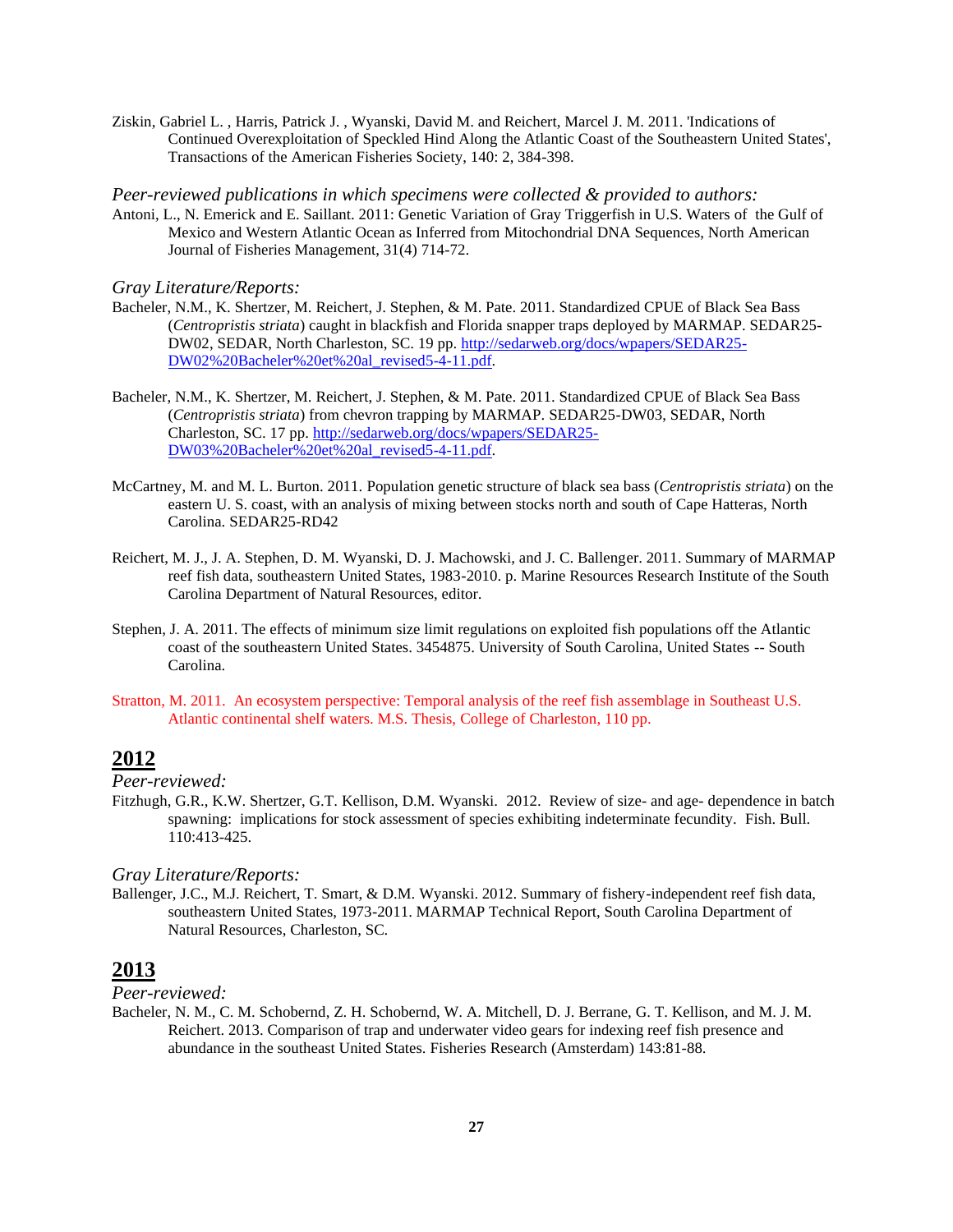Bacheler, N.M., V. Bartolino, & M.J.M. Reichert. 2013. Influence of soak time and fish accumulation on catches of reef fishes in a multispecies trap survey. Fishery Bulletin 111: 218-232.

- Bacheler, N.M. & M.J.M. Reichert. 2013. Summary information for hogfish *Lachnolaimus maximus* seen on videos collected by the SouthEast Reef Fish Survey in 2010-2012 between North Carolina and Florida. SEDAR37-WP10, SEDAR, North Charleston, SC. 5 pp. [http://sedarweb.org/docs/wpapers/Bacheler%20and%20Reichert\\_SEDAR37-10.pdf.](http://sedarweb.org/docs/wpapers/Bacheler%20and%20Reichert_SEDAR37-10.pdf)
- Ballenger, J. C. and T. I. Smart. 2013. Snowy Grouper Fishery-Independent Indices of Abundance in US South Atlantic Waters Based on Chevron Trap and Short-bottom Longline Surveys. SEDAR36-WP02. SEDAR, North Charleston, SC. 43 pp. [http://sedarweb.org/docs/wpapers/SEDAR36\\_WP02\\_Ballenger%26Smart\\_6.14.2013.pdf.](http://sedarweb.org/docs/wpapers/SEDAR36_WP02_Ballenger%26Smart_6.14.2013.pdf)
- Ballenger, J., T. Smart, K. Kolmos, and M. Reichert. 2013. Trends in relative abundance of gray triggerfish in waters off the SE US based on fishery-independent surveys. SEDAR32-DW04. SEDAR, North Charleston, SC. 77 pp[. http://sedarweb.org/docs/wpapers/SEDAR32\\_DW04\\_Ballenger\\_etal.\\_3.21.2013\\_FINAL.pdf.](http://sedarweb.org/docs/wpapers/SEDAR32_DW04_Ballenger_etal._3.21.2013_FINAL.pdf)
- Ballenger, J.C., T.I. Smart, & M.J.M. Reichert. 2013. Trends in relative abundance of reef fishes in waters off the SE US based on fishery-independent surveys: delta-GLM standardized CPUE based on chevron trap (1990- 2012), and short bottom longline (1996-2012) reef fish surveys (MARMAP, SEAMAP-SA, and SEFIS) in the south Atlantic bight. MARMAP Technical Report #2013-xxx, South Carolina Department of Natural Resources, Charleston, SC. 143 pp.
- Kolmos, K., J. Ballenger, and V. Shervette. 2013. Report on Age Determination and Reproductive Classification Workshops for Gray Triggerfish (*Balistes capriscus*), September 2011 and October 2012. SEDAR32- DW03. SEDAR, North Charleston, SC. 42 pp. [http://sedarweb.org/docs/wpapers/SEDAR32\\_DW03\\_Kolmos\\_etal.1.29.2013\\_FINAL.pdf.](http://sedarweb.org/docs/wpapers/SEDAR32_DW03_Kolmos_etal.1.29.2013_FINAL.pdf)
- Kolmos, K.J. , T. Smart, D. Wyanski, A. Kelley, and M. Reichert. 2013. Marine Resources Monitoring, Assessment and Prediction Program: Report on South Atlantic Gray Triggerfish, *Balistes capriscus*, for the SEDAR 32 Data Workshop. SEDAR32-DW05. SEDAR, North Charleston, SC. 50 pp. [http://sedarweb.org/docs/wpapers/SEDAR32\\_DW05\\_Kolmos\\_etal.\\_3.4.2013\\_FINAL.pdf.](http://sedarweb.org/docs/wpapers/SEDAR32_DW05_Kolmos_etal._3.4.2013_FINAL.pdf)
- Murray, D.C. 2013. Assessment of the spatial structure, genetic diversity, and temporal effective population size of Red Porgy (*Pagrus Pagrus*) in the South Atlantic Bight, 1978-2010. M.S. Thesis, College of Charleston.
- Smart, T. I. 2013. Marine Resources Monitoring, Assessment and Prediction Program: Snowy Grouper Length and Age Compositions for the SEDAR36 Standard Stock Assessment. SEDAR36- WP10. SEDAR, North Charleston, SC. 22 pp. [http://sedarweb.org/docs/wpapers/SEDAR36\\_WP10\\_Smart\\_8.7.2013.pdf.](http://sedarweb.org/docs/wpapers/SEDAR36_WP10_Smart_8.7.2013.pdf)
- Wyanski, D.M., D.B. White, K.J. Kolmos, and P.P. Mikell. 2013. Marine Resources Monitoring, Assessment and Prediction Program: Report on the Status of the Life History of Snowy Grouper, *Hyporthodus niveatus*, for the SEDAR36 Standard Stock Assessment. SEDAR36-WP08. SEDAR, North Charleston, SC. 46 pp. [http://sedarweb.org/docs/wpapers/SEDAR36\\_WP08\\_Wyanksi\\_etal.\\_7.15.2013.pdf.](http://sedarweb.org/docs/wpapers/SEDAR36_WP08_Wyanksi_etal._7.15.2013.pdf)
- Wyanski, D.M., M.J. Reichert, J.C. Potts, D.B. White, and P.P. Mikell. 2013. Report on Age Determination Workshops for Snowy Grouper, *Hyporthodus niveatus*, March 2009 and October 2012. SEDAR36-WP09. SEDAR, North Charleston, SC. 13 pp. [http://sedarweb.org/docs/wpapers/SEDAR36\\_WP09\\_Wyanski\\_etal.\\_7.11.2013.pdf.](http://sedarweb.org/docs/wpapers/SEDAR36_WP09_Wyanski_etal._7.11.2013.pdf)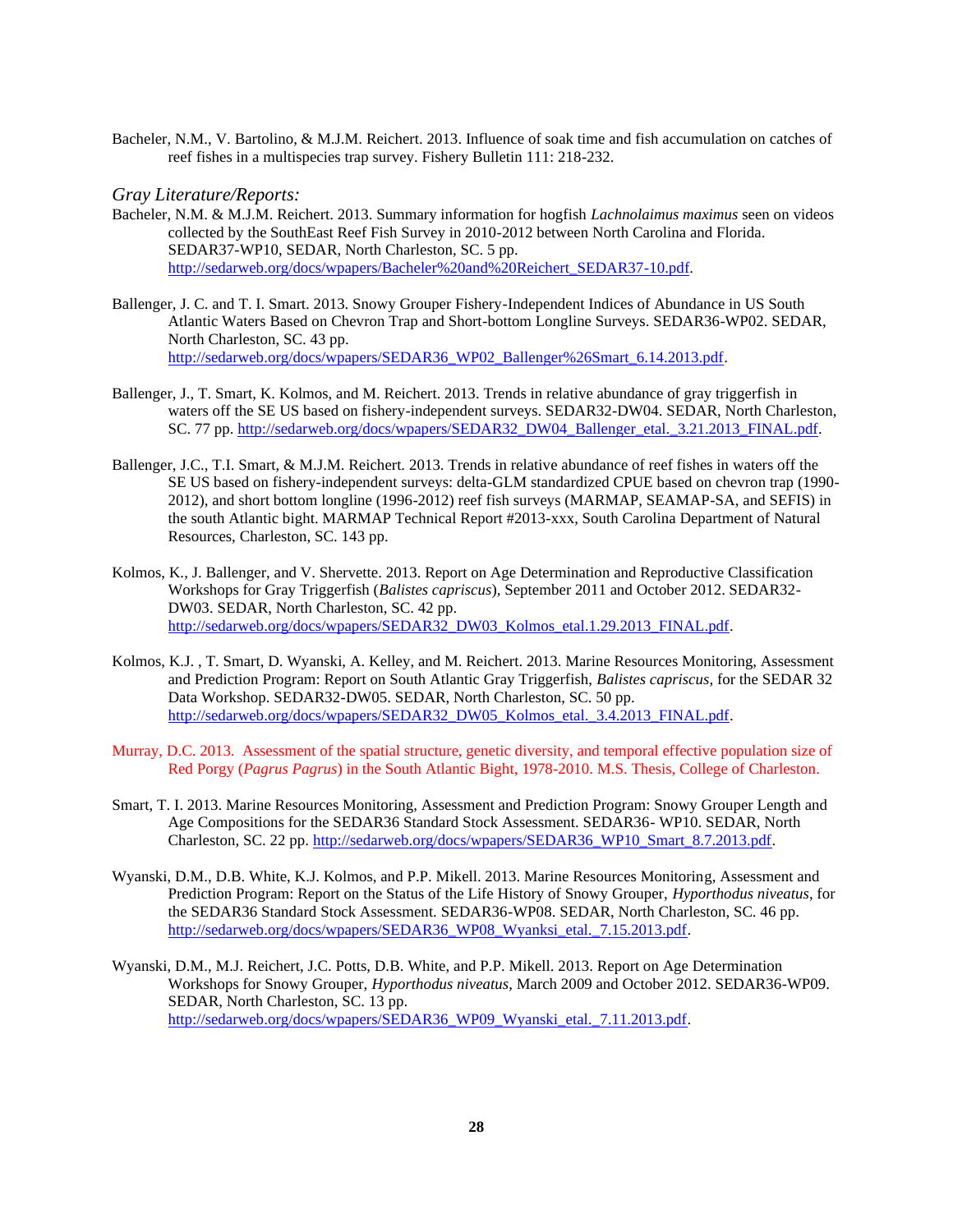### *Peer-reviewed:*

Arendt, M.D., and C.A. Barans. 2014. Temporal changes in the composition of a multi-species assemblage at a small un-fished artificial reef using a remote video camera system. Proceedings of the Gulf and Caribbean Fisheries Institute. 66:1-9.

#### *Gray Literature/Reports:*

- Bubley, W. J., J. C. Ballenger, T. I. Smart, and M. J. M. Reichert. 2014. Delta-GLM standardized CPUE based on the Southeast Reef Fish Survey chevron trap (1990-2013) and the MARMAP/SEAMAP-SA short bottom longline and long bottom longline surveys. South Carolina Department of Natural Resources, Charleston, SC.
- Kelly, A.M. 2014. Age, Growth, and Reproduction of Gray Triggerfish *Balistes capriscus* off the Southeastern U.S. Atlantic Coast. M.S. Thesis, College of Charleston.
- Kolmos, K., and W. J. Bubley. 2014. Update on the reproductive parameters of gag, Mycteroperca microlepis, from the southeastern United States, 2006-2012. SEDAR-10 update. MARMAP/SEAMAP-SA Reef Fish Technical Report 2014-002. 15 pp.
- Lytton, A. 2014. Age validation of the North Atlantic stock of *Polyprion americanus* using bomb radiocarbon (C<sup>14</sup>) and new estimates of life history parameters. M.S. Thesis, College of Charleston.
- Wyanski, D.M., W.J. Bubley, M.J.M. Reichert, and C.M. Willis. 2014. Reef fish monitoring by the SERFS program at Gray's Reef National Marine Sanctuary during 2013. MARMAP/SEAMAP-SA Reef Fish Technical Report # 2014-003. 16 pp.

# **2015**

*Peer-reviewed:*

- Hollenbeck, Christopher M., David S. Portnoya, Eric Saillant, John R. Gold. 2015. Population structure of red snapper (*Lutjanus campechanus*) in U.S.waters of the western Atlantic Ocean and the northeastern Gulf of Mexico. Fisheries Research 172:17–25.
- Willis, C.M., J. Richardson, T. I. Smart, J. Cowan, and P. Biondo. 2015. Diet composition, feeding strategy, and diet overlap of three sciaenids along the southeastern United States. Fishery Bulletin. 113:290-301. DOI: 10.7755/FB.113.3.5/
- Lytton, A.R., J.C. Ballenger, M.J.M. Reichert, T.I. Smart. 2016. Age validation of the North Atlantic stock of Wreckfish (Polyprion americanus), based on bomb radiocarbon (14C), and new estimates of life history parameters. Fishery Bulletin 114(1): 77-88.

- Ballenger, J. C. 2015. SERFS Chevron Trap Red Snapper Index of Abundance: An Investigation of the Utility of Historical (1990-2009) Chevron Trap Catch Data. SEDAR41-DW51. SEDAR, North Charleston, SC. 39 pp.
- Ballenger, J. C. and T. I. Smart. 2015. Red Snapper Fishery-Independent Index of Abundance in US South Atlantic Waters Based on a Chevron Trap Survey (2005-2014). SEDAR41-DW53. SEDAR, North Charleston, SC. 39 pp.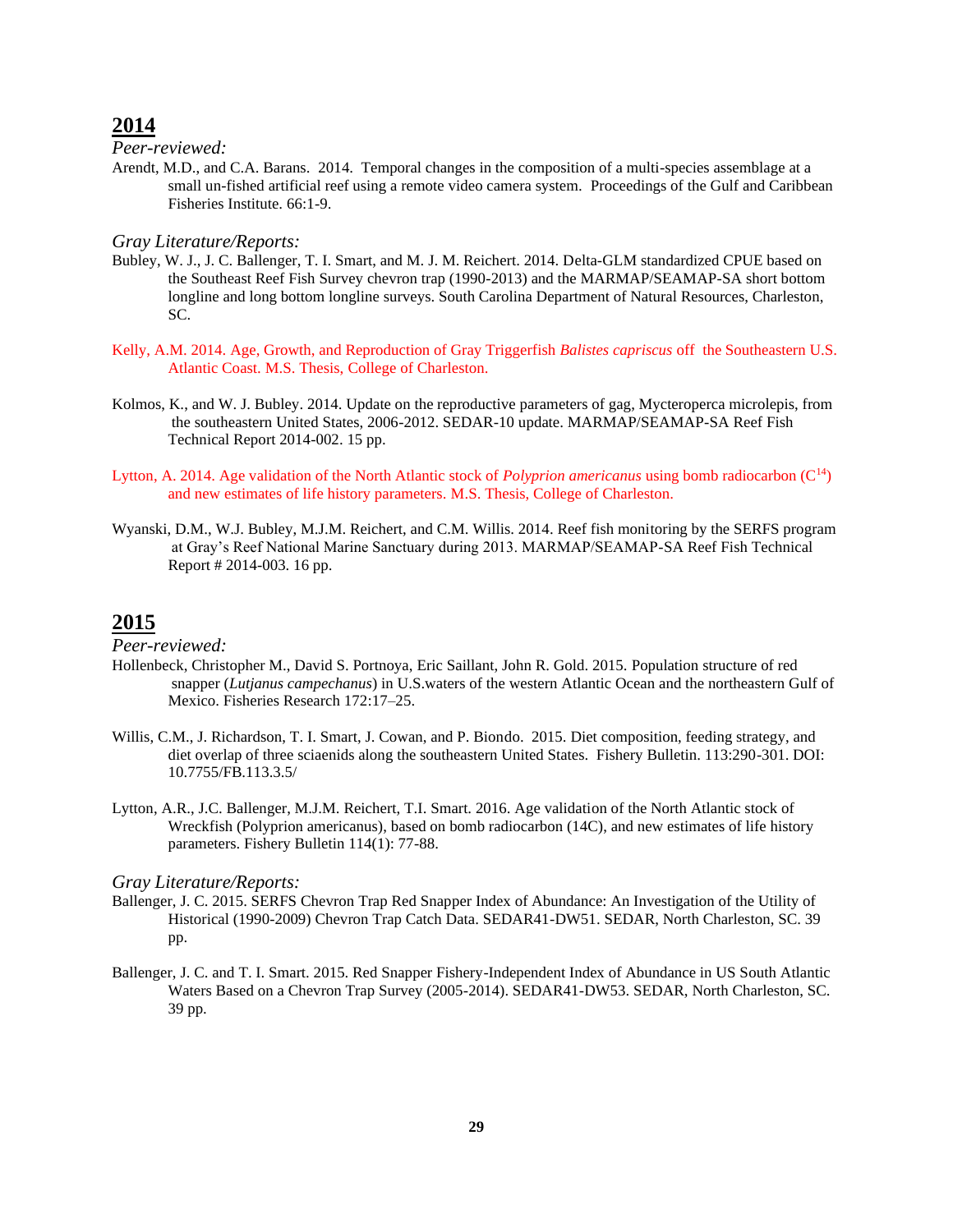- Ballenger, J. C. and T. I. Smart. 2015. Red Snapper Fishery-Independent Index of Abundance in US South Atlantic Waters Based on a Chevron Trap Survey (2010-2014). SEDAR41-DW54. SEDAR, North Charleston, SC. 36 pp.
- Ballenger, J. C. and T. I. Smart. 2015. Gray Triggerfish Fishery-Independent Index of Abundance in US South Atlantic Waters Based on a Chevron Trap Survey (1990-2014). SEDAR41-DW52. SEDAR, North Charleston, SC. 43 pp.
- Bubley, W.J., D.M. Wyanski, M.J.M. Reichert, and C.M. Willis. 2015. Reef fish monitoring by the SERFS program at Gray's Reef National Marine Sanctuary during 2014. MARMAP/SEAMAP-SA Reef Fish Technical Report # 2015-002. 14 pp.
- Bubley, W. J., J. C. Ballenger, T. I. Smart, and M. J. M. Reichert. 2015. Trends in relative abundance of reef fishes in fishery-independent surveys of waters off the SE US: Delta-GLM standardized CPUE based on the Southeast Reef Fish Survey chevron trap (1990-2014) and the MARMAP/SEAMAP-SA short bottom longline and long bottom longline surveys (1996-2011 and 2013-2014). South Carolina Department of Natural Resources, Charleston, SC. MARMAP/SEAMAP-SA Reef Fish Technical Report # 2015-XX. 124 pp.
- Bubley, W.J. (ed.). 2015. 2014 MARMAP Life History Data Report. MARMAP/SEAMAP-SA Reef Fish Technical Report # 2015-016. 59 pp.
- Bubley, W.J., J.M. Ballenger, D. Glasgow, and P. Kingsley-Smith (2015). Relative abundance (CPUE) and distribution (habitat use) of Lionfish (Pterois sp.) in the Southeast region based on reef fish survey (video) observations. Final Report for SC State Wildlife Grant T-54-R-1; F10AF00443. 32 pp.
- Carmichael, J., M. Duval, M. Reichert, N. Bacheler, & T. Kellison. 2015. Workshop to determine optimal approaches for surveying the deep-water species complex off the southeastern U.S. Atlantic coast – 7-9 April, 2015. NOAA Beaufort Laboratory, Beaufort, NC. NOAA Technical Memorandum NMFS-SEFSC-685.
- Kolmos, K. J., T. Smart, D. Wyanski, A. Kelly, and M. Reichert. 2014. Report on Life History of South Atlantic Gray Triggerfish, Balistes capriscus, from Fishery-Independent Sources. SEDAR41-DW16. SEDAR, North Charleston, SC. 34 pp.
- Smart, T.I., M.J.M. Reichert, J.C. Ballenger, W.J. Bubley, & D.M. Wyanski. 2015. Overview of sampling gears and standard protocols used by the Southeast Reef Fish Survey and its partners. MARMAP Technical Report # 2015-005.
- Spanik, K.R., J. Gartland, & S.K. Gaichas. 2015. Food habits of Bluefish, Pomatomus saltatrix, Working paper for the Bluefish Benchmark Stock Assessment SAW/SARC 60.
- Wyanski, D., D. B. White, T. Smart, K. Kolmos, M. J. Reichert. 2015. Marine Resources Monitoring, Assessment and Prediction Program: Report on Atlantic Red Snapper, Lutjanus campechanus, Life History for the SEDAR 41 Data Workshop. SEDAR41-DW35. SEDAR, North Charleston, SC. 39 pp.

*Peer-reviewed:*

Bacheler, N.M. & J.C. Ballenger. 2015. Spatial and temporal patterns of Black Sea Bass sizes and catches in the Southeastern United States inferred from spatially explicit nonlinear models. Marine and Coastal Fisheries 7(1): 523-536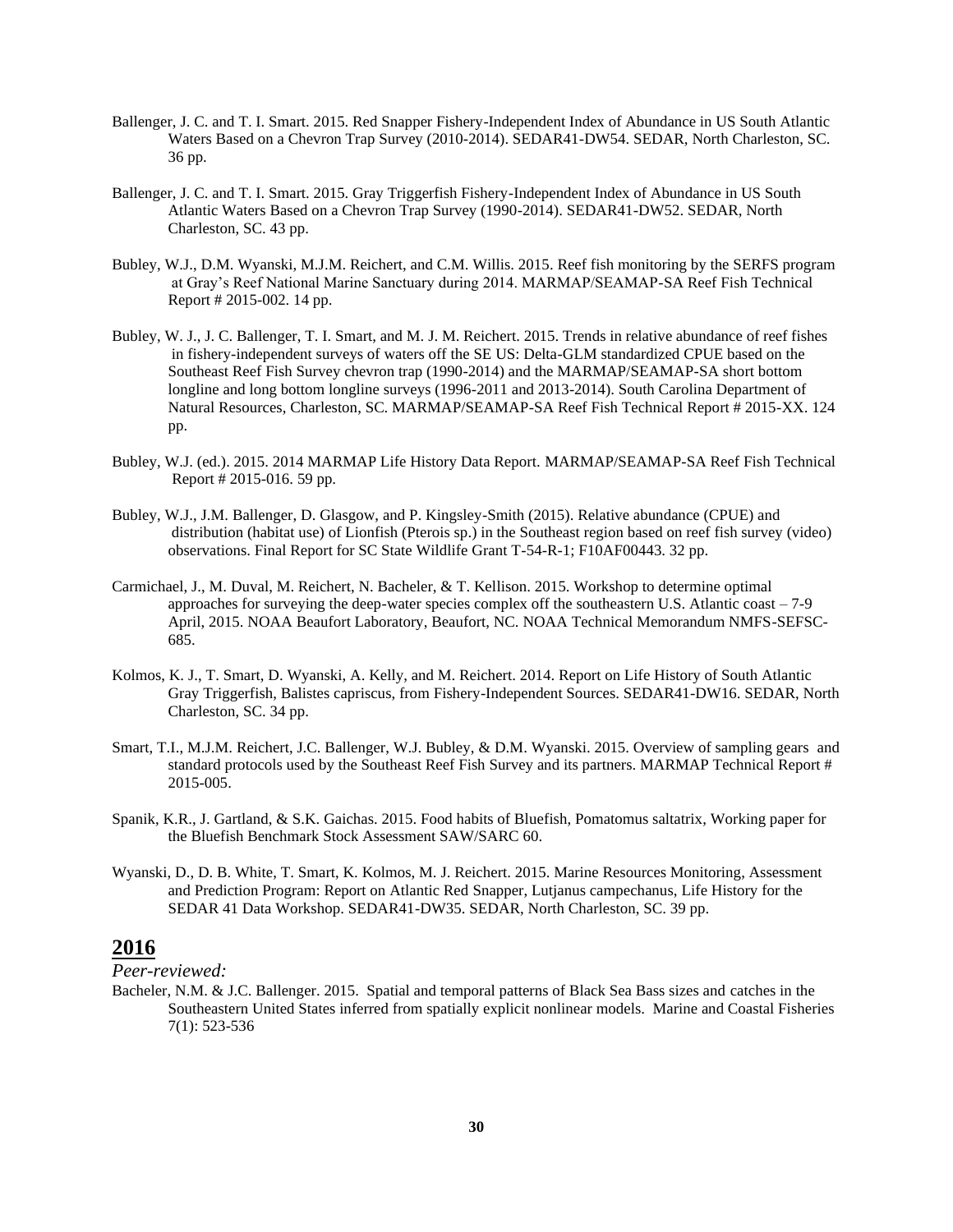- Bacheler, N.M. and T.I. Smart. 2016. Multi-decadal decline of reef fish abundance and species richness in the southeast United States assessed by standardized trap catches. Marine Biology 163: 26
- Bacheler, N.M., Z.H. Schobernd, D.J. Berrane, C.S. Schobernd, W.A. Mitchelle, B.Z. Teer, K.C. Gregalis, D.M. Glasgow. 2016. Spatial distribution of reef fish species along the southeast U.S. Atlantic Coast inferred from Underwater Video Survey Data. PLoS ONE.11(9)
- Goldman, S.F., D.M. Glasgow, and M.M. Falk. 2016. Feeding habits of 2 reef-associated fishes, red porgy (*Pagrus pagrus*) and gray triggerfish (*Balistes capriscus*), off the southeastern United States. Fishery Bulletin 114:  $317 - 329$ .

- Ballenger, J. C. and T. I. Smart. 2016. Modifications to the Southeast Reef Fish Survey Chevron Trap Age Compositions for Red Snapper and Gray Triggerfish. SEDAR41-RW07. (MARMAP Technical Report # 2016-005) SEDAR, North Charleston, SC. 13 pp.
- Bubley, W.J., J.C. Ballenger, T.I. Smart, & M.J.M. Reichert. 2016. Trends in relative abundance of reef fishes in fishery-independent surveys of waters off the SE US – delta-GLM standardized CPUE based on the Southeast Reef Fish Survey chevron trap (1990-2015) and the MARMAP/SEAMAP-SA short bottom longline (1996-2011 and 2013-2015) and long bottom longline surveys (1996-2011 and 2015). MARMAP/SEAMAP-SA Reef Fish Technical Report #2016-003.
- Bubley, W.J. (ed.). 2016. 2015 MARMAP Life History Data Report. MARMAP/SEAMAP-SA Reef Fish Technical Report # 2016-02. 60 pp.
- Kolmos K. J., D.M. Wyanski, T.I. Smart, and M.J. Reichert. 2016. Addendum to SEDAR 41-DW16: Report on life history of south Atlantic Gray Triggerfish, Balistes capriscus, from fishery-independent sources: UPDATE on analyses of maturity, spawning fraction, and sex ratio. SEDAR 41-RW01 (MARMAP Technical Report # 2016-003). SEDAR, North Charleston, SC. 17 pp.
- Kolmos, K.J., S. Falk, D.M. Wyanski, & M.A. Schmidtke. 2016. A preliminary assessment of reproductive parameters for Blueline Tilefish in Atlantic waters from Virginia to Florida. SEDAR50-DW03 & MARMAP Technical Report 2016.
- Potts, J, A. Ostrowski, A. Lytton, K. Spanik, J. Ballenger, E. Robillard, Katie Rogers, Michael Schmidtke, Naeem Willett, and Nikolai Klibansky. 2016. Blueline Tilefish Age Workshop II. SEDAR50-DW18. SEDAR, North Charleston, SC. 36 pp.
- Walker, M. 2016. Spatial and temporal changes in distribution of Black Sea Bass and White Grunt. Master's Thesis, College of Charleston, SC.

# **2017**

- Farmer, N.A., W.D. Heyman, M. Karnauskas, S. Kobara, T.I. Smart, J.C. Ballenger, M.J.M. Reichert, D.M. Wyanski, M.S. Tishler, K.C. Lindeman, S.K. Lowerre-Barbieri, T.S. Switzer, J.J. Solomon, K. McCain, M. Marhefka, & G.R. Sedberry. 2017. Timing and locations of reef fish spawning off the southeastern United States. PLOS One 12(3): e0172968. [https://doi.org/10.1371/journal.pone.0172968.](https://doi.org/10.1371/journal.pone.0172968)
- Kelly-Stormer, A., V. Shervette, K. Kolmos, D. Wyanski, T. Smart, C. McDonough, M.J.M. Reichert. 2017. Gray Triggerfish *Balistes capriscus* reproductive biology, age, and growth off the Atlantic coast of the southeastern U.S. Transactions of the American Fisheries Society 146(3): 523-538.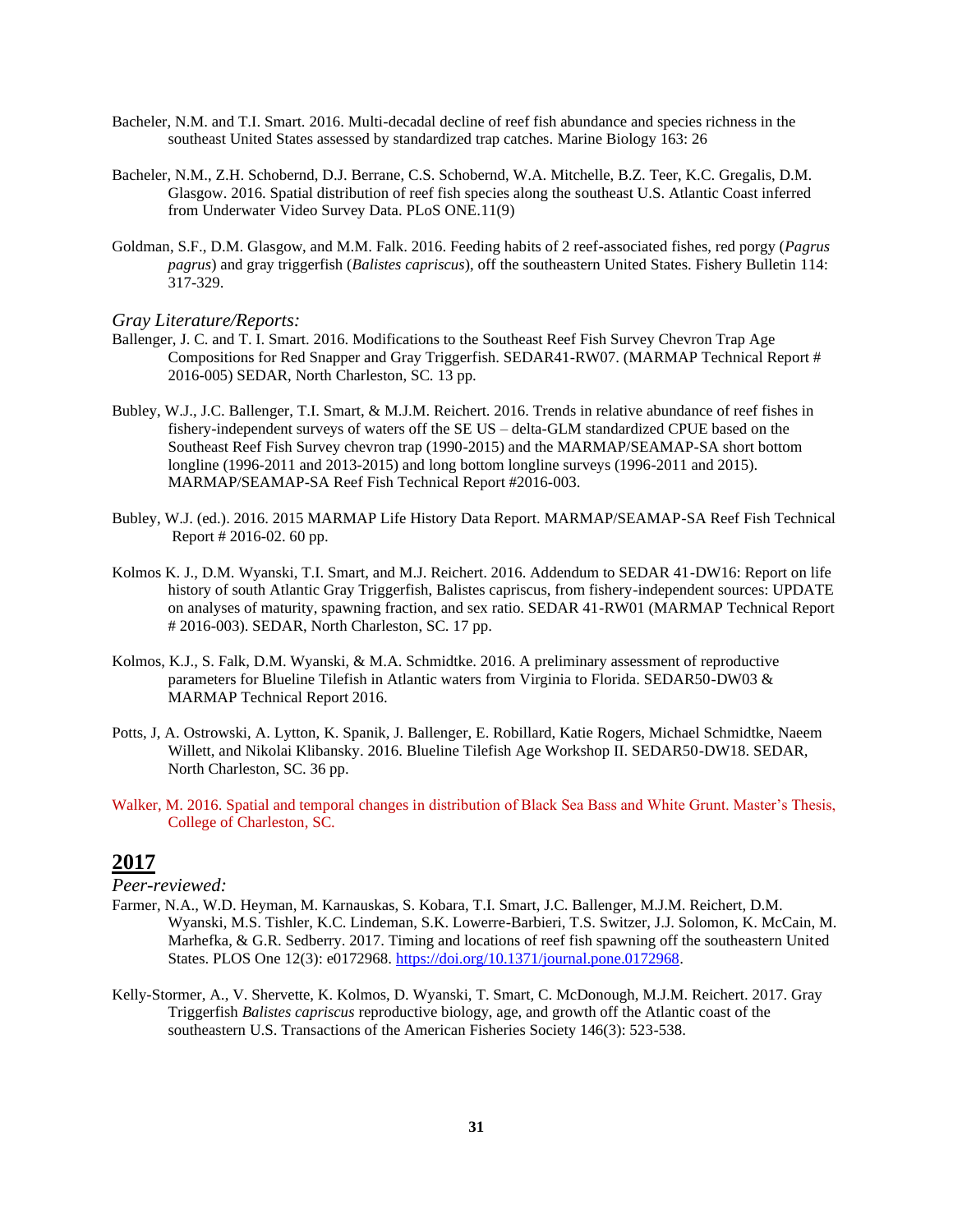Sinkus, W., V. Shervette, J. Ballenger, L.A. Reed, C. Plante, & B. White. 2017. Mercury bioaccumulation in offshore reef fishes from waters of the southeastern USA. Environmental Pollution 228: 222-233.

- Ballenger, J.C. 2017. Comparison of Blueline Tilefish otolith derived ages: comparing increment counts derived by readers from NMFS SEFSC-Beaufort and SCDNR age laboratories. SEDAR50-DW13. SEDAR, North Charleston, SC. 14 pp.
- Ballenger, J.C. 2017. Red Snapper fishery-independent index of abundance in US south Atlantic waters based on a chevron trap survey (1990-2016 & 2010-2016). MARMAP Technical Report #2017-008.
- Bubley, W.J. 2017. Life history addendum to final report "Cooperative bottom longline survey to augment fisheries independent reef fish data collection in the deep-water snapper-grouper fishery of the south Atlantic United States. NOAA/NMFS Award Number NA15NMF4270342.
- Bubley, W.J., J.C. Ballenger, T.I. Smart, and M.J.M. Reichert. 2017. Trends in relative abundance of reef fishes in fishery-independent surveys of waters off the SE US. Delta-GLM Standardized CPUE Based on the Southeast Reef Fish Survey Chevron Trap (1990-2016) and the MARMAP/ SEAMAP-SA Short-Bottom Longline (1996-2011 and 2013-2016) and Long-Bottom Longline Surveys (1996-2011 and 2016). MARMAP/SEAMAP-SA Reef Fish Technical Report 2017-003.
- Bubley, W.J. (ed.). 2017. 2016 MARMAP Life History Data Report. MARMAP/SEAMAP-SA Reef Fish Technical Report # 2017-04. 61 pp.
- Bubley, W.J. and T.I. Smart. 2017. Vermilion Snapper Fishery-Independent Index of Abundance in US South Atlantic Waters Based on a Chevron Trap Survey (1990-2016). SEDAR55-WP02. SEDAR, North Charleston, SC. 15 pp.
- Bubley, W.J. and D.M. Wyanski. 2017. Update of Vermilion Snapper, *Rhomboplites aurorubens*, Reproductive Life History from the MARMAP/SERFS program. SEDAR55-WP03. SEDAR, North Charleston, SC. 18 pp.Farmer, N.A., W.D. Heyman, M. Karnauskas, S. Kobara, T.I. Smart, J.C. Ballenger, M.J.M. Reichert, D.M. Wyanski, M.S. Tishler, K.C. Lindeman, S.K. Lowerre-Barbieri, T.S. Switzer, J.J. Solomon, K. McCain, M. Marhefka, & G.R. Sedberry. May 2017. Environmental Science Journal for Teens, 5 p. https://ScienceJournalForKids.org.
- Glasgow, D.M. 2017. Environmental relationships and predator-prey interactions within the snapper-grouper complex off the southeastern U.S.: Implications for fisheries management. PhD Dissertation. University of South Carolina.
- Hager, Z. 2017. Effects of venting and recompression on post-release behavior of snapper-grouper species. Master's Thesis, College of Charleston, SC.
- Helies, F.C., J.L. Jamison, P. Barile, & K. Carpenter. Final Report Cooperative bottom longline survey to augment fisheries independent reef fish data collection in the deep water snapper-grouper fishery of the south Atlantic United States. NOAA/NMFS Award Number NA15NMF4270342.
- Kolmos, K.J., S. Falk, D.M. Wyanski, & M.A. Schmidtke. 2017. Reproductive parameters for Blueline Tilefish in Atlantic waters from Virginia to Florida. SEDAR50-DW19.
- Michael, C. 2017. Trophic relationships and life history of forage fish in the US south Atlantic. Master's Thesis, College of Charleston, SC.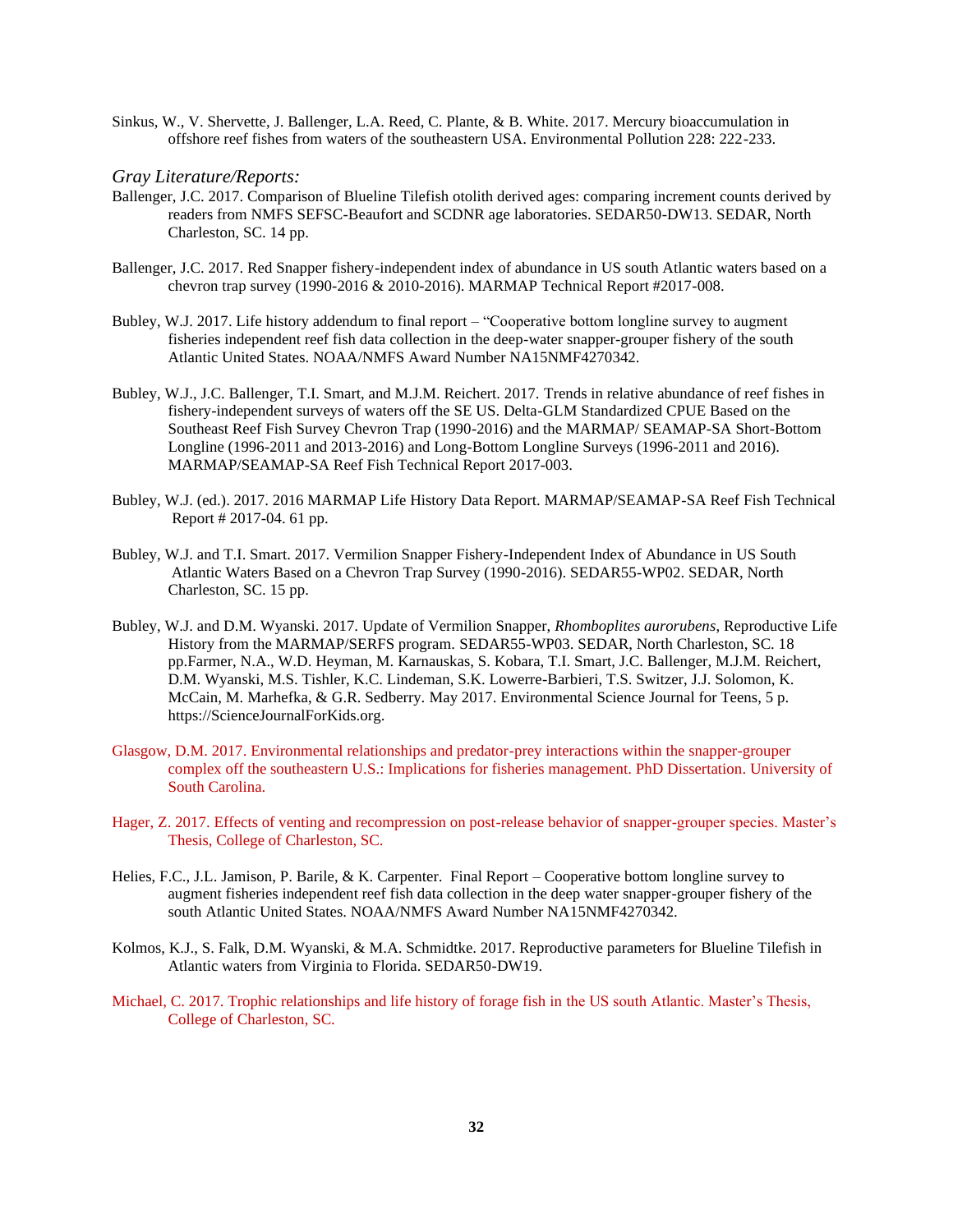- Reichert, M.J.M. 2017. Final Report Marine Resources Monitoring and Prediction Program (MARMAP), May 2011-October 2016.
- Reichert, M.J. and W.J. Bubley. 2017. Fishery Independent Chevron Trap Index Information for the SEDAR 53 Red Grouper Standard Assessment. SEDAR53-WP04. SEDAR, North Charleston, SC. 11 pp.

#### **IN PRESS OR REVIEW**

- Adams, G.D., R.T. Leaf, J.C. Ballenger, S.A. Arnott, & C.J. McDonough. Submitted. Spatial variability in the individual growth of Sheepshead (Archosargus probatocephalus) in the southeast US: implications for assessment and management. Fisheries Research XX: XX-XX.
- Ballenger, J.C., A.R. Lytton, & K.R. Spanik. *In Review*. Validating Blueline Tilefish ages in the U.S. south Atlantic using bomb radiocarbon  $(F^{14}C)$ . Marine and Coastal Fisheries.
- Smart, T.I., A.R. Lytton, and A.M. Kelly-Stormer. *In Press*. Spatiotemporal trends in abundance and life history of Gray Triggerfish Balistes capriscus off the Southeast U.S. Atlantic coast. Submitted to Marine Ecology Progress Series.

### **2018**

*Peer-reviewed:*

#### *Gray Literature/Reports:*

Gamboa-Salazar, K.R. 2018. Age and size dependency of spawning, and effects on egg production, in Gag and Scamp Grouper off the southeastern U.S.A.. Master's Thesis, College of Charleston, SC.

Reynolds, J. 2018. Effects of model design and environmental variables on juvenile U.S. South Atlantic king mackerel (*Scomberomorus cavalla*) abundance. Master's Thesis, College of Charleston, SC.

#### **IN PRESS OR REVIEW**

Andrea M. Bernard<sup>1</sup>, Matthew W. Johnston<sup>2</sup>, Rocío Pérez Portela<sup>3</sup>, Margorie F. Oleksiak<sup>4</sup>Marcel J. Reichert<sup>5</sup>, Felicia C. Coleman<sup>6</sup>, Mahmood S. Shivji<sup>7</sup>. In Press. Genetic and Modeling Evidence of Generational **Connectivity of Atlantic Red Grouper (***Epinephelus Morio***) in the Gulf of Mexico and Southeastern USA**

# **2019**

- Gamboa-Salazar, K. R., Wyanski, D. M., Bubley, W. J., and Klibansky, N. 2019. Effects of age and size on spawning and egg production in gag and scamp grouper off the southeastern United States. ICES Journal of Marine Science, 77 (1): 290-299, doi:10.1093/icesjms/fsz174.
- Kolmos, K.J., D.M. Wyanski, D.B. White, P. Mikell. 2019. Temporal changes in the life history of Snowy Grouper (*Hyporthodus niveatus*) off the Carolinas, and factors that influence spawning dynamics. Fishery Bulletin, 117 (4): 308-321.
- Stratton, M.A., G.M. Nesslage, R.J. Latour. 2019. Multi-decadal climate and fishing predictors of abundance for U.S. South Atlantic coastal fishes and invertebrates. Fisheries Oceanography, 2019; 1-18.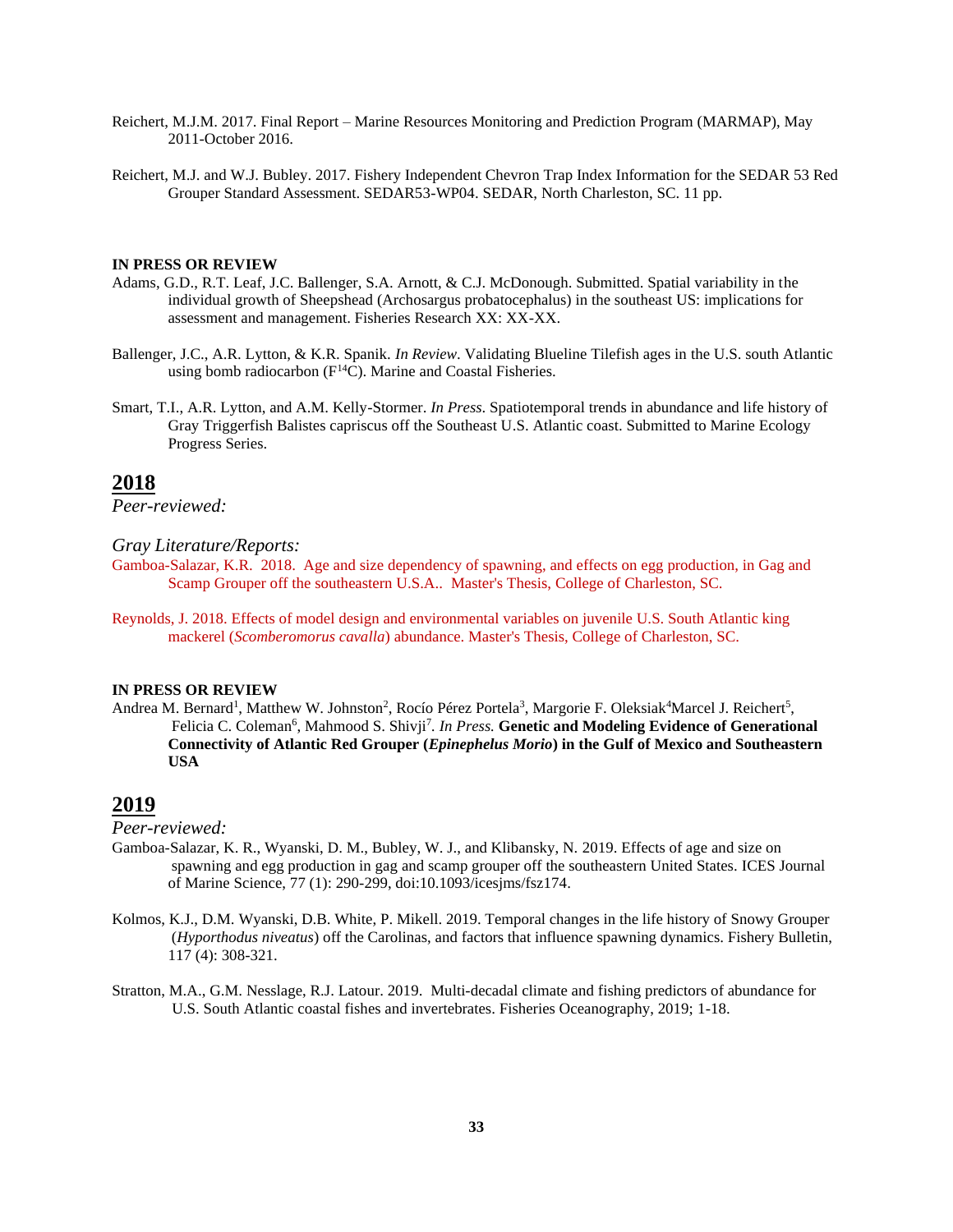Vinyard, E. A., B.S. Frazier, J.M. Drymon, J. Gelsleichter, and W.J. Bubley (2019). Age, Growth, and Maturation of the Finetooth Shark, Carcharhinus isodon, in the Western North Atlantic Ocean. Environmental Biology of Fishes, 102: 1499-1517.

#### *Gray Literature/Reports:*

- Bubley, W.J. 2019. Using Historical Data to Assign a Calendar Age to Red Porgy Otoliths without an Edge Type Assigned. SEDAR 60-WP09.
- Bubley, W.J., T.I. Smart, and M.J.M. Reichert. 2019. Trends in relative abundance of reef fishes in fisheryindependent surveys of waters off the SE US.
- Bubley, W.J. (2019). Red Porgy Fishery-Independent Index of Abundance in US South Atlantic Waters Based on a Chevron Trap Survey (1990-2017). SEDAR60-WP01. 23 pp.
- Bubley, W.J. (2019). Red Porgy Edge Analysis Memo. SEDAR60-WP05. 3 pp.
- Bubley, W.J., D. Glasgow, and T.I. Smart (2019). Scamp/Yellowmouth Grouper Fishery-Independent Indices of Abundance in US South Atlantic Waters Based on a Chevron Video Trap Survey and a Short Bottom Longline Survey. SEDAR68-DW04. 39 pp.
- Pickens, C. 2019. Evaluating the Effectiveness of Marine Protected Areas for Reef Fish Species in the US Southeast Atlantic. Master's Thesis, College of Charleston, SC.
- Roberson, K.W., P.J. Auster, S. Fangman, and M. Harvey (editors). 2019. Review of scientific research in and around the designated research area of Gray's Reef National Marine Sanctuary (NW Atlantic). Marine Sanctuary Conservation Series ONMS-1X-XX. February 2019. 200pp. (https://sanctuaries.noaa.gov/ [science/conservation/\)](https://sanctuaries.noaa.gov/%20science/conservation/). SCDNR contribution: Marcel M.J. Reichert, Walter J. Bubley, David M. Wyanski, and C. Michelle Willis; Project 6. Reef Fish Monitoring by MARMAP and the SERFS Program at Gray's Reef National Marine Sanctuary, 1993-2014.
- Wyanski, D.M., K.J. Kolmos, and W.J. Bubley. 2019. Update of Red Porgy, *Pagrus pagrus,* Reproductive Life History from the MARMAP/SERFS program. SEDAR 60-WP02.

#### **IN PRESS OR REVIEW**

Bacheler, N.M., Z.H. Schobernd, K.C. Gregalis, C.M. Schobernd, B.Z. Teer, Z. Gillum, D.M. Glasgow, N. McNeill, M. Burton, R. Muñoz. *In Press*. Patterns in fish biodiversity associated with temperate reefs on the southeastern United States continental shelf. Marine Biology.

### **2020**

- Bubley, W.J., B. Galuardi, A.W. Dukes, and W.E. Jenkins. 2020. "Incorporating Depth into Habitat Use Descriptions for Sailfish (*Istiophorus platypterus*) and Habitat Overlap with other Billfishes in the Western North Atlantic." *Marine Ecology Progress Series* 638: 137-148. [https://doi.org/10.3354/meps13239.](https://doi.org/10.3354/meps13239)
- Passerotti, M. S., T. E. Helser, I. M. Benson, B. K. Barnett, J. C. Ballenger, W. J. Bubley, M. J. M. Reichert, and J. M. Quattro. 2020 "Age estimation of red snapper (*Lutjanus campechanus*) using FT-NIR spectroscopy:feasibility of application to production ageing for management." *ICES Journal of Marine Science*. doi:10.1093/icesjms/fsaa131.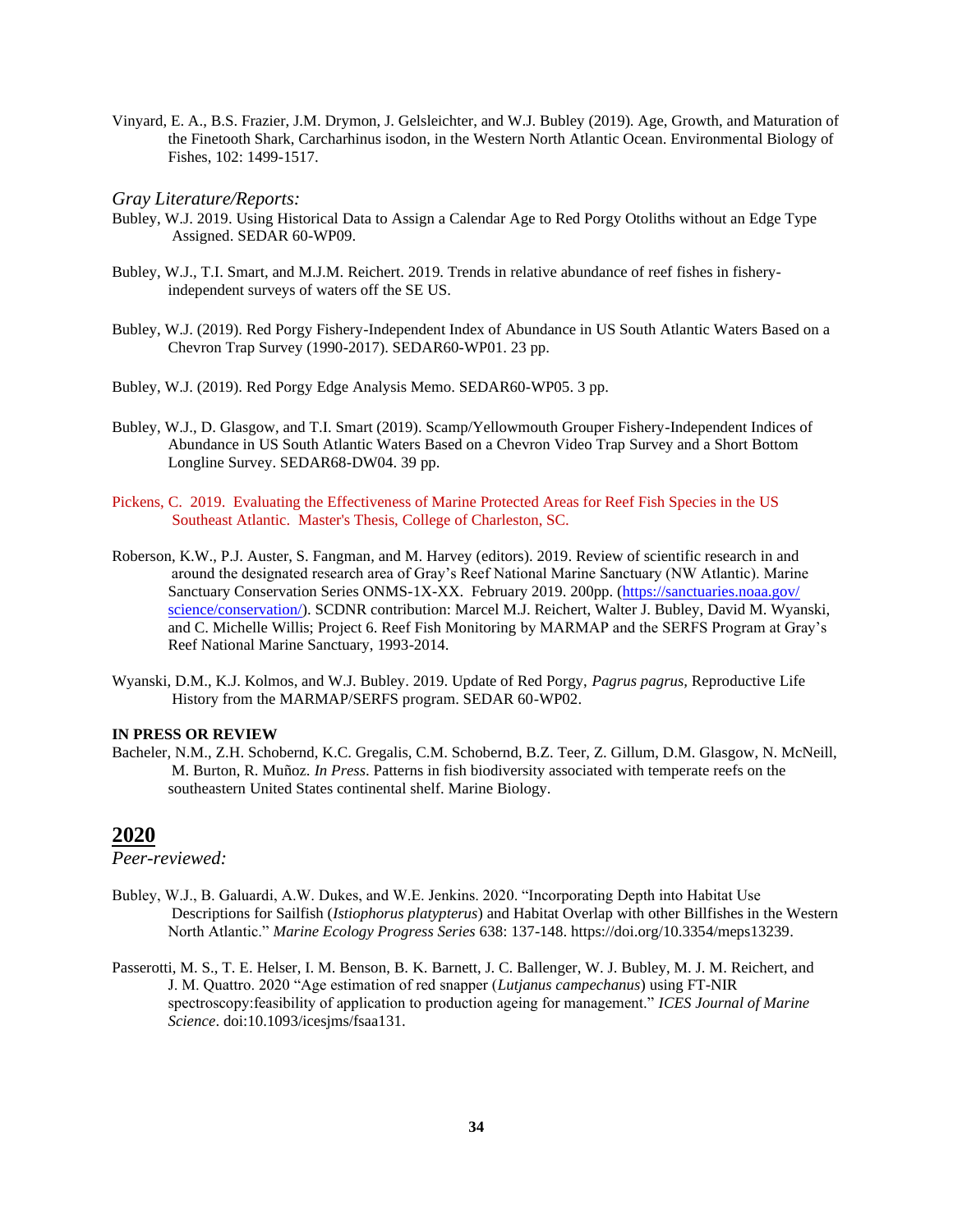- Smart, T.I., W.J. Bubley, D.M. Glasgow, and M.J.M. Reichert. 2020. "Spatial Distribution Changes and Habitat Use in Red Porgy *Pagrus pagrus* in waters off the Southeast U.S. Atlantic Coast." *Marine and Coastal Fisheries* 12(6):381-394. https://doi.org/10.1002/mcf2.10135
- Spanik, S, T. Smart, M.J.M. Reichert, and T. Darden. 2020 "Reducing Diet Uncertainty of red snapper (*Lutjanus campechanus*) along the U.S. Southeast Atlantic Coast using DNA barcoding". Accepted with revisions in *Fishery Bulletin* in October 2020.
- VanderKooy, S., J. Carroll, S. Elzey, J. Gilmore, and J. Kipp (eds). 2020. A Practical Handbook for Determining the Ages of Gulf of Mexico and Atlantic Coast Fishes - Third Edition. Gulf States Marine Fisheries Commission and Atlantic States Marine Fisheries Commission. GSMFC No. 300. 294p.
- White, D.B., W. Sinkus, and K. C. Altman.2020. Mercury Bioaccumulation in Tilefish (*Lopholatilus chamaeleonticeps*) From Offshore Waters of South Carolina, USA. Environmental Pollution 257, 113549.

- Bubley, W.J, and T.I. Smart. 2020. Golden Tilefish Fishery-Independent Index of Abundance in US South Atlantic Waters Based on a SCDNR Bottom Longline Survey (1996-2016). SEDAR66-WP02. 19 pp.
- Gamboa-Salazar, Keilin R., Dawn M. Glasgow, and David M. Wyanski. 2020. Gag Grouper (Mycteroperca microlepis) Reproductive Parameters in Support of the SEDAR 71 Assessment. SEDAR71-WP03. SEDAR, North Charleston, SC. 36 pp
- Glasgow, Dawn M and Michelle Willis. 2020. Gag Fishery-Independent Index of Abundance and Age/Length Compositions in US South Atlantic Waters Based on a Chevron Trap Survey (1990-2019). SEDAR71- WP04. SEDAR, North Charleston, SC. 23 pp.
- Ostrowski Andrew D., C. Michelle Willis, Keilin Gamboa-Salazar, and Margaret W. Finch. 2020. An Update to Gag Grouper (Mycteroperca microlepis) Calendar Age Calculations. SEDAR71-WP01. SEDAR, North Charleston, SC. 16 pp.

#### **IN PRESS OR REVIEW**

Pickens, C. T. Smart, M.J. Reichert, G. Sedberry, and D. McGlinn. 2020. "Evaluating the effectiveness of marine protected areas for reef fish species in the US Southeast Atlantic." Submitted to *Regional Studies in Marine Science*.

# **2021**

- Glasgow, D.M., M.J.M Reichert, and J. Quattro (2021). Effects of environmental factors on reef fish assemblage structure in the southeastern U.S. Atlantic. Mar. Ecol. Prog. Ser. 671: 147-163.
- Pickens, C., T. Smart, M.J.M. Reichert, G.R. Sedberry, and D. McGlinn. (2021) Evaluating the effectiveness of marine protected areas for reef fish species in the U.S. southeast Atlantic. Regional Studies in Marine Science, 44, 101711.